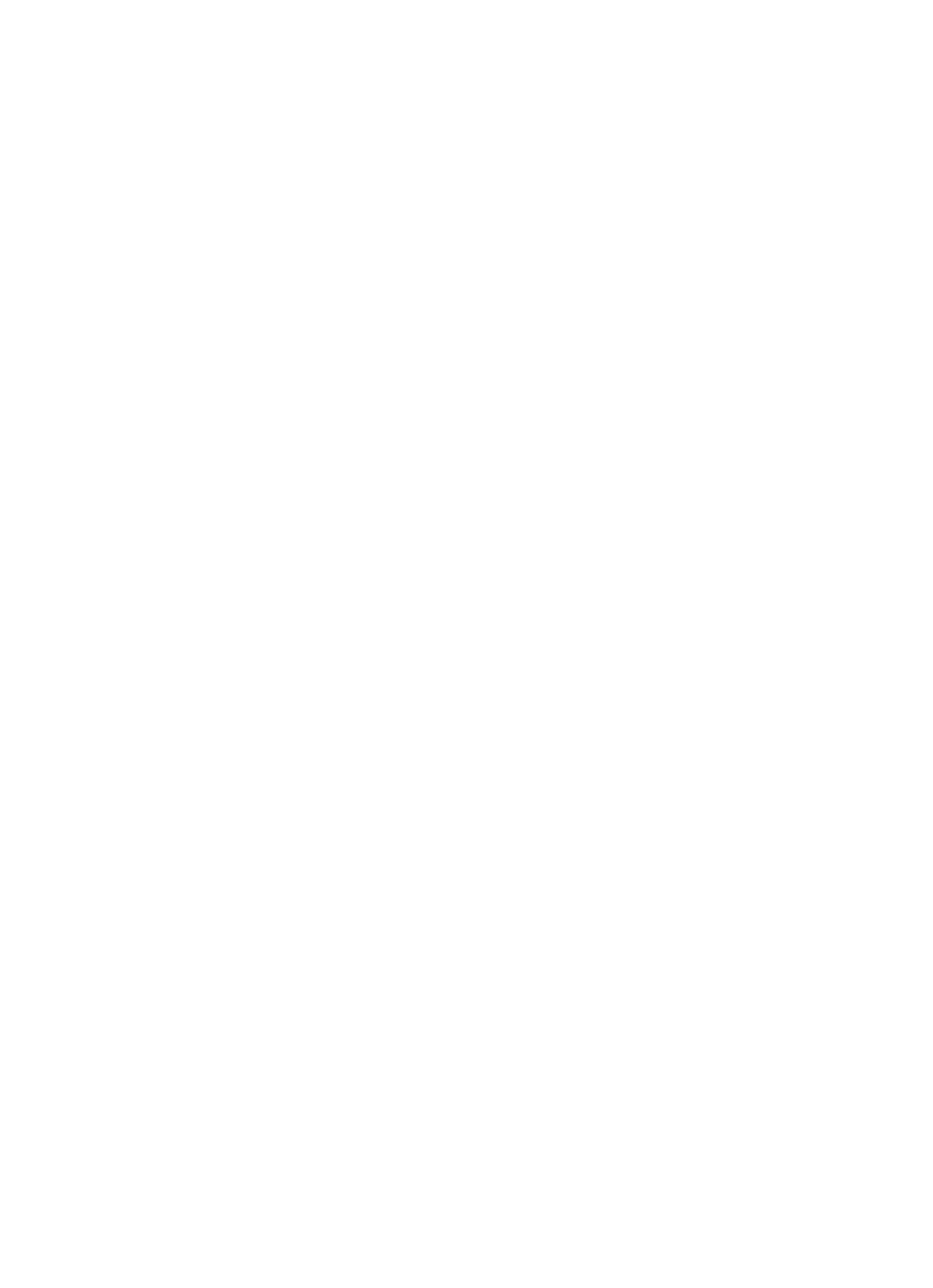Der Tefra-Apparat

Wesen und Anwendung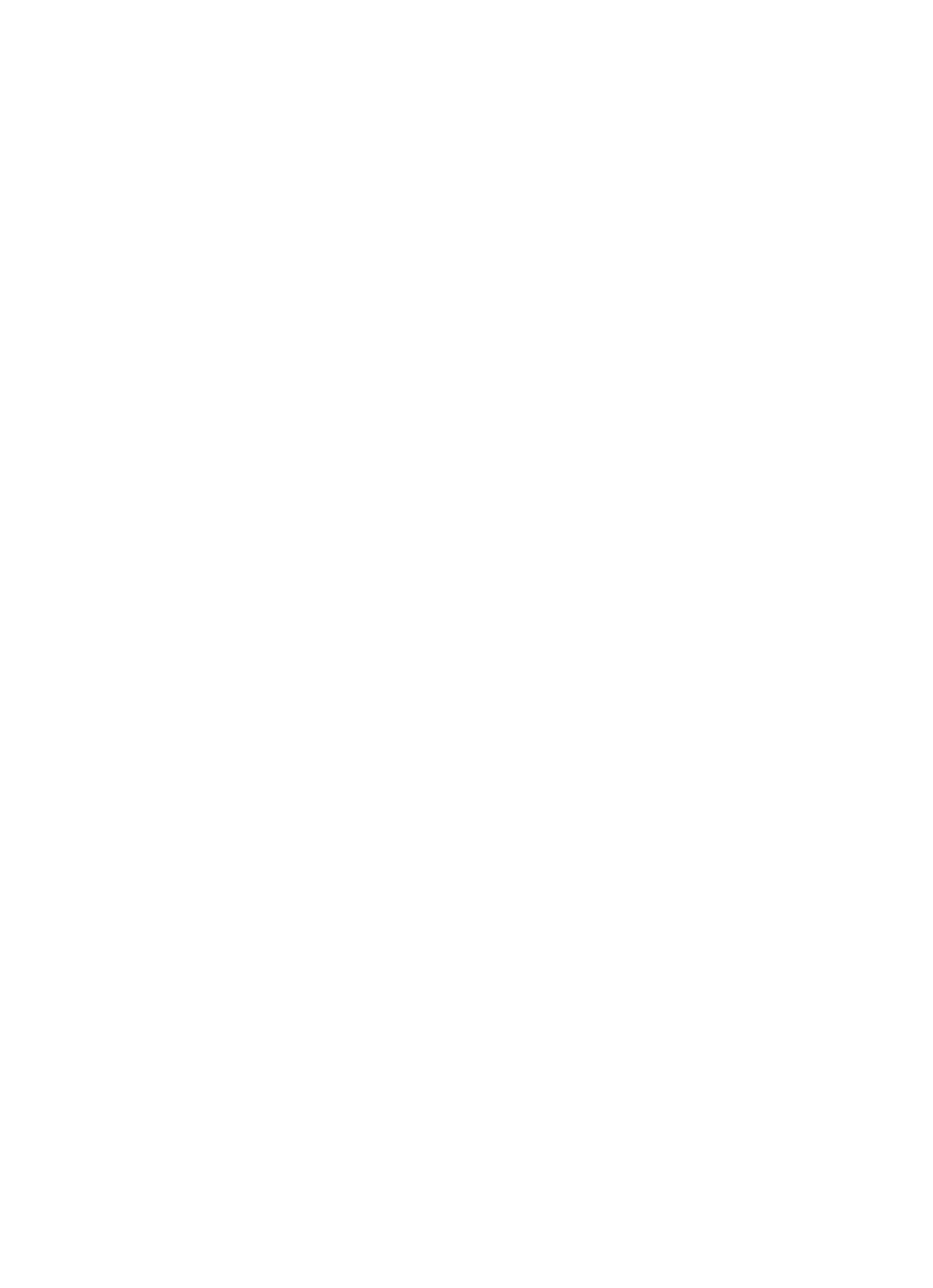Gesundheit ist nicht alles ohne Gesundheit ist alles nichts. Schopenhauer

## Der Tefra-Apparat

Buchpreis 5,-DM Beim Kauf eines Apparates wird das Buch ohne Berechnung mitgegeben. Nachdruck — auch auszugsweise — nur mit Genehmigung des Herstellers.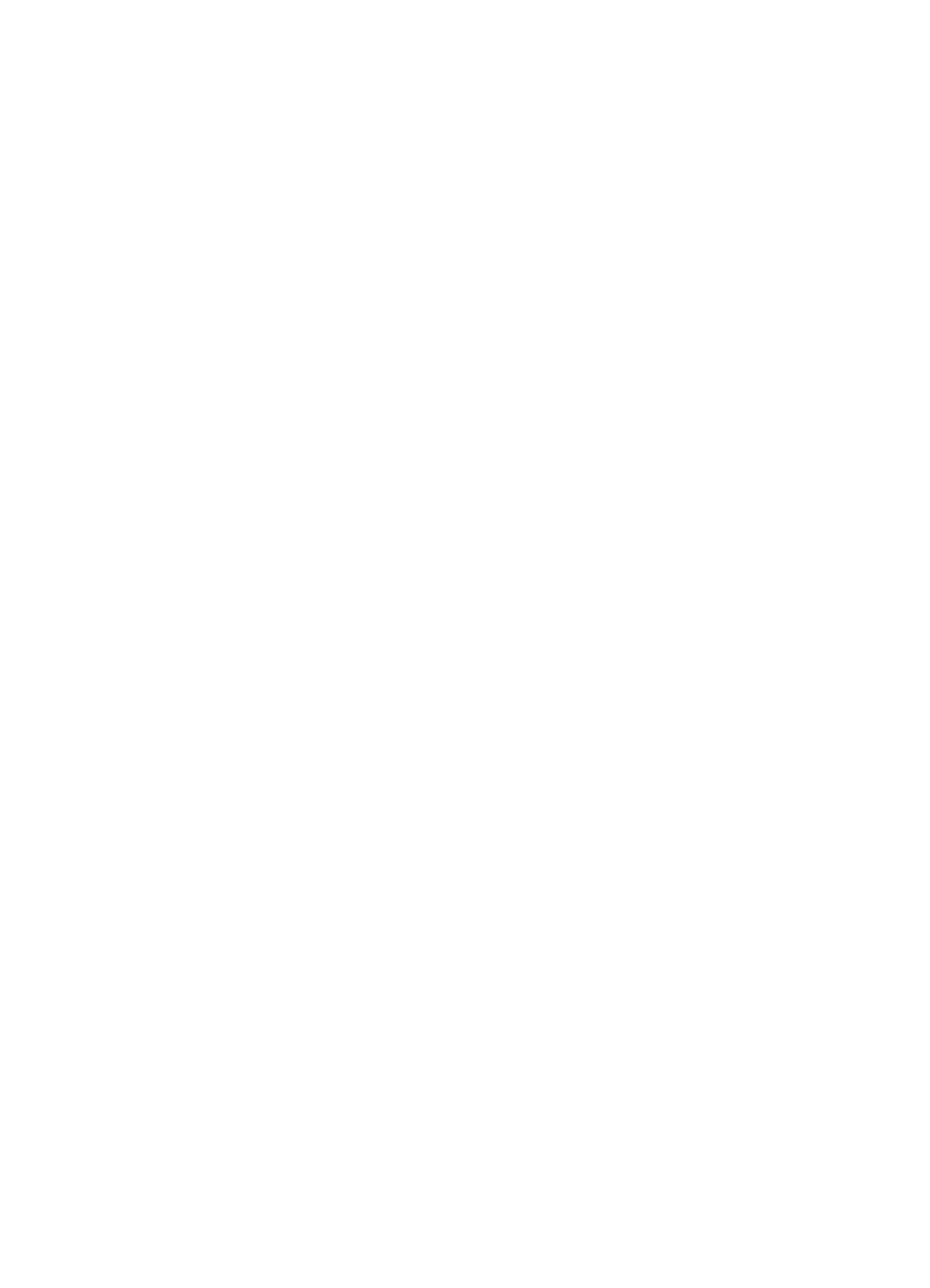### Inhaltsverzeichnis

| Vorwort                                                                             | $7 - 8$   |
|-------------------------------------------------------------------------------------|-----------|
| Wichtige Hinweise                                                                   | $9 - 10$  |
| Die Elektrotherapie und die Hochfrequenzströme                                      | $11 - 13$ |
| Physiologische, biologische, biologisch-chemische Grundlagen<br>und die HF-Therapie | $14 - 22$ |
| Der Tefra-HF-Apparat                                                                | $23 - 25$ |
| Die Elektroden, ihre speziellen Aufgaben und Anwendungen                            | $26 - 33$ |
| Einige Behandlungsvorschläge                                                        | $34 - 38$ |
| "Wasser 507" und seine Bedeutung (zusätzliche Therapie)                             | $39 - 40$ |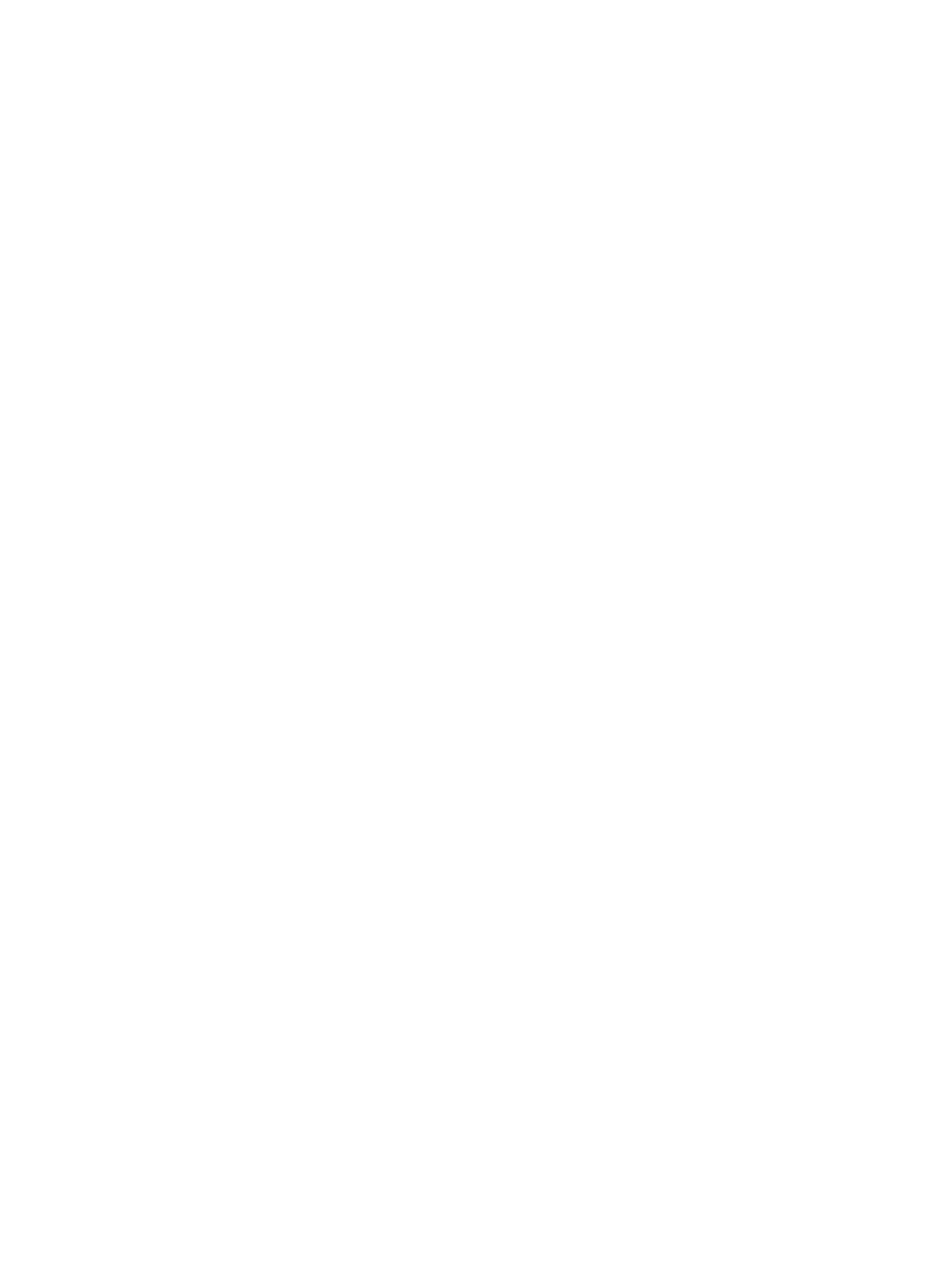### <span id="page-8-0"></span>Vorwort

Mit besonderer Absicht haben wir unserem Tefra-Buch das Schopenhauer-Wort vorangesetzt: "Gesundheit ist nicht alles — ohne Gesundheit ist alles nichts "

Unsere besondere Absicht ist es. Ihre Gedanken zum Thema "Gesundheit"  $\hbar$ inzulenken, weil nur der gesunde Mensch zufrieden und glücklich sein kann. Allerdings weiß nur der kranke Mensch den Wert der Gesundheit zu schätzen. Erst wenn der Mensch von irgendeinem Leiden geplagt wird, macht er sich Gedanken darüber, wie er wieder gesund werden kann, und versucht dann von seinem Leiden möglichst schnell wieder befreit zu werden. Aber jeder kennt die unbestrittene Wahrheit des Wortes: "Vorbeugen ist besser als heilen!"

Unsere schnellebige Zeit mit ihrem alltäglichen Hetzen und Jagen aber läßt dem Menschen des 20. Jahrhunderts kaum eine Stunde der Ruhe und Muße, in der er einmal über sich selbst nachdenken, sich einmal mit seiner eigenen Gesundheit befassen könnte. Erst wenn Herz oder Nerven versagen, wenn die inneren Organe nur noch unzureichend ihre Aufgabe erfüllen, erst dann wird sich der geplagte Mensch des Wertes seiner Gesundheit bewußt. Und nun  $m\nu\beta$  er sich zwangsweise Gedanken über Heilungsmöglichkeiten machen, weil er das Vorbeugen vernaßt hat... ein Zeichen unserer Zeit!

Die Bewegung im Freien, der gesundheitsfördernde Spaziergang und die besinnliche Stunde im Dämmerlicht des Tages gehören bei vielen Menschen der Vergangenheit an . . ., die Massenmedien unserer Zeit rauben uns nach jedem anstrengenden Berufstag auch noch den letzten kärglichen Rest unserer Freizeit, und die sogenannten "Zivilisationskrankheiten" sind die unausbleibliche Folge. Chronische Müdigkeit und Mattigkeit, Abgespanntsein und Unlust zu iedweder persönlichen Betätigung sind die warnenden Vorzeichen der Krankheiten unserer Zeit

Wenn man diese drohenden Gesten des Körpers übersieht, dann rächen sich die vernachlässigten oder gar vergewaltigten inneren Organe durch deutlich spürbares Versagen, dann verweigern uns Nerven und Herz ihren lebenswichtigen Dienst.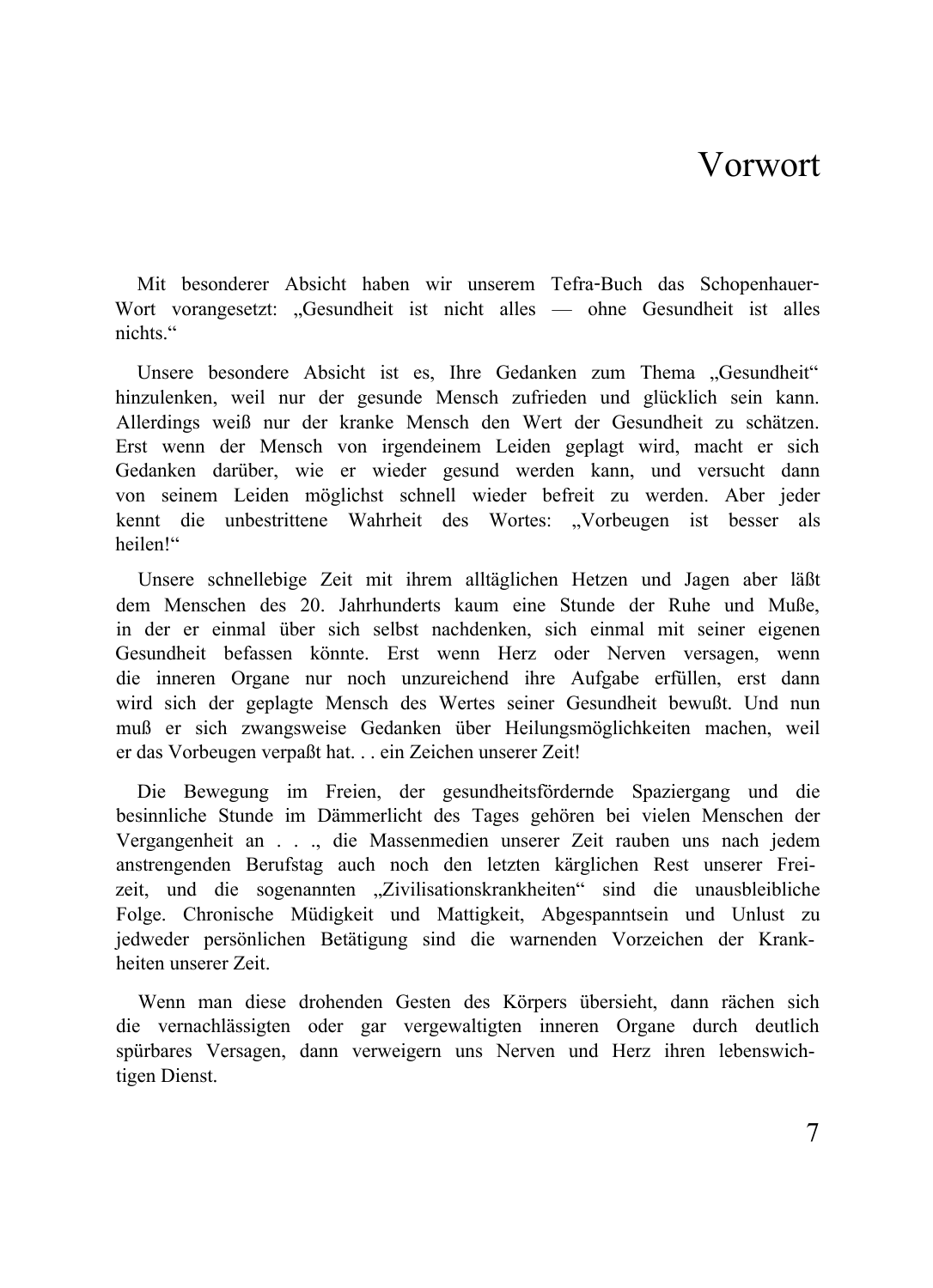Über Bandscheibenschäden und Rheuma klagen viele Autofahrer, vor allem die Berufskraftfahrer, die jeden Tag viele Stunden lang hinter dem Steuerrad sitzen müssen. Magengeschwüre stellen sich ein, wenn der Mensch sich nicht einmal die Zeit für ungestörte Mahlzeiten nimmt. Sehstörungen und Augenschwäche machen sich bemerkbar, wenn man tagtäglich stundenlang und oft unsachgemäß auf den Bildschirm des Fernsehapparates schaut. Hämorrhoiden und Muskelschmerzen sind die Folge einer fast nur noch sitzenden Beschäftigung. Und das Herz droht mit einem Herzinfarkt, wenn es ununterbrochen überbeansprucht wird und ihm keine Beruhigungspausen gegönnt werden. Dann versagen schließlich auch noch die Nerven: Der Mensch wird nervös, leicht erregbar, schnell reizbar, braust bei jeder Kleinigkeit auf. . . und greift zur Tablette! Damit beginnen die Zivilisationskrankheiten ihren Marsch ins Ungewisse!

Nur gut für die leidende Menschheit, daß medizinische Wissenschaft und moderne Technik Mittel und Wege gefunden haben, den Krankheiten unserer Zeit vorzubeugen oder sie zu heilen. Eines dieser neuzeitlichen Hilfsmittel im Kampf um eine bessere Gesundheit ist der Tefra-Bestrahlungsapparat.

Sollten Sie bereits Besitzer eines Tefra-Apparates sein, dann freut es uns, auch Sie in der großen Familie der Tefra-Freunde begrüßen zu dürfen. Sie haben eine gute Wahl getroffen. Aber wenn Sie noch keinen Tefra-Apparat be $s$ itzen, dürfen Sie zum mindesten an der Erhaltung und der Verbesserung Ihrer Gesundheit interessiert sein. Dann lesen Sie, bitte, auch noch die nachfolgenden Ausführungen, die wir für Sie geschrieben haben. Wir möchten dem Laien, der sich um seine eigene Gesundheit Gedanken macht, die wichtigsten Zusam- $\mathbf{S}\mathbf{B}$  menhänge zwischen einzelnen Körperfunktionen und Erkrankungen verständlich und leichter erkennbar machen sowie ihm außerdem neuzeitliche Heilungsmöglichkeiten aufzeigen.

Vielseitig sind die Anwendungsmöglichkeiten des Tefra-Bestrahlungsapparates, der nach neuesten wissenschaftlichen Erkenntnissen in ausgereifter Technik hergestellt wird.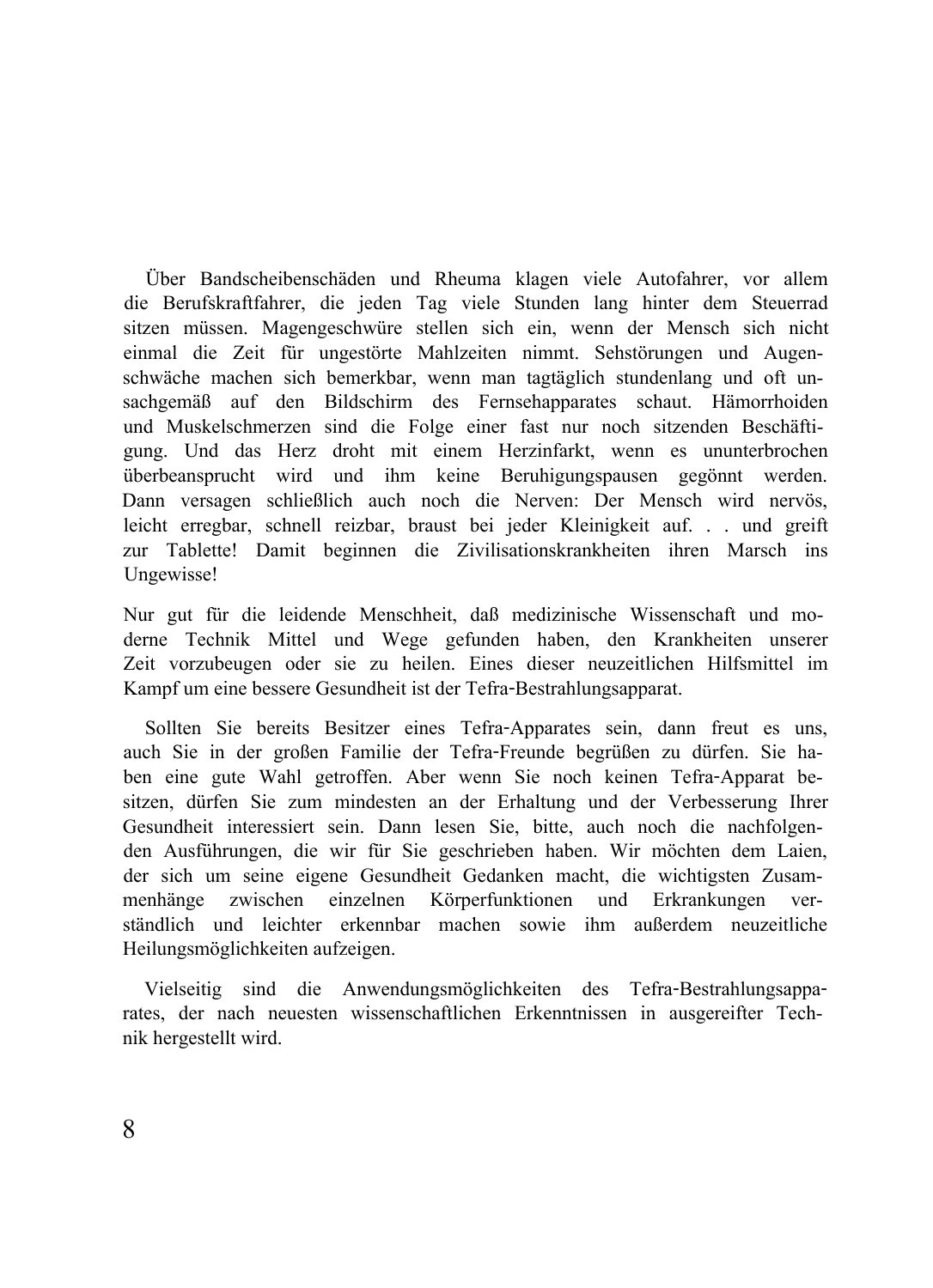### <span id="page-10-0"></span>**Wichtige Hinweise**

#### **Bitte heachten Sie:**

1. Der TEFRA-Apparat ist 2polig. Bei seiner Anwendung muß die Metallmanschette des Handstückes fest umfaßt werden! Bei Schweißhänden oder sonst stark schwitzenden Körperstellen sind diese nach Waschen oder Einpudern zweckmäßig trocken zu machen, weil die HF-Bestrahlung danach angenehmer ist.

Wichtig ist, daß Sie den metallischen Handgriff fest, aber nicht krampfhaft, umfassen und vor dem Einschalten durch den Druck-Knopf-Schalter die eingesetzte Elektrode in Körperkontakt bringen. Dann fließt auch bei Einstellung des Skalenknopfes auf 1 schon ein geringer HF-Strom, der kaum merkbar, aber am Surren des Apparates wahrzunehmen ist.

Die Metallummantelung des Handgriffes ist der eine Pol. die in Körnerkontakt gebrachte eingesetzte Elektrode ist der zweite Pol.

Wenn der Handgriff (am Metallmantel) nicht fest, sondern nur lose und ängstlich umfaßt wird, ist der Kontakt nur mangelhaft. Man kann das etwa vergleichen mit einem sog. Wackelkontakt in einer Lichtleitung, wobei das Licht an- und ausgeht, weil ein mangelhafter Kontakt besteht.

2. Das geht zwar aus dem Kapitel: S. 23. Gebrauchsanweisung, sowie aus der seitherigen und der noch folgenden "Beschreibung des TEFRA-HF-Apparates und seine Anwendung" hervor und wird an dieser Stelle teilweise wiederholt und kurz zusammengefaßt.

Die Anwendung der HF-Bestrahlung ist absolut ungefährlich:

a) Benutzen Sie den Apparat nicht im Badezimmer oder auf nassem Fußboden mit feuchten Füßen! Aber beachten Sie bitte auch: "Das gilt für alle elektrischen Geräte!"

Im Gegensatz zum festen Umfassen des Mantelmetalls am Handstück setzen Sie bitte die Elektrode nur mit sehr geringem Druck auf den Körper (auf die schmerzende Körperstelle) auf und streichen diese leicht ab. Das können Sie auch über der Unterwäsche tun; dabei wird der Abstand zwischen Hautoberfläche und Elektrode vergrößert und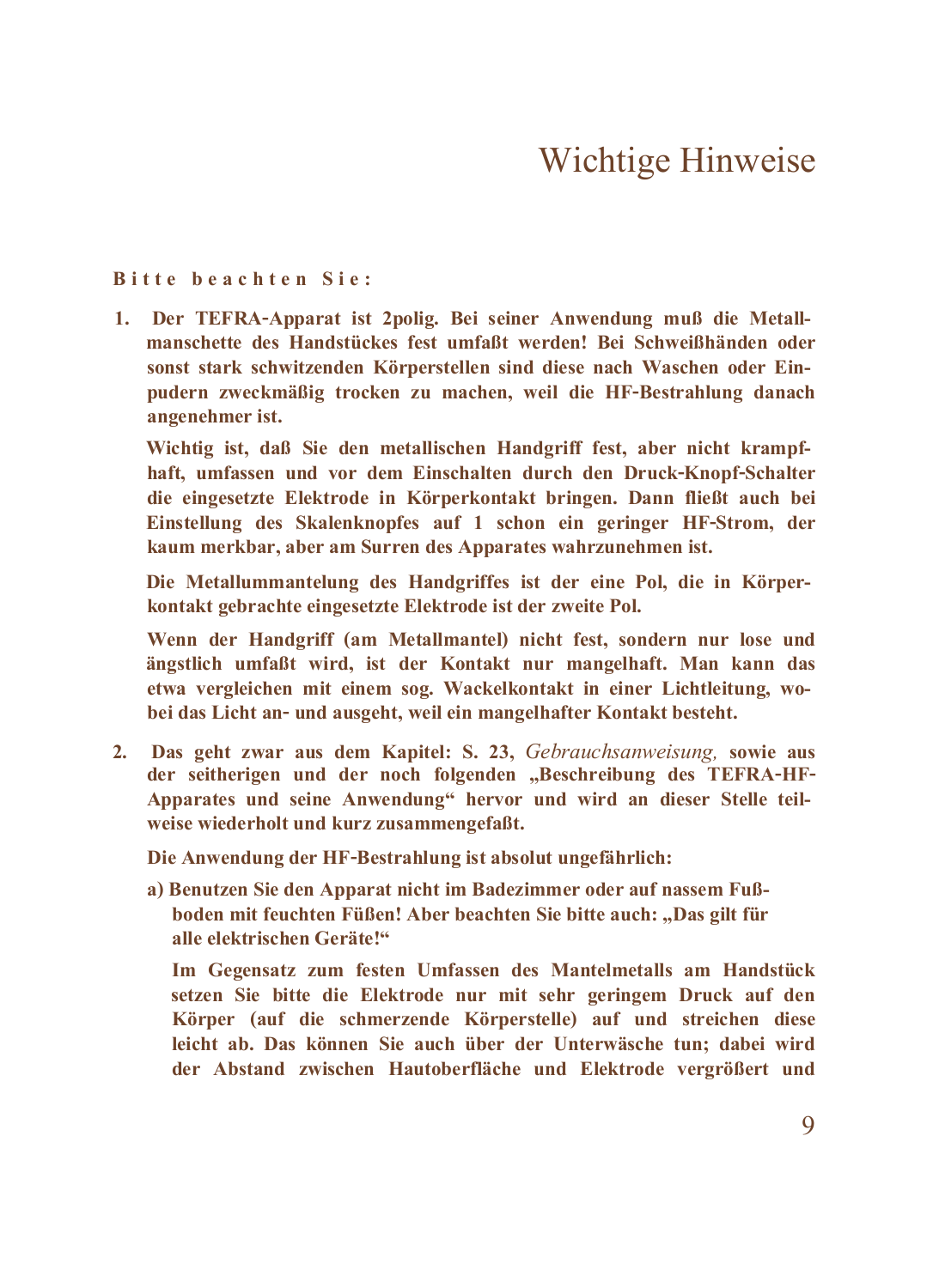die Wirkung verstärkt! Die angenehme Wirkung des HF-Stromes regulieren Sie dabei durch Drehen und Einstellen des Skalenknopfes am Apparat.

c) Bei einiger Erfahrung kann man auch die Elektrode ganz kurzfristig vom Körper abheben und sofort wieder in Kontakt bringen. Das ist eine Art leichtes Körperklopfen, dabei bilden sich zwischen Elektrode und Körper kleine HF-Funken.

Diese sind erwünscht außer bei frisch gewaschenem Haar mit alkohol.  $Mitteln$  da muß das Haar völlig trocken sein. An der behandelten **Körperstelle wird eine erhöhte Hyperämie = Blutzirkulation herbei**ecführt (s. auch S. 17); bei Hautiucken mit Hautcreme einreiben.

**3.** Sie können die Wirkung der HF-Ströme bzw. -Bestrahlung steigern, wenn Sie die Hilfs-Elektrode anwenden! Wenn eine zweite Person verfügbar **ist.** kann eine weitere Intensivierung der Bestrahlung z.B. bei Arthritis erzielt werden. Dabei übernimmt der Helfer in die eine Hand die Hilfs-**Elektrode, in die andere Hand das Handstück mit der eingesetzten Elek**trode und bringt sie in Körperkontakt des Patienten: im angenommenen **2** Falle (Arthritis) also links hzw. rechts vom Gelenk (Knie). Erst dann **PARAFER: 1** Schaltet der Patient mittels des Druck-Knopf-Schalters den Strom ein. Der Patient kann dabei am Drehschalter die Stromstärke regulieren. Die **Schmerzlinderung ist bei dieser Anwendung außerordentlich groß. Der Helfer bemerkt keinerlei Stromempfindung.**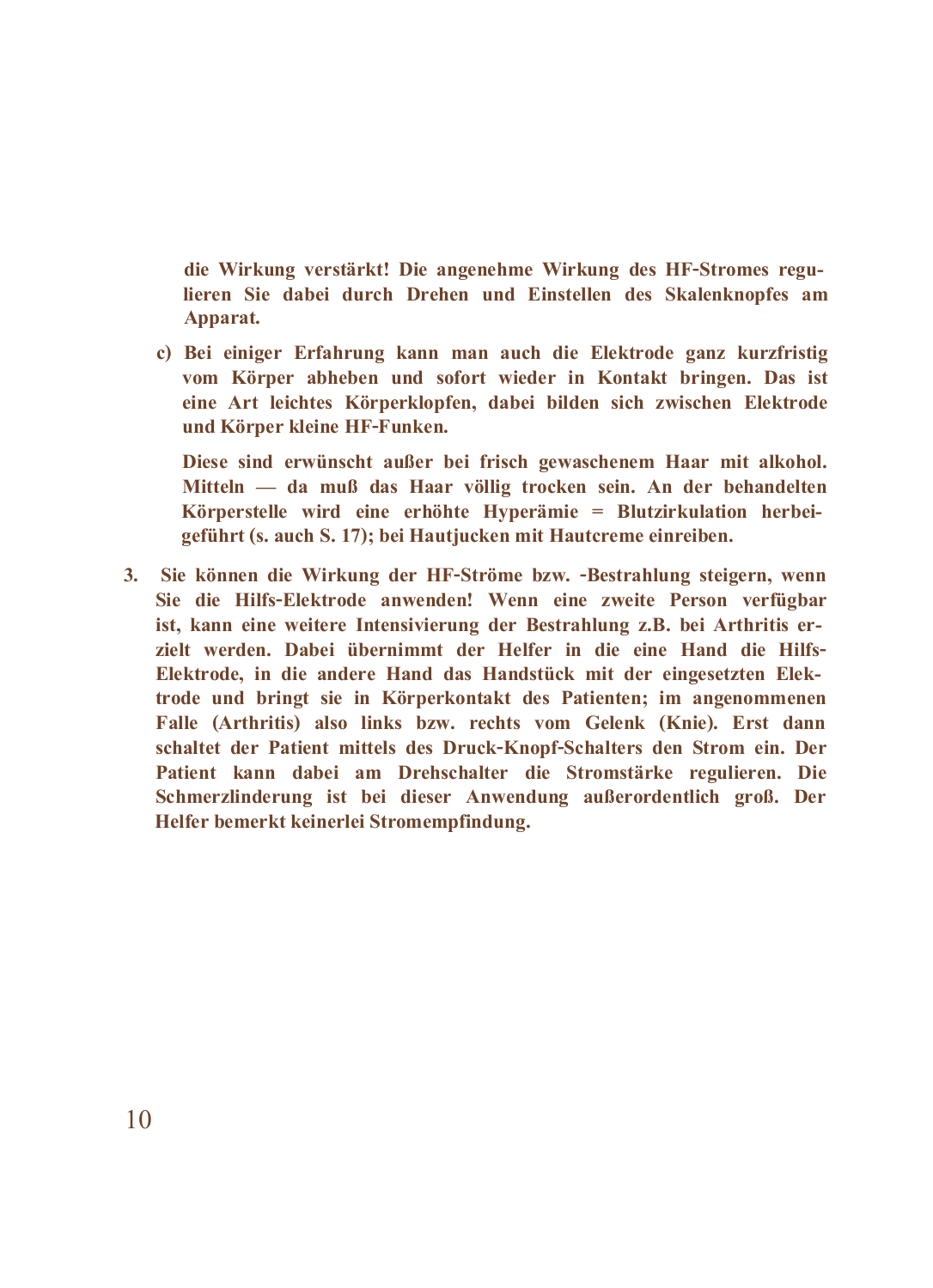### <span id="page-12-0"></span>Elektrotherapie mit Hochfrequenzströmen

Wenn man bestrebt ist, seine Gesundheit zu erhalten oder seine angegriffene Gesundheit zu verbessern, sollte man auch nicht die Mühe scheuen, sein persönliches Wissen auf den Gebieten Biologie und Heilkunde aufzufrischen oder zu vertiefen. Hier sollen biologische, heilkundliche oder technische Fragen nur beantwortet werden, soweit sie mit den vielfachen Anwendungsmöglichkeiten des Tefra-Apparates eng zusammenhängen.

Der Tefra-Apparat verwendet Hochfrequenzströme und gehört deshalb in das fachärztliche Gebiet der Elektrotherapie.

Unter Hochfrequenz versteht man Wechselströme von sehr hoher Schwingungszahl (10 kHz bis 3000 MHz), was einer Wellenlänge von 30 km bis 10 cm entspricht. Diese Begriffe gehören heutzutage zum Alltagswortschatz des  $mod$ ernen Menschen, auch wenn sie nicht immer restlos verstanden werden.

Die erstmalige Erzeugung hochfrequenter Wechselströme gelang im Jahre 1891 dem Physiker Nicola Tesla, 1856 in Kroatien geboren. Nicola Tesla erfand einen Spezialtransformator (Tesla-Transformator), mit dessen Hilfe er erstmalig hochfrequente Wechselströme hoher Spannung erzeugte (Tesla- $Str\ddot{o}$ me $)$ 

Das technische Problem der *Erzeugung* hochfrequenter Wechselströme war durch Nicola Tesla gelöst worden. Die Nutzbarmachung dieser Ströme für  $medizinische$  Zwecke verdanken wir dem französischen Arzt und Physiologen d'Arsonval. Bereits ein Jahr nach der Teslaschen Erfindung konnte Dr. d'Arsonval überzeugend nachweisen, daß die Hochfrequenzströme für Mensch und Tier absolut ungefährlich sind und bei therapeutischer Anwendung eine unmittelbare Schmerzbefreiung oder mindestens eine wesentliche spürbare Schmerzlinderung bewirken. Diese Feststellungen waren so bedeutungsvoll, für die damalige Zeit sogar bahnbrechend, daß die medizinische Anwendung der Hochfrequenzströme unter dem Namen "Arsonvalisation" als feststehender Begriff in die Physikalische Therapie aufgenommen wurde.

Auf der Grundlage der wissenschaftlichen Erkenntnisse des Franzosen d'Arsonyal führten umfangreiche Forschungen unserer Zeit zu weiteren wertvollen Ergebnissen, die der heutigen modernen Elektrotherapie ungeahnt viel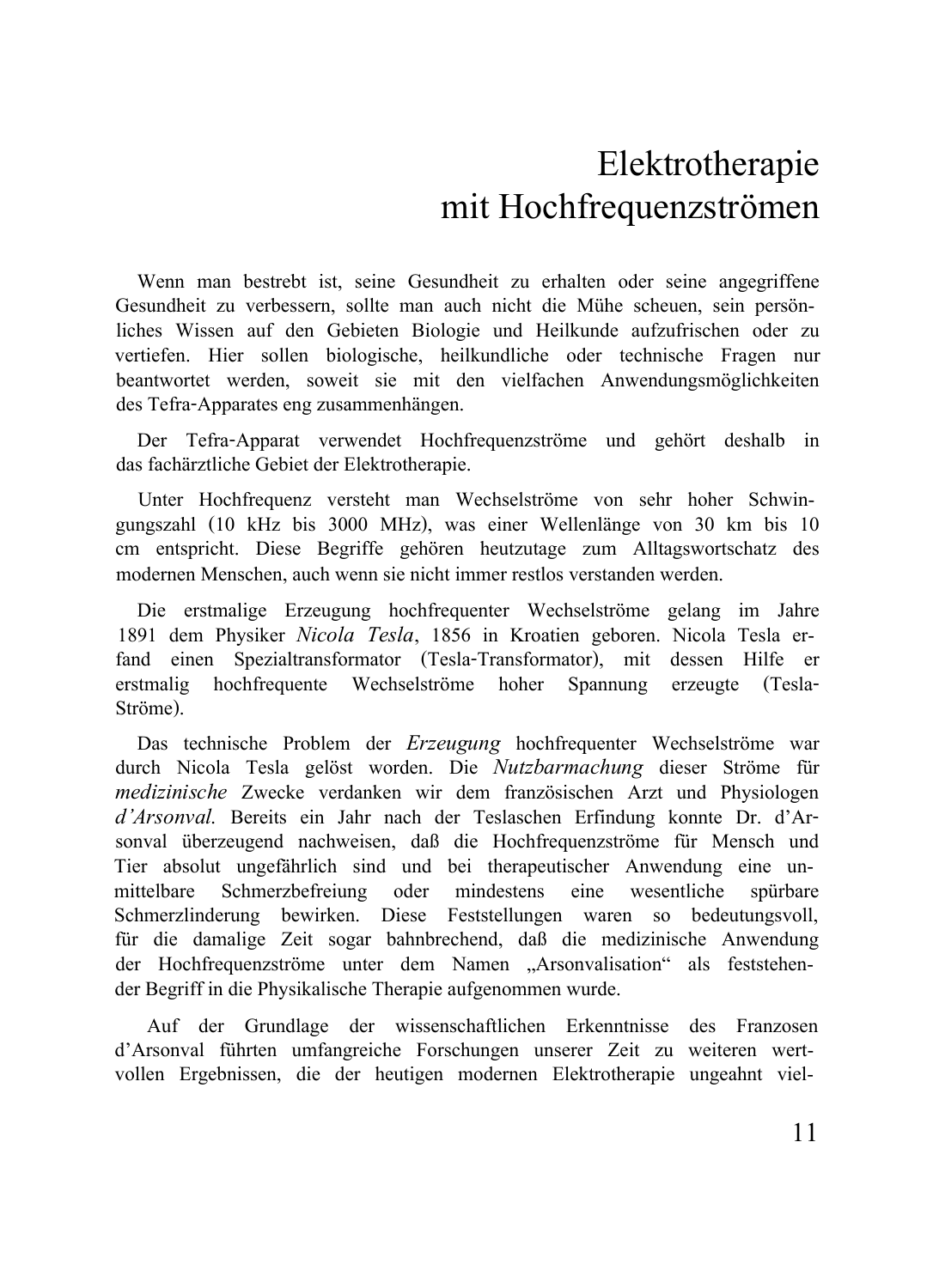seitige Anwendungsmöglichkeiten erschlossen haben. Zu den zahlreichen Wissenschaftlern und Forschern, die der Elektrotherapie zum entscheidenden Durchbruch verholfen haben, gehörte auch der Nobelpreisträger Prof. Walter *Nernst* (1864—1941).

Tefra-Apparate erzeugen hochfrequente Ströme mit ein bis zwei Millionen Schwingungen/Sek. = Frequenzen und mit  $100\,000$  bis  $150\,000$  Volt bei geringer Stromstärke. Es handelt sich also um langwellige HF-Strahlen mit  $300$  m bis herab zu  $200$  m Wellenlänge. Die Bestrahlung erfolgt mittels sogenannter Vakuum-Elektroden. Beim Durchgang hochfrequenter Ströme durch Vakuum-Elektroden werden Stoß-Ionisationen ausgelöst und ein Elektronenfluß bewirkt, der die Gasmoleküle und Atome zum Aufleuchten bringt. Die Farbe dieser Lichtstrahlen ist von der chemischen Natur der Gasfüllung und dem Grade des Vakuums abhängig. Bei verdünnter Luft entstehen blauviolette, bei Neongas orangerote Strahlen.

Diese Strahlen decken sich im wesentlichen mit dem Gebiete des sichtbaren Lichtes und den Grenzgebieten des Ultraviolett  $(UV)$  und des Infrarot  $(IR)$ und gehen in das langwellige Gebiet des unsichtbaren elektromagnetischen Spektrums über.

Bei der Bestrahlung mit den Elektroden kommt es zu Glimmlichtentladungen (Effluvien), die an leichtem Knistern und violetten Ausstrahlungen erkennbar sind.

Die physikalisch-biologischen Grundlagen wurden später von dem Physiker und Chemiker Professor W. Nernst (Nobelpreis 1920) erforscht und dargelegt - er zeigt auf, daß durch HF-Ströme die Ionen-Verschiebbarkeit der Zell-Bestandteile im HF-Wechselstromfeld erfolgt.

Die therapeutische Anwendung der Hochfrequenzströme ist außerordentlich vielseitig. Nur auf die häufigsten Erkrankungen sei an dieser Stelle hingewiesen: Muskel- und Nervenleiden aller Art, Lähmungs- und Krampfzustände. Neuralgien in den verschiedensten Stadien. Rückenmarkleiden. Herzbeschwerden und viele Erkrankungen der inneren Organe.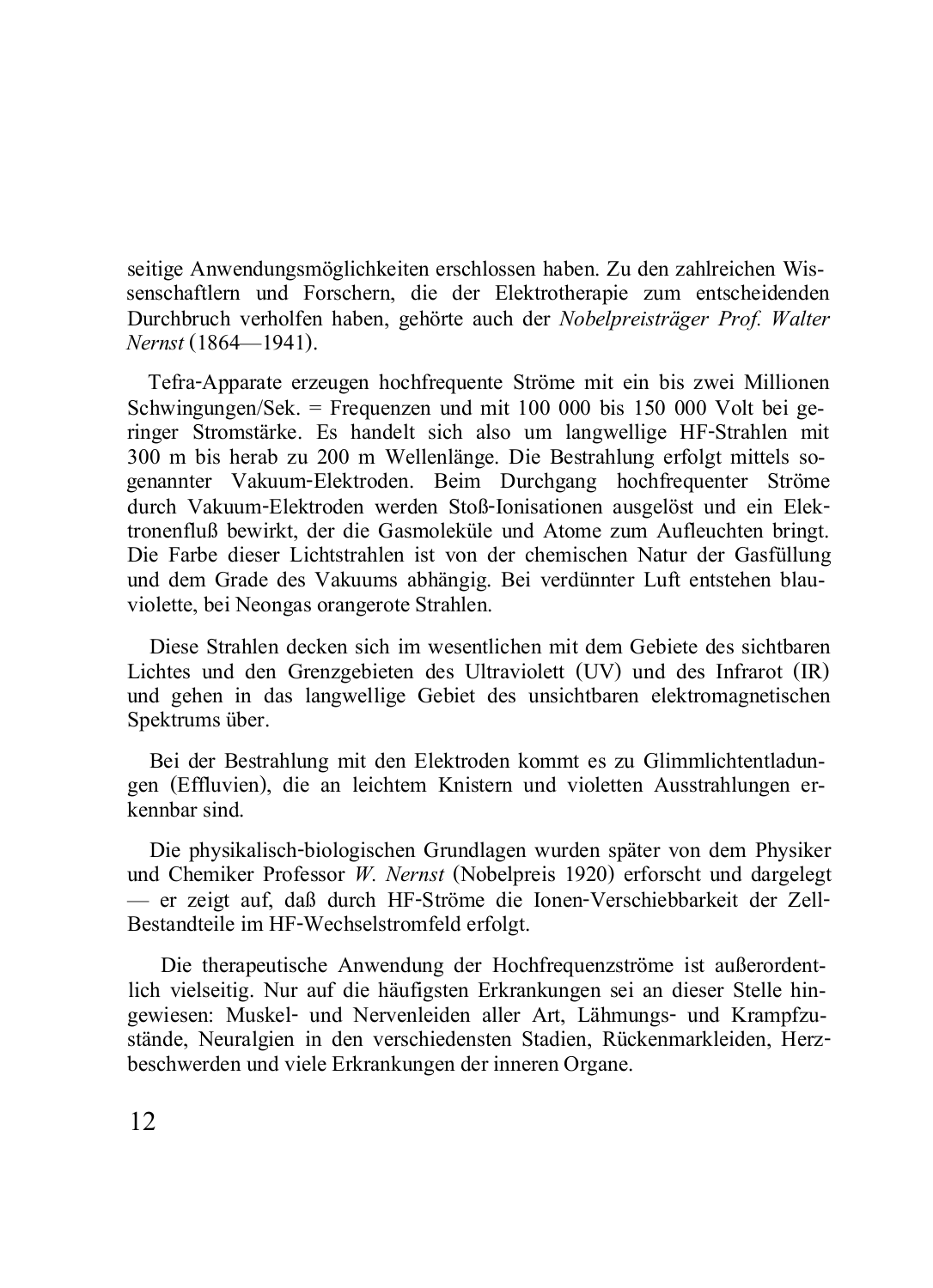Elektrotherapeutische Geräte werden nicht nur in Krankenhäusern, Kliniken und von Fachärzten benötigt; auch der Leidende braucht oft privat dringend ein solches Gerät.

So ergab sich für Handwerk und Industrie die nicht leichte Aufgabe, Geräte zu konstruieren, welche den o. a. Verbraucherkreis in jeder Hinsicht unbedingt zufriedenstellen. Erklärlicherweise ist die Zahl derartiger Geräte relativ klein. Zu den Geräten, welche halten, was sie versprechen, gehört der Tefra-Bestrahlungsapparat. Das Tefra-Werk hat dies seit 1924 unter Beweis gestellt. Seit 1924 sind wir die Alleinhersteller des Tefra-Apparates. Daß unsere Tefra-Bestrahlungsapparate mehr als vier Jahrzehnte hindurch leidenden Menschen zu Schmerzlinderung und zu Krankheitsbefreiung verhelfen konnten, ist der **Physondere Stolz** unserer wissenschaftlichen Mitarbeiter und unserer Techniker

Und nun möchten wir Ihnen den Tefra-Apparat mit seinen Hauptbestandteilen, nämlich den verschiedenartigen Elektroden, genauer erklären. Jede einzelne Elektrode ist in ihrer Wirkungsweise, dem speziell beabsichtigten Zweck entsprechend, konstruiert worden. In ihrer äußeren Form wurde jede Elektrode genau denjenigen Körperstellen angepaßt, die damit behandelt werden sollen. Für welche Leiden die einzelnen Elektroden gedacht sind, wird an anderer Stelle ausführlich und allgemeinverständlich beschrieben. Hier soll nur knapp auf das Grundprinzip eingegangen werden, das allen Elektroden das gemeinsame Charakteristikum gibt.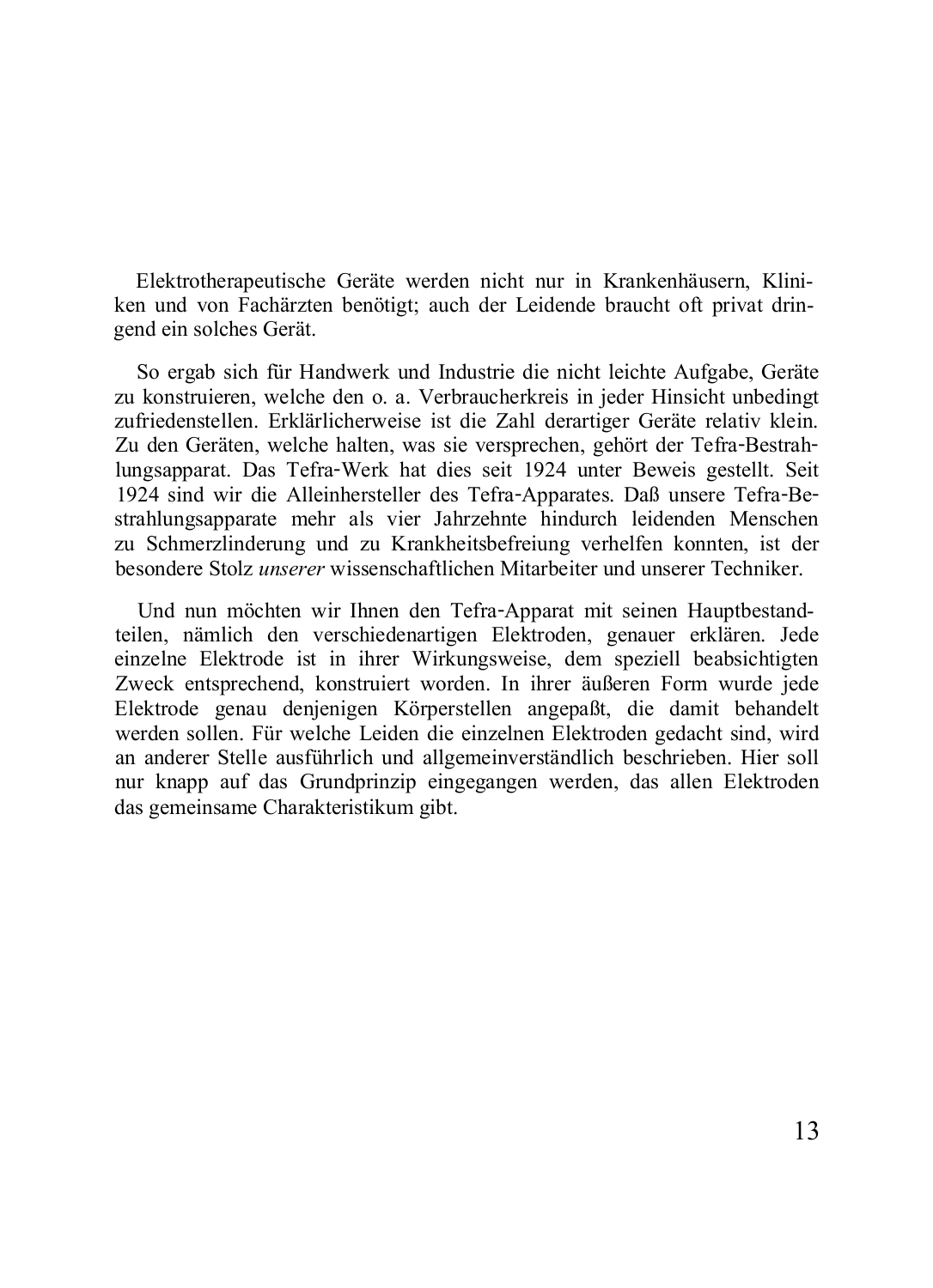### Physiologische, biologische, biologischchemische Grundlagen und die HF-Therapie

Daß der HF-Apparat arbeitet, ist an einem leisen Knistern hörbar festzustellen; außerdem verspürt man auf der Haut ein leichtes Prickeln. Das Prik- $\kappa$ eln ist nicht etwa nebensächlich; es ist beabsichtigt und schon der Beginn einer Behandlung, Man kann das Prickeln mühelos verstärken, indem man die Elektrode ein wenig von der Haut abhebt oder ein Tuch zwischen Elektrode und Haut legt. Auf diese Weise wird die Funkenstrecke zwischen Elektrode und Haut größer und dadurch ein stärkerer Hautreiz erzeugt. Man spricht dann von Hautreiztherapie.

Diese Hautreiztherapie geht von der medizinischen Erfahrung aus, daß zwischen Hautoberfläche einerseits und dem Nervensystem sowie den inneren Organen andererseits ganz bestimmte Beziehungen und Zusammenhänge bestehen.

Prof. Dr. med. Josef Kowarschik sagt in seinem grundlegenden Werk "Physikalische Therapie" (erschienen im Springer-Verlag, Wien, 1948 und 1954) im Hinblick gerade auf die Hautreiztherapie: "Alle die Haut treffenden Reize vermögen auf dem Wege des Haut-Eingeweide-Reflexes das Geschehen in den inneren Organen, den Kreislauf, die Atmung, die Verdauung, die Geschlechtsfunktion usw. zu beeinflussen. Es gibt in der Tat kein Organ, das einem solchen Einfluß unzugänglich wäre."

Damit ist die in ihrem Umfang kaum abzuschätzende Hautreiztherapie als wirksam betont und die Wirkungsweise der Vakuum-Elektrode erklärt. Was im einzelnen und im besonderen mittels der Vakuum-Elektrode des Tefra-Apparates erreicht werden kann, soll im nächsten Abschnitt näher erläutert werden

#### Das Blut und der Blutkreislauf

Schon in einem mittelalterlichen Singspiel  $(1690)$  heißt es: "Blut ist der Saft aller Säfte." Oder wie Goethe Mephisto sagen läßt: "Blut ist ein ganz besonderer Saft." Auch der Nichtfachmann ist heutzutage im allgemeinen über das Blut, seine Zusammensetzung und seine speziellen Aufgaben als Hauptbestandteil des Körpers informiert. Trotzdem dürfte eine kurze Auffrischung des eigenen Wissens nicht schaden.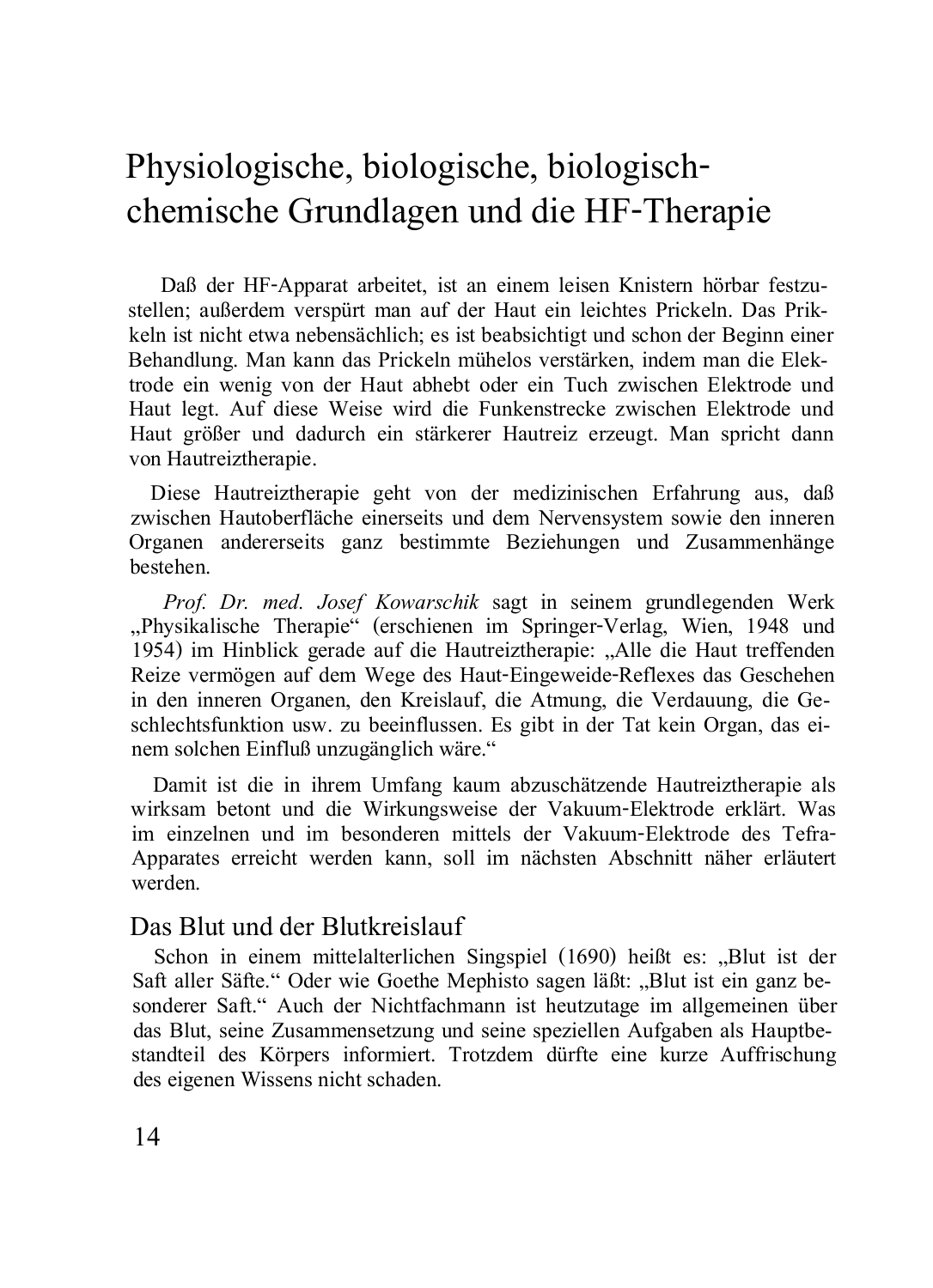### Das biologische Moment

Die *Blutmenge* des Menschen beträgt etwa 7,7% seines Körpergewichts, d.h. beim Erwachsenen 5 bis 5,4 Liter. Die *Farbe* des Blutes wird durch den eisenhaltigen Blutfarbstoff (Hämoglobin) hervorgerufen, der in den roten Blutkörperchen enthalten ist. Die *Blutflüssigkeit* heißt Blutplasma. Sondert man von der Blutflüssigkeit den Blutfaserstoff Fibrin ab, bleibt Blutserum zurück. Der Blutfaserstoff Fibrin bewirkt die Gerinnung des Blutes. Die geronnene, gallertartige Blutmasse nennt man Blutkuchen.

Die Blutflüssigkeit enthält geformte Bestandteile, zu denen in erster Linie die roten und die weißen Blutkörperchen sowie die Blutplättchen gehören.

Die roten Blutkörperchen (Erythrozyten) dienen der Atmung. Ihre Anzahl in 1 mm<sup>3</sup> Blut beträgt beim Mann etwa 5, bei der Frau etwa 4,5 Millionen. Sie bestehen aus einem Gerüst, in dessen Lücken der eisenhaltige Blutfarbstoff Hämoglobin eingelagert ist. Das Hämoglobin wiederum sorgt für den Sauerstoff, der zum Abbau der Nährstoffe notwendig ist.

Die weißen (farblosen) Blutkörperchen (Leukozyten) dienen besonders der Bekämpfung von Krankheitserregern; sie vermögen diese Erreger zu "fressen" (Phagozytose). Beim erwachsenen Menschen sind in 1 mm<sup>3</sup> Blut 5000 bis 10 000 weiße Blutzellen enthalten. Man unterscheidet zwei Arten von weißen Blutkörperchen: Zellen ohne Körnchen heißen Lymphozyten, körnchenhaltige Zellen Granulozyten. Die Lymphozyten entstehen überwiegend in den Lymphknoten, die Granulozyten im Knochenmark.

Die farblosen *Blutplättchen* (Thrombozyten) sind keine Zellen. Sie entstehen durch Zellzerfall des Knochenmarks und werden bei der Blutgerinnung wirksam

Diese wenigen Ausführungen über das Blut und seine wichtigsten Bestandteile lassen deutlich erkennen, daß das Blut tatsächlich ein besonderer Saft ist - um beim Goethe-Wort zu bleiben. Noch viel mehr wird uns das klar, wenn wir nun noch die Aufgaben des Blutes im Körperhaushalt betrachten.

> Der Blutkreislauf bringt Sauerstoff und Nährstoffe an die einzelnen Körperzellen heran und führt andererseits Kohlendioxyd und Stoffwechselschlak-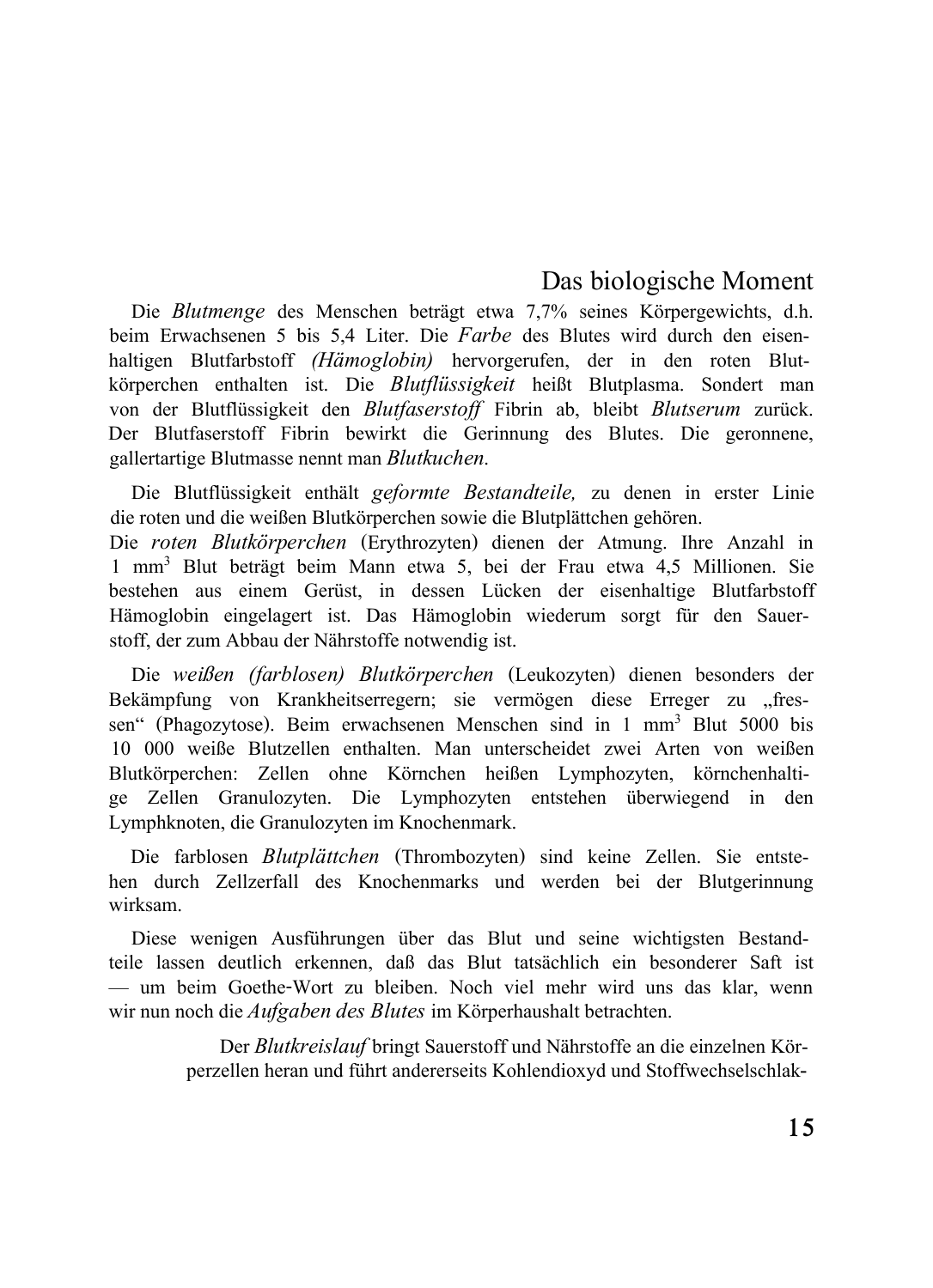ken ab. Das ist die wichtigste Aufgabe des Kreislaufes, der durch die Triebkraft des Herzens unterhalten wird. Etwa in einer Zeit von 70 Herzschlägen wird die gesamte Blutmenge (5 Liter) durch den ganzen Körper gepumpt. Das entspricht ungefähr einer durchschnittlichen Blutumlaufzeit von einer Minute. Um diese enorme Herzleistung zu begreifen, muß man sich vorstellen, daß die vom Herzen in einer Minute bewältigten fünf Liter Blut theoretisch einer Flüssigkeitsmenge von 300  $1\,\text{pro}$  Stunde und von 7200  $1\,\text{pro}$  Tag entand the theoretical contract the state of the state of the state of the state of the state of the state state state state state state state state state state state state state state state state state state state state stat ein ganzes Leben lang durchhalten!

Welchen Weg nimmt nun das Blut auf seinem Kreislauf? *Vorn* Herzen gehen die Schlagadern (Arterien) in den Körper und spalten sich in feinste Haargefäße (Kapillaren) auf: wie ein feines Gewebe umgeben sie die Körperzellen und vereinigen sich dann wieder zu größeren Blutadern (Venen), welche das Blut zum Herzen zurückleiten. Durch die Wand der Haargefäße vollzieht sich der Stoff- und Gasaustausch mit den umsponnenen Gewebszellen und der Gewebsflüssigkeit.

Wie schon gesagt, sorgen die Schlagadern (Arterien), insbesondere die Hauptschlagader (Aorta), die aus der linken Herzkammer entspringt, für die Verteilung des Sauerstoff- und nährstoffreichen Blutes im Körper. Die Rückführung des sauerstoffarmen und kohlensäurehaltigen Blutes zum rechten Herzvorhof erfolgt durch die untere und obere Hohlvene. Vom rechten Vorhof fließt das Blut dann in die rechte Herzkammer, die das Blut durch die Lungen treibt (Lungenkreislauf). Der Lungenkreislauf bewirkt, daß das Blut von Kohlensäure befreit und mit Sauerstoff neu angereichert wird. "Ohne *Bauerstoff kein Leben!"* Sauerstoffmangel z.B. im Gehirn macht sich bereits nach wenigen Sekunden bemerkbar, weil die Nervenzellen des Gehirns auf Sauerstoffmangel äußerst empfindlich reagieren. Sauerstoffmangel ist eines der charakteristischen Merkmale einer *Kreislauf schwäche* oder *Kreislaufstörung*, die durch Herzbeschwerden, schwankenden Blutdruck und durch Neigung zu Schwindel- und Ohnmachtsanfällen, d.h. zu erheblichen Gleichgewichtsstörungen, gekennzeichnet ist.

Wer die Ausführungen unter "Biologie" gelesen hat, wird leicht verstehen,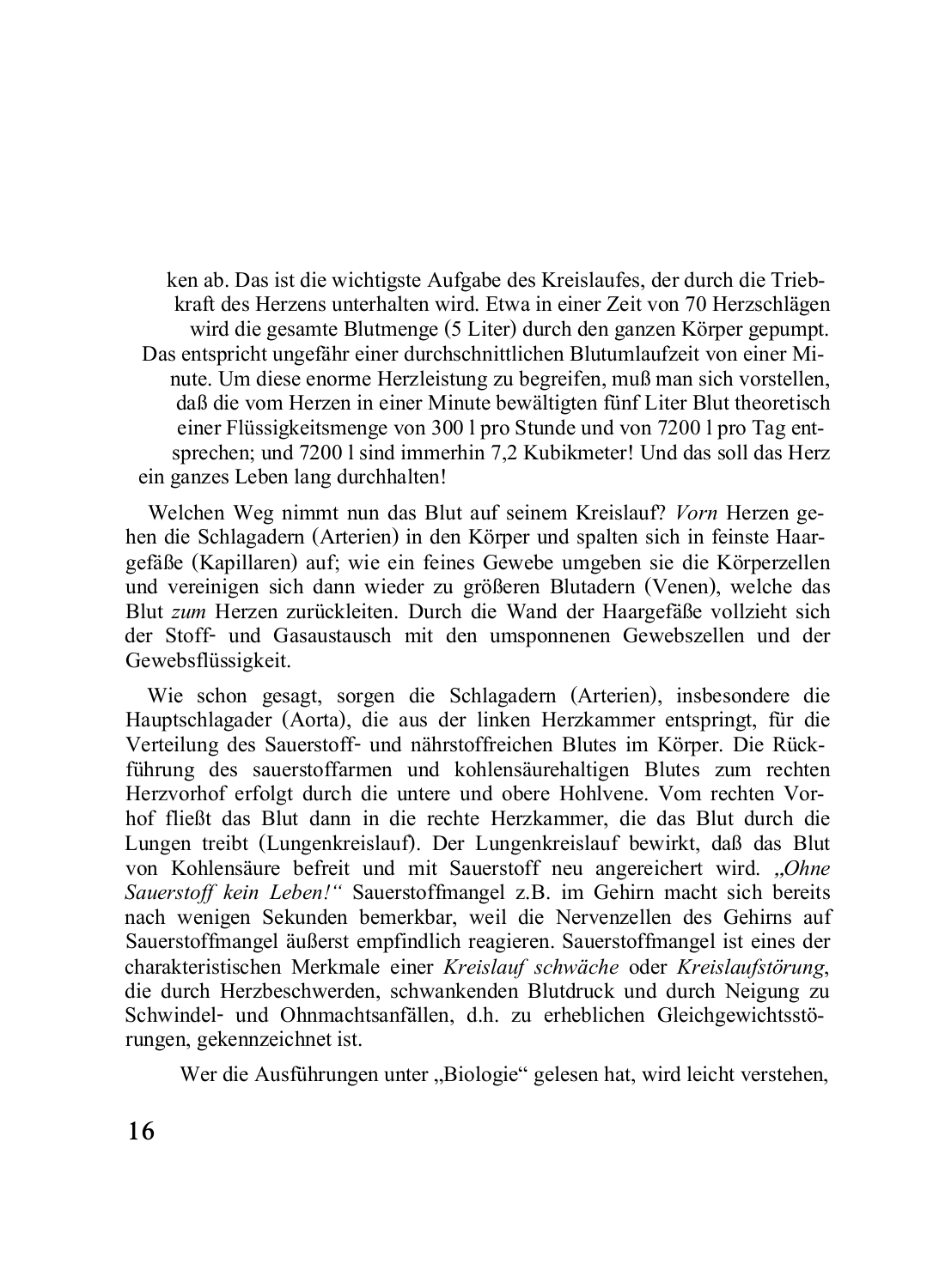daß die Hochfrequenzbestrahlung mittels des Tefra-Apparates den Blutkreislauf und damit auch die Sauerstoffaufnahme schnell anzuregen und zu verstärken vermag. Das gleiche gilt auch für die Lungen- und Hautatmung.

Man kann bei *Milla Cavin* in "Atmen — Entspannen — Konzentration", 1966 im Europa-Verlag erschienen, nachlesen: "Zur äußeren Atmung gehört auch die Hautatmung, bei der sauerstoffhaltige Luft durch die Poren und Schweißdrüsen an die Hautkapillaren abgegeben wird und Kohlensäure entweicht. Wird diese lebenswichtige Funktion ausgeschaltet, z.B. bei ausgedehnten Verbrennungen, kann sich das tödlich auswirken."

Die engen Wechselbeziehungen zwischen Blutkreislauf und Atmung sind bereits aufgezeigt worden; es ist auch schon darauf hingewiesen worden, daß Blutkreislauf und Atmung bei Bestrahlung mittels des Tefra-Apparates schnell und nachhaltig intensiviert werden. Das ist leicht zu erklären: Die Hochfrequenzbestrahlung bewirkt sowohl eine Durchblutungssteigerung (Hyperamie) als auch eine Bluterwärmung (Hyperthermie); auch eine leichte Hautrötung (Erythem) kann nach Bestrahlung beobachtet werden. Diese Symptome sind durchaus nicht unerwünscht, sondern für den Heilprozeß wichtig. Während die Hautrötung meist schon bald abklingt, halten Schmerzlinderung und Schmerzbefreiung länger an, obwohl die Bestrahlungszeit in der Regel nur 10 bis 12 Minuten, im Höchstfall 15 Minuten beträgt. Auch in hartnäckigen Krankheitsfällen kann man durch regelmäßige, also mehrfache Bestrahlungen dauernde Schmerzfreiheit erzielen. Gerade die Durchblutungssteigerung ist hierbei von primärer Wirksamkeit.

Kowarschik weist in einem Kapitel "Die Bedeutung der Hyperämie" auf den Chirurgen *August Bier* (1861 —1949), von 1907 bis 1932 Professor in Berlin, und auf dessen klassisches Buch "Die Hyperämie als Heilmittel" hin. In diesem hervorragenden Werk heißt es (auszugsweise):

- $1$ . Die Hyperämie bewirkt eine wesentliche Hebung der Organfunktionen.
- 2. Die Hyperämie hat nicht nur eine vermehrte Zufuhr, sondern auch eine vermehrte Abfuhr von Blut zur Folge, wodurch sowohl normale Stoffwechselprodukte als auch krankhafte Ausscheidungen rascher zur Aufsaugung (Resorption) gebracht werden können.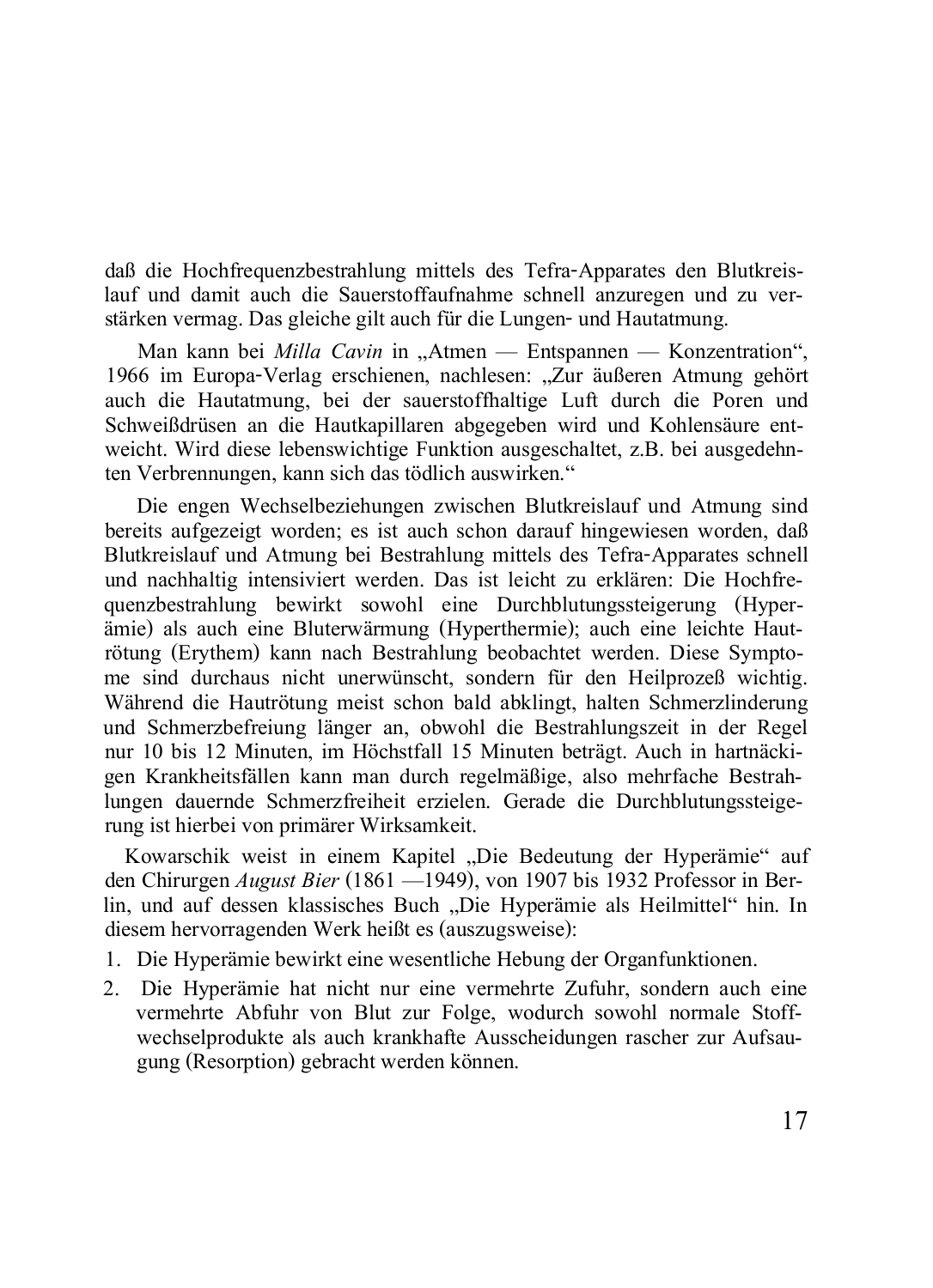3. Da das Blut der wichtigste Träger der Abwehrstoffe ist, steigert die Hyperämie die Abwehrkräfte im Körper, wirkt also entzündungshemmend und bakterizid.

Die Durchblutungssteigerung ist aber auch noch in anderer Hinsicht von  $n$ icht zu unterschätzender Bedeutung. Bekanntlich führt das Blut dem Orga $n$ ismus nicht nur Sauerstoff, sondern auch noch zahlreiche andere Wirkstoffe zu, die lebenswichtig sind, in erster Linie Hormone, Vitamine, Fermente sowie Mineral- und Spurenelemente. Alle diese Stoffe wirken als Katalysatoren beim Stoffwechsel mit, d.h., sie vermögen den Stoffwechsel zu beschleunigen oder zu verlangsamen, wie es der Körperhaushalt gerade benötigt.

Unter den im Körper vorhandenen Mineralstoffen kommt dem Eisen besondere Bedeutung zu. Es ist mit einer Menge von ungefähr 4 bis 5 g im Körper vorhanden und gibt dem Blut seine rote Farbe (Hämoglobin), wobei das Vitamin C die Rolle des Katalysators spielt. Eisen ist also Hauptbestandteil der roten Blutkörperchen. Ohne Eisen könnte das Blut keinen Sauerstoff *z transportieren.* 

*Prof. Dr. med. H. Lucas* weist in seinem Buch ..Der ärztliche Ratgeber" (Verlag Nopper, Konstanz, 1966) darauf hin, daß Mangel an roten Blutkör- $S$ <sup>D</sup>erchen — und damit auch Mangel an Eisen — den *Sauerstofftransport* so ein $s$ chränken kann, daß sich die Sauerstoffreduzierung negativ auf die Organe und in verstärktem Maße auf das Gehirn auswirkt.

Wir haben gesehen, daß der Blutkreislauf nicht nur Sauerstoff, sondern auch Wirkstoffe transportiert, die der Körper des Menschen für seine Gesundheit braucht. Darüber hinaus ist die Blutbahn aber auch der beste *elektrolyti-* $\emph{sche Leiter}$  für elektrische Ströme aller Art.

Zu dieser Eigenschaft der Blutbahn sagt z.B. Prof. Dr. J. Grober in seinem Werk "Klinisches Lehrbuch der physikalischen Therapie" (Gustav Fischer Verlag VEB, Jena, 1960): "Der menschliche Körper verdankt seine Leitfähigkeit ausschließlich dem Wasser- und Ionengehalt seiner Gewebe; er muß  $$ wie jedes biologische Objekt — als Ionenleiter oder als Elektrolyt (Leiter 2. Klasse) angesehen werden. Er ist ein Leiter von höchstkompliziertem chemisch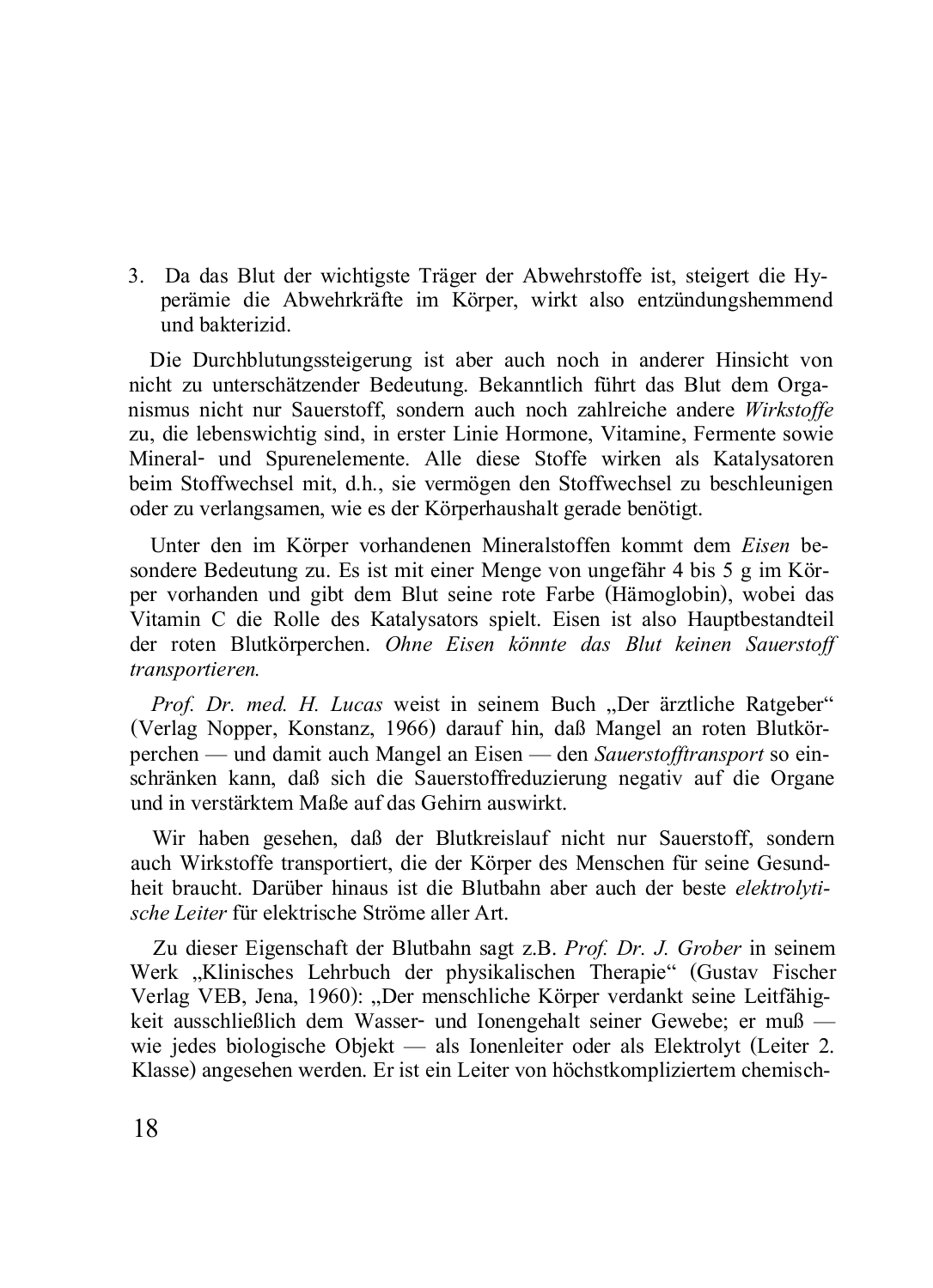strukturellem Aufbau. Er entspricht einem verwickelten System der verschiedenartigsten Leiter. Nach Kowarschik sind die eigentlichen Träger der Stromleitung das Blut, die Gewebsflüssigkeit und die Lymphe, die alle drei organische und anorganische Stoffe in Lösung enthalten, und zwar in Ionen aufgespalten" (oder wie der Mediziner sagt "elektrolytisch dissoziiert").

Ionen sind elektrisch geladene Teilchen von Atom- oder Molekülgröße, die u.a. auch durch elektrolytische Zerlegung (Dissoziation) entstehen. In verdünnten Gasen oder im Vakuum (wie in unseren Elektroden beachtet wurde)  $K\ddot{\circ}$ nnen Ionen in bestimmte Bahnen gelenkt werden (Ionenstrahlen). Die im Organismus vorhandenen Salze und Wirkstoffe (siehe oben!) sind zum größten Teil in ihre Ionen zerlegt, deren Verteilung z.T. durch Hormone geregelt wird. Die Ionen beeinflussen den Zustand der Körperzellen, die Reaktionsfähigkeit des Zelleiweißes, das Verhalten der Lipoide (= fettähnliche Körper wie z.B. das Cholesterin), die Erregbarkeit der Nerven und Muskeln sowie vielfache Reaktionen der Fermente (Enzymreaktionen). Auch bei Wasseransammlungen im Gewebe (Ödembildung) spielen Ionen eine wichtige Rolle; als Natrium-Ionen sind sie nämlich für die Ödembildung verantwortlich zu machen.

#### Das Nervensystem

Unter "Nervensystem" versteht man die Gesamtheit der reizleitenden und reizverarbeitenden Organe des Menschen. Im Hinblick auf die einzelnen  $F$ unktionen unterscheidet man $\cdot$ 

*das Zentralnervensystem.* das Gehirn und Rückenmark umfaßt: *das periphere Nervensystem, das die Bewegungs- (motorische) und Empfin*dungsnerven (sensorische N.) enthält, welche zusammengefaßt als cerebrospinale Nerven bezeichnet werden;

*das vegetative oder autonome Nervensystem*, das die Eingeweide versorgt und vom Willen unabhängig ist (deshalb "autonom").

An dieser Stelle kann auf das Nervensystem und seine hauptsächlichen Funktionen nur insoweit eingegangen werden, als es zum Verständnis von Nervenerkrankungen und deren Heilungsmöglichkeiten erforderlich ist.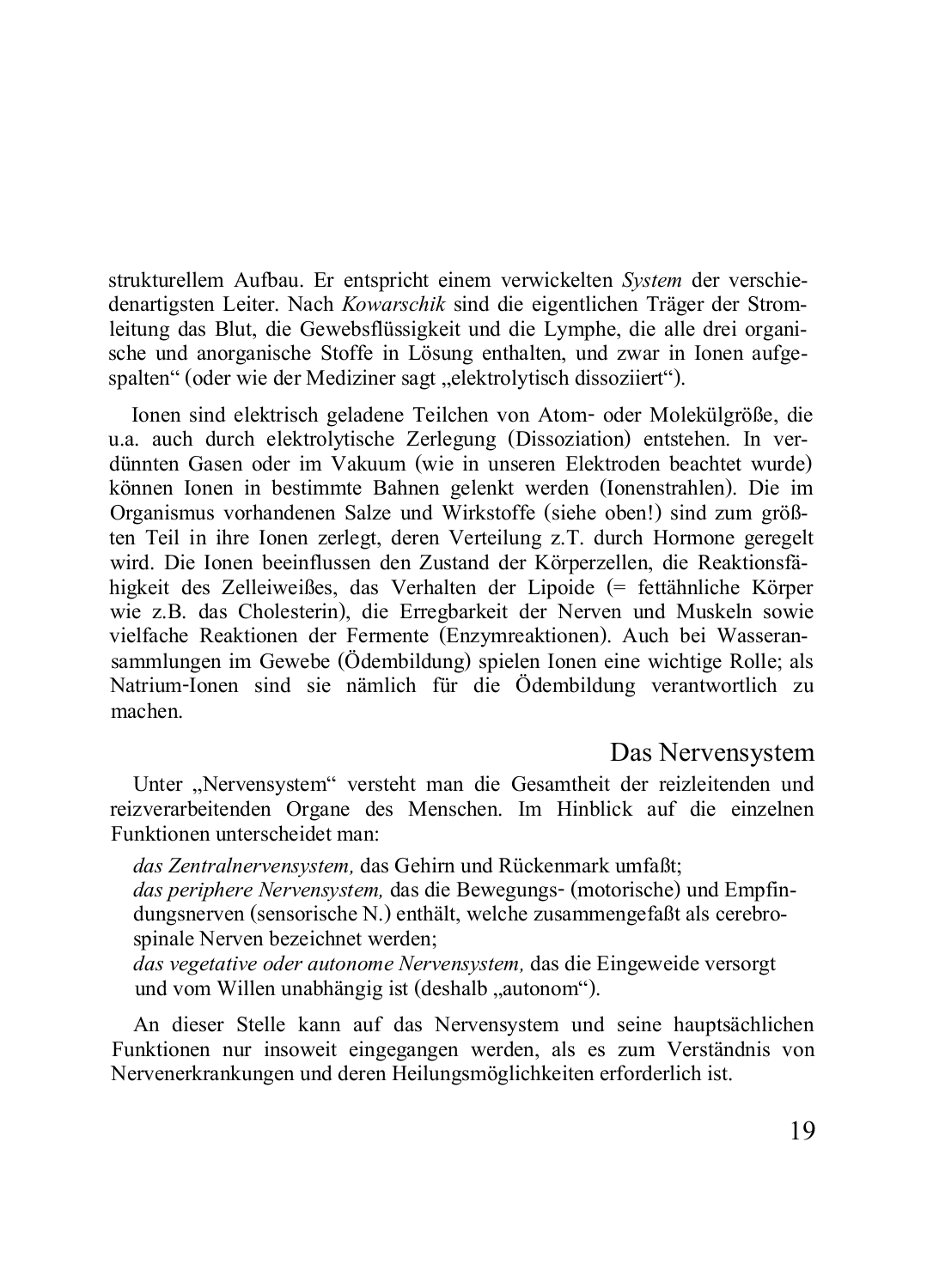Nerven sind strangartige Gebilde zur Reizleitung, die meist aus Bündeln von Nervenfasern kabelähnlich zusammengesetzt sind. Das gesamte Nervengewebe besteht aus Nervenzellen, Nervenfasern und einem Stützgewebe (Neuroglia). Die größten Nerven erreichen Fingerdicke, während die feinsten Verästelungen, die nur einzelne Nervenfasern enthalten, nur mikroskopisch sichtbar sind

Beim peripheren Nervensystem unterscheidet man die zwölf Paar vom Gehirn ausgehenden Gehirnnerven und die 31 Paar Rückenmarks- oder Spiralnerven. Gehirn, Rückenmark und Nervenbahnen regeln die wichtigsten Funktionen unseres Körpers - und unseres Lebens.

In der Hirnrinde befinden sich Bezirke für Muskelbewegungen, für die Wahrnehmung von Empfindungen sowie für Sprechen, Sehen und Hören. Das Kleingehirn hat die Aufgabe, das Gleichgewicht zu erhalten. Das Zwischenhirn, dessen Wichtigkeit erst in den letzten Jahrzehnten erkannt worden ist, regelt die Stoffwechselvorgänge, den Wasserhaushalt des Körpers, das Wärmegleichgewicht, die Herzschlagfolge usw. Zwei Ausstülpungen des Gehirns, nach oben die Zirbeldrüse (Epiphyse), nach unten die Hirnanhangdrüse (Hy*vophyse), regeln das Wachstum, die Geschlechtsreife, den Blutdruck usw. in* wechselseitiger Zusammenarbeit mit dem Zwischenhirn.

Daß nahezu alle Nerven- und Muskelschmerzen — seien sie nun neuralgischer, neurotischer oder myalgischer Art - durch Hochfrequenzströme gelindert und geheilt werden können, ist ein hervorragendes Merkmal moderner Elektrotherapie. Bei einigen Neuralgien kann man die Hochfrequenzbestrahlung geradezu als *die* Heilmethode bezeichnen, z.B. bei Empfindungsstörungen im Gebiet des Oberschenkelnerys (Meralgia paraesthetica), Ischias, He $f$ xenschuß oder Rheumatismus, alles Leiden die — nach *Kowarschik* — auf keine andere Behandlung so schnell reagieren wie auf die HF-Therapie.

Da die Nerven mit ihren feinsten Verästelungen dicht unter der Haut enden, ist es erklärlich, daß die Nerven auf Hautreize jeder Art, ob positiv oder negativ, empfindlich reagieren. Ist die Empfindlichkeit ganz allgemein gesteigert, spricht man von Hyperästhesie; handelt es sich um eine gesteigerte Schmerzempfindlichkeit, spricht man von Hyperalgesie.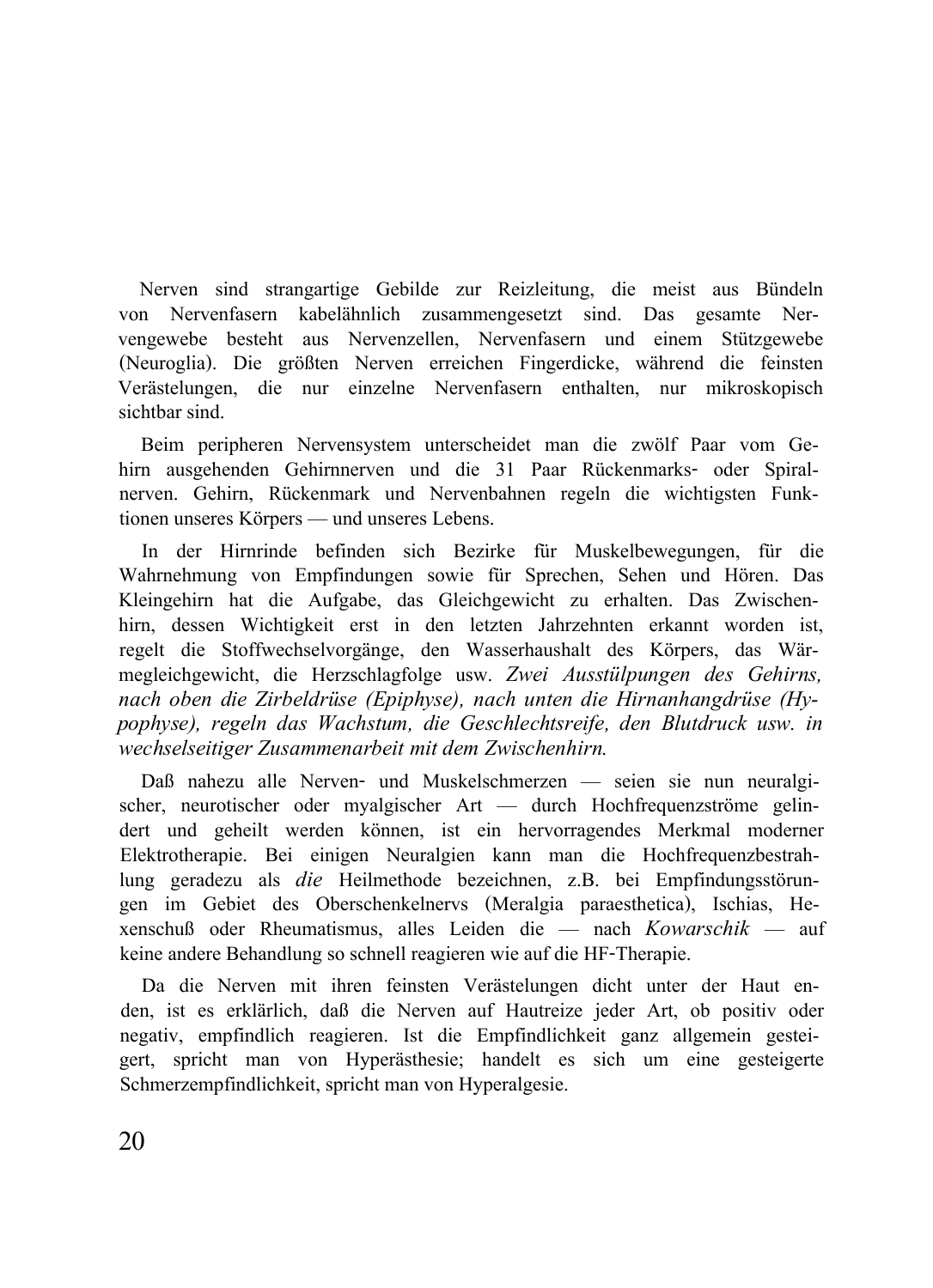Den Zusammenhang zwischen gesteigerter Empfindlichkeit bestimmter Hautbezirke und einigen inneren Organen hat der englische Neurologe *Harry Head* aufgezeigt; *Head:'*) machte 1890 die Mitteilung, daß bei Erkrankungen innerer Organe bestimmte Hautstellen hyperästhetisch, ja sogar spontan schmerzhaft werden. Meist sind den inneren Organen jene Hautbezirke seg-*Mental* zugeordnet, die der Projektion der betreffenden Organe auf die Körperoberfläche entsprechen, bisweilen sind es auch entferntere Stellen. Von diesen Hauthezirken aus wird leicht eine *reflektorische Beeinflussung* der *meta*meren Tiefenorgane erzielt\*) \*\*). Diese Hautstellen nennt man Headsche Zonen. *Hautreize* vermögen aber nicht nur über das *Nervensystem*, sondern auch über die Blutbahn Wirkungen zu entfalten. Nervensystem und Blutkreislauf sind die beiden Kommunikationssysteme des Organismus, auf denen Reize, die an einer Körperstelle gesetzt werden, weitergeleitet und auf andere tieferliegende Körperteile und Innenorgane übertragen werden können\*\*\*). In ähnlichem Sinne schreibt *Lucas* unter .Die Haut als Therapeutischer Mittler - Headsche Zonen": Eine weitere therapeutische Beeinflussung des Organis $mus$  im Sinne der *Ganzheitstherapie* bietet oft die *Bestrahlung der Haut*, wobei mechanische und Berührungseffekte ausscheiden.

Man spricht dann von einer *Ganzheitstherapie*, die oft durch eine Bestrahlung der Haut mit violetten Lichtstrahlen erreicht wird. Die Bezeichnung "Ganzheitstherapie" ist auch insofern absolut berechtigt, weil zugleich mit der körperlichen Wiederherstellung auch eine starke seelische Kräftigung und Gesundung erfolgt.

Für diese Gesamtbestrahlung des Körpers ist die Tefra-Arterienbürste gedacht; ihre spezielle Wirkung ist geradezu für die eben erwähnte Ganzheitsbehandlung des Körpers unerläßlich. Ähnlich der täglichen Zahnpflege sollte die Arterienbürste zum eisernen Bestand der täglichen Körperpflegemittel gehören

<sup>\*)</sup> Head, Harry, Neurologe, London, 1861-1940, reflektorische Schmerzen, Haut-Hyperalgesie und Hyperästhesie bei Erkrankung innerer Organe.

<sup>\*\*)</sup> Hautgebiete, die ihre sensiblen Fasern aus demselben Rückenmarksegment beziehen wie das betreffende Organ.

<sup>\*\*\*\*)</sup> Kowarschik, Hyperästhesie = gesteigerte Empfindlichkeit; Hyperalgesie = Herabsetzung der Schmerzempfindung.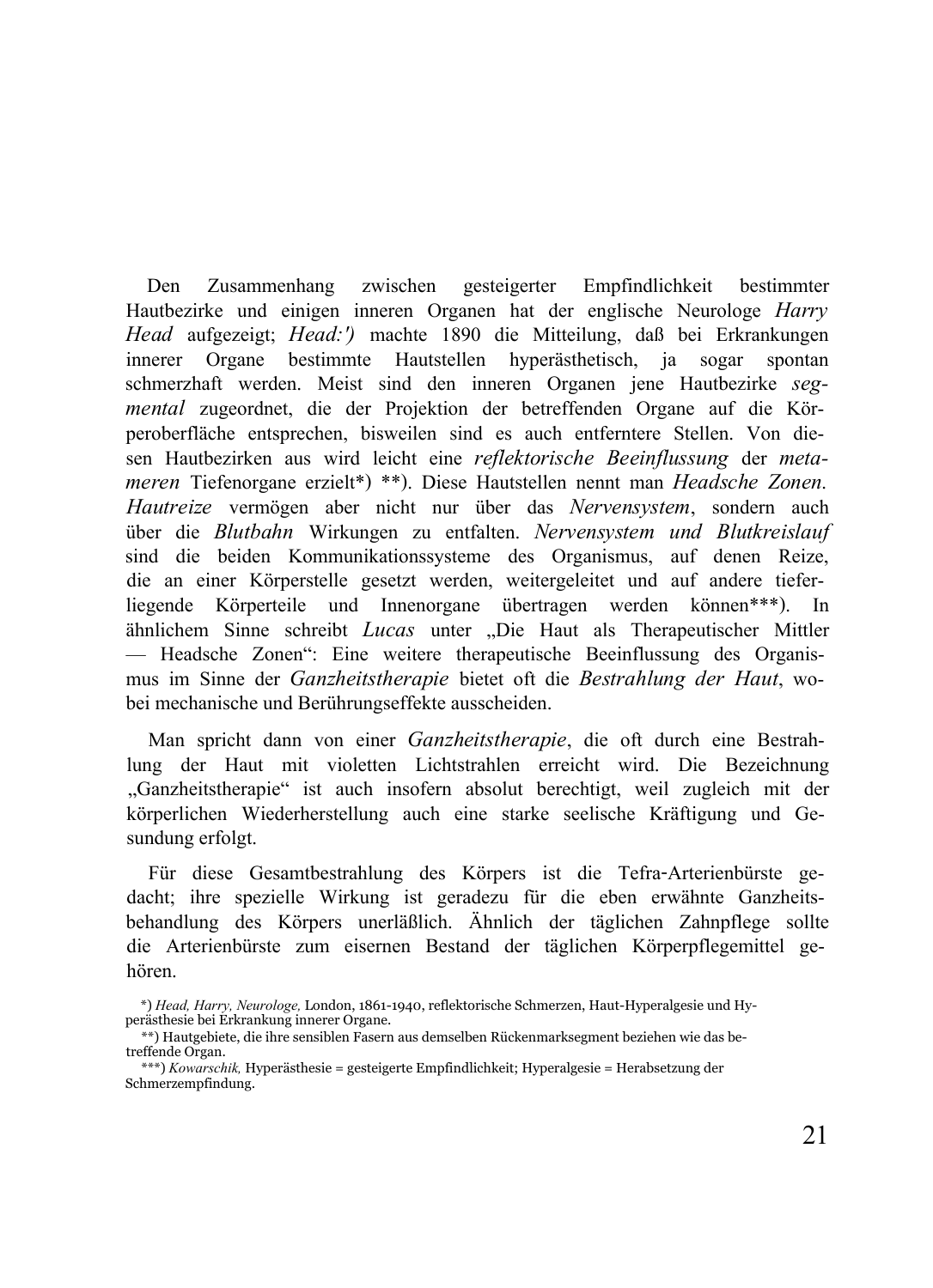Lt. *Kowarschik* kommt dem Hautreiz durch HF-Ströme eine ausgesprochen schmerzstillende Wirkung zu, die wir uns neuralgischen, neurotischen, myalgischen Schmerzen und anderen zunutze machen. Zunächst sind es die Neuralgien der Hautnerven, bei denen sich Ströme oft erfolgreich erweisen. Ganz besonders sei die Neuralgie des Nervus cutaneus femoris lateralis der sog. Meralgia paraesthetica erwähnt, die nach Erfahrungen Kowarschiks auf keine andere physikalische Behandlung so gut anspricht wie auf die HF-Therapie. Auch bei Narben-Neuralgien hat sich die Bestrahlung mit HF-Strom sehr gut hewährt

Aber nicht nur bei oberflächlichen, sondern auch bei tiefsitzenden Schmerzen, wie bei einer Ischias, Brachialneuralgie, Lumbago u.a. Myalgien erweisen sich die mit HF-Strömen gesetzten Hautreize recht wertvoll. In großer Wirksamkeit hat sich die HF-Therapie ferner bei den *laminierenden* Schmerzen (blitzartige Schmerzen) bei Tabes dorsalis und krisenhaften Schmerzen der Tabiker  $e$ erwiesen, wobei es zweckmäßig ist, nicht nur den Sitz des Schmerzes, sondern auch die Wirbelsäule mit der Elektrode zu bestreichen.

Einen günstigen Einfluß übt die HF-Therapie auch auf die Heilung von torpiden Geschwüren und Fissuren aus. Dabei wirken die kleinen Funken anregend auf die Wundteile. Zweifellos kann man bei Analfissuren, varikösen und anderen schlecht heilenden Geschwüren durch die Berieselung mit kleinen Funken eine rasche Heilung herbeiführen. Auch bei verschiedenen Hautkrankheiten wie Ekzemen, Hautjucken werden HF-Strahlen empfohlen"').

Die bisherigen Schilderungen und Erläuterungen haben bereits erkennen lassen, welche umfangreiche Bedeutung der gesamten Tefra-Therapie zukommt. Die heilenden Auswirkungen der Hochfrequenzströme sind nicht nur auf Blutbahn oder Nervensystem begrenzt, sondern umfassen in der Praxis auch alle anderen inneren Organe und sonstigen Körperfunktionen. In diesem Sinne ermöglichen die Hochfrequenzströme also tatsächlich eine Ganzheitsbehandlung, als deren Ergebnis eine sofortige Schmerzlinderung und ein dauernder Heilerfolg erwartet werden darf.

Für diese Zwecke ist der Tefra-Apparat konstruiert worden, mit dessen unterschiedlichen Spezialelektroden die verschiedenartigen Leiden behandelt werden können.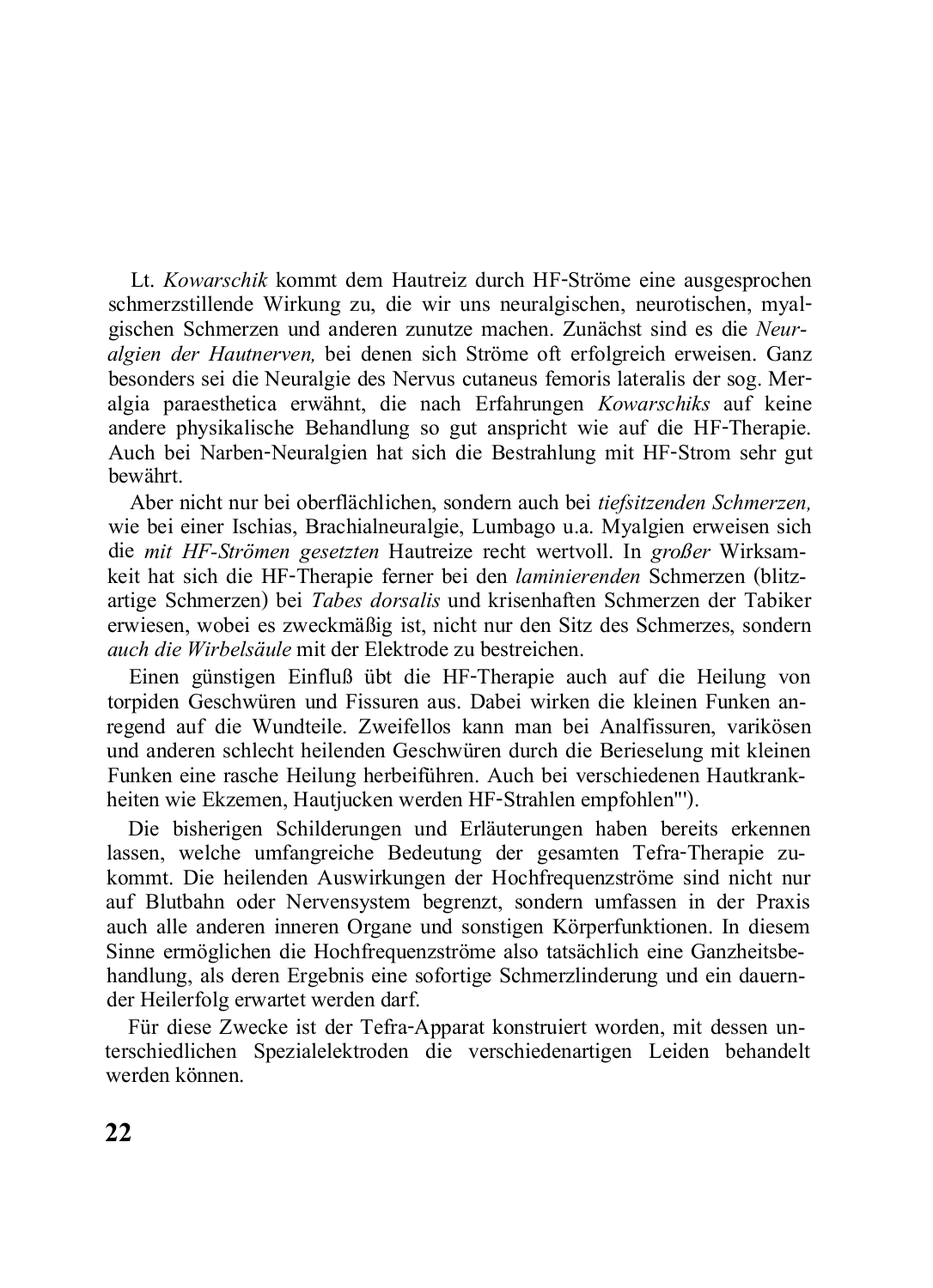### <span id="page-24-0"></span>Der Tef ra - HF-Apparat

Betriebs- und Gebrauchsanweisung

Den folgenden Abschnitt sollte man lesen, bevor man den Apparat in Gebrauch nimmt

Der Tefra-Apparat besteht aus dem Generator, dem Handstück, einer Hilfs- und Gegenelektrode und den einzelnen Spitzenelektroden. Das Handstück dient zur Aufnahme der Elektroden.

Mit dem Generator sind das Handstück und die Hilfselektrode durch flexible Leitungsschnüre fest verbunden. Der Generator ist mit einem Einstellknopf und einer Skala von 1 bis 10 ausgerüstet. Bei Stellung "1" des Drehknopfes läuft der Apparat an, was durch ein leises Knistergeräusch hörbar wird. Beim Weiterdrehen des Einstellknopfes auf höhere Skalenzahlen erhöht sich die (absolut ungefährliche) Stromstärke.

Der Generator soll nicht ohne eingesetzte Elektrode eingeschaltet werden; ebenso wichtig ist es, vor dem Einschalten des Geräts die Elektrode mit dem Körper in Kontakt zu bringen. Man mache sich zur Regel: vor dem Einschal-*Len* Elektrode in Körperkontakt bringen; vor dem Ausschalten die Elektrode nicht abheben!

Die Tefra-HF-Apparate sind zweipolig: der metallische Handgriff ist der eine Pol, die in Körperkontakt gebrachte Elektrode der andere. Erst mit der Herstellung des Körperkontaktes wird der Stromkreis geschlossen und die Elektrode wirksam.

*Die Hilfselektrode* ist erforderlich, wenn man sich nicht selber bestrahlt, sondern eine andere Person die Bestrahlung vornimmt. Dann muß der Patient die Hilfselektrode körperlich berühren, damit der Stromkreis geschlossen wird

Die Hilfselektrode hat weiterhin den Zweck, die Hochfrequenzströme in eine bestimmte Richtung zu lenken. Bei tiefersitzenden Beschwerden, besonders bei Beschwerden der inneren Organe, z.B. bei Magen-, Leber-, Gallen- oder Nierenschmerzen, wendet man die Hilfselektrode zweckmäßig an, um die Heilwirkung der HF-Ströme zu verstärken. So legt man beispielsweise bei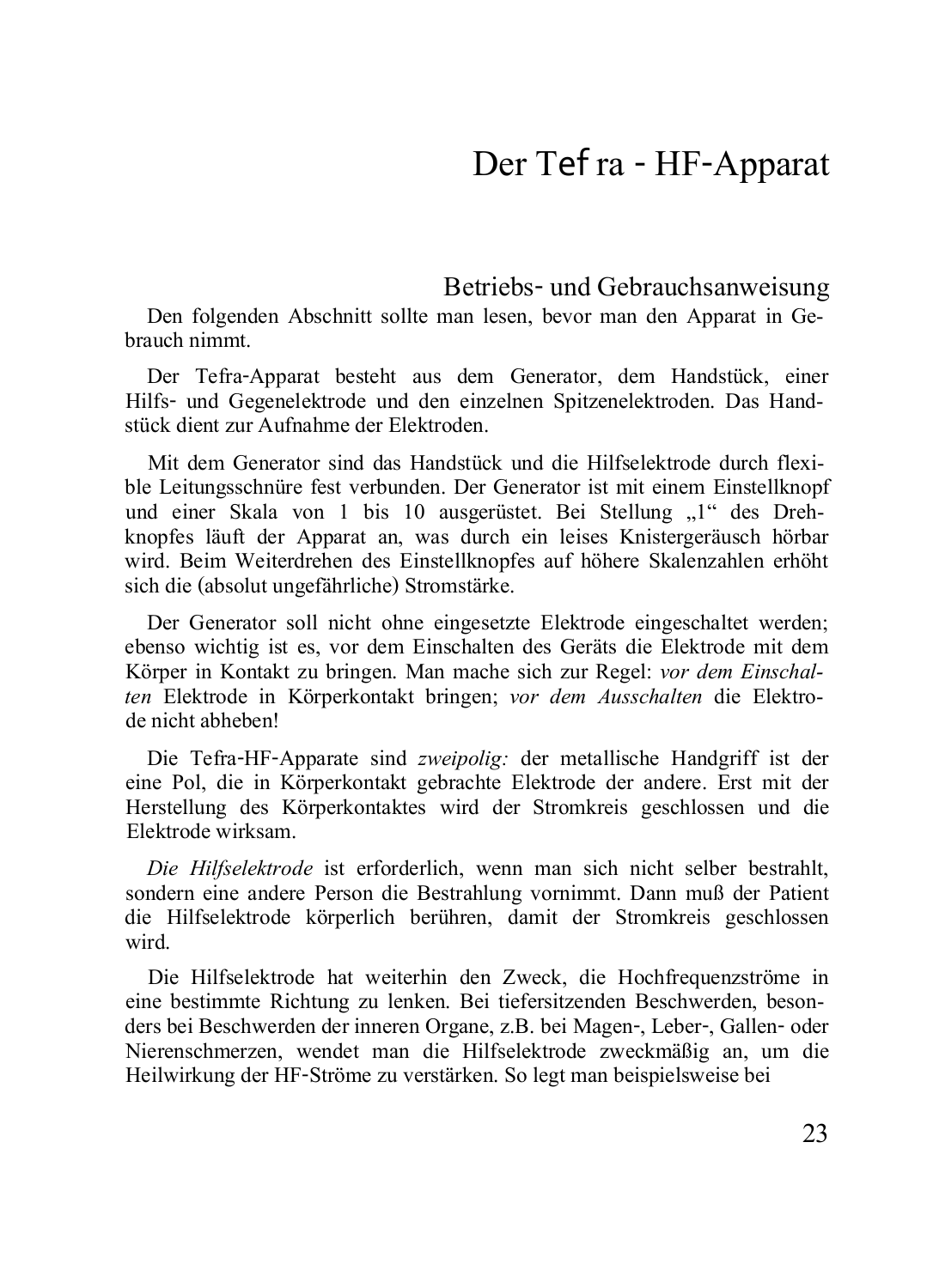Leberschmerzen die Hilfselektrode gegenüber der schmerzenden Stelle in den Rücken, d.h. man legt sich mit dem nackten Rücken auf die Hilfselektrode und bestrahlt dann die schmerzende Leber. Jetzt wird der Hochfrequenzstrom gerichtet, d.h. er fließt nun von der Elektrode durch das kranke Organ zur Hilfselektrode

*Das Einsetzen der Elektroden* in das Handstück soll bei leichtem Hin- und Herdrehen und ein wenig Druck, das Herausnehmen bei den gleichen Drehbewegungen unter Zug erfolgen. Dabei sind die Elektroden stets am Schaft anzufassen, nicht am Glasende, um eine Hebelwirkung (Biege- oder Knickbeanspruchung) zu vermeiden. Auch beim Herausnehmen der Elektroden aus den Halterungen des Koffers sollte man ebenso verfahren.

*Die Einstellung der Stromstärke* des Apparates ist individuell vorzunehmen. Zu Beginn der Bestrahlung beginnt man empfehlenswerterweise mit geringer Stromstärke (Einstellung 1 bis 2) und geht dann allmählich stufenweise höher, wie man es körperlich als angenehm und verträglich empfindet. Bei zu hoher Einstellung dreht man einfach zurück. Wenn man glaubt, die richtige Einstellung gefunden zu haben, kann der Apparat so eingestellt bleiben; man braucht dann für die nächsten Bestrahlungen nicht auf "1" der Skala zurückzudrehen

Bei der Bestrahlung sehr empfindlicher Organe (Auge, Ohr. Mund. Zahnfleisch usw.) genügt schon ein schwacher Strom. Bei Kopfbestrahlungen sollte man darauf achten, daß nach dem Kopfwäschen Haare und Kopfhaut trocken sind, vor allem dann, wenn alkoholhaltiges Kopfwasser verwendet wurde.

Werden Elektroden in den Körper eingeführt. z.B. Mastdarm — oder Nasen-Elektrode, so fettet man sie vor dem Einführen leicht ein. Nach dem  $E$ inführen beginnt man mit schwachem Strom und steigert dann allmählich die Stromstärke

Weitere Hinweise für den Gebrauch der Elektroden werden im nächsten Abschnitt gegeben.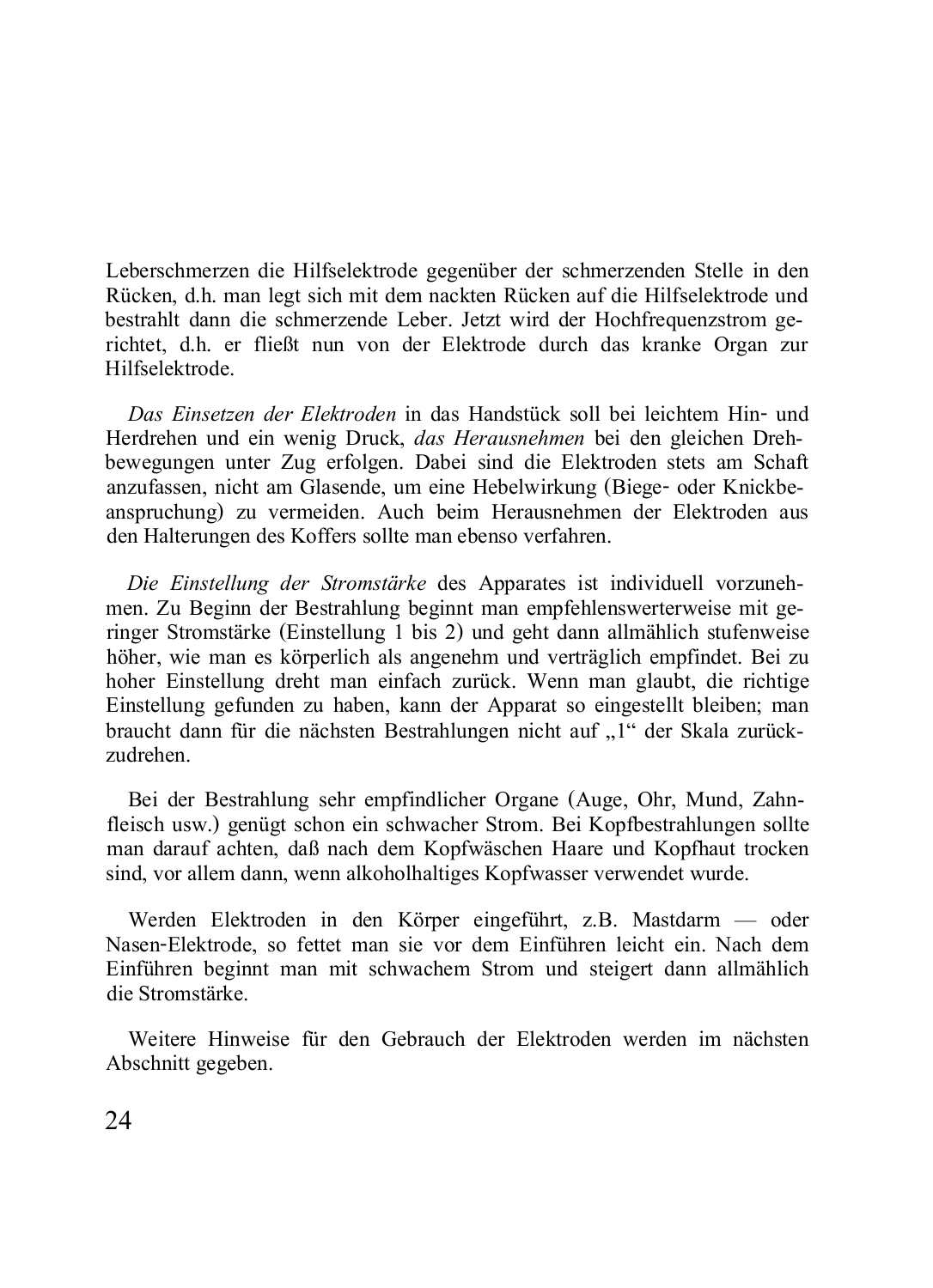*Der Generator* ist plombiert. Wir geben auf den Generator ein Jahr Garan*tie*, solange die Plomben unbeschädigt sind. Werden die Plomben außerhalb unseres Werkes gelöst, erlischt automatisch unsere Garantie. Der Tefra-Apparat ist ein Spezialgerät, das von erfahrenen Spezialisten hergestellt wird und  $\mu$ zur von solchen Fachkräften repariert werden sollte, wenn es wirklich einmal erforderlich ist. Betriebsstörungen lasse man deshalb nur von der Herstellerfirma beheben, wo sämtliche Arbeitsgeräte und Meßinstrumente den speziellen Erfordernissen unseres Tefra-Apparates angepaßt sind. Es leuchtet ein und die Erfahrung bestätigt es auch auf anderen Arbeitsgebieten —, daß Reparaturen nur von spezialisierten Fachkräften sachgemäß, schnell und damit auch preiswert ausgeführt werden können.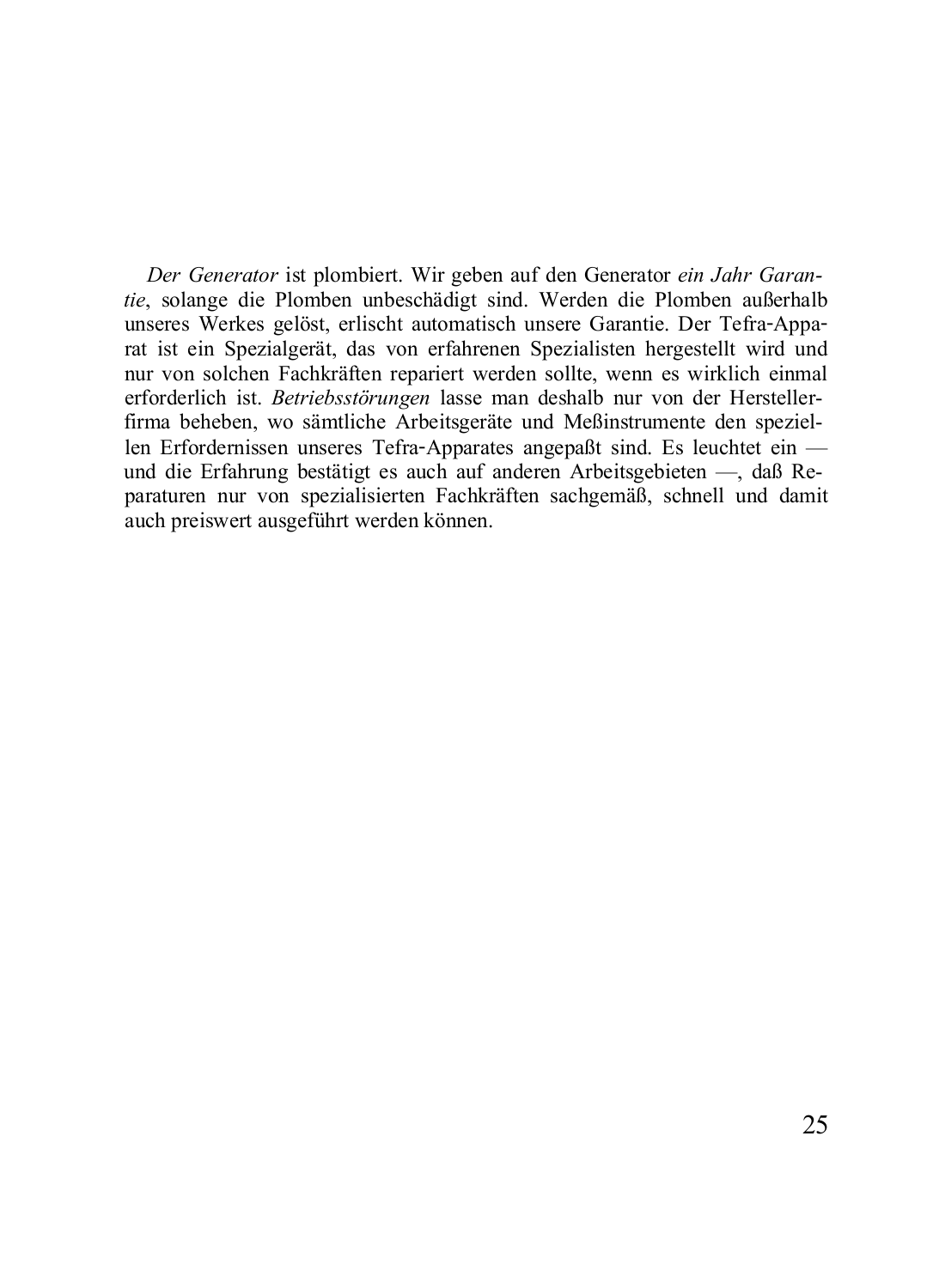### Die Elektroden. ihre spezielle Aufgabe und Anwendung

Sämtliche Elektroden sind so konstruiert, daß sie gegeneinander schnell und mühelos ausgetauscht werden können. Bei oder nach jeder Bestrahlung kann man auf den Elektroden einen mehr oder weniger starken Belag erkennen. Das ist ein klarer Nachweis dafür, daß die Hautatmung durch die Bestrahlung angeregt wurde. Die bei der Bestrahlung von der Haut abgegebenen Stoffwechselprodukte gehen nämlich mit dem hautnah erzeugten Sauer- $\text{stoff}$  ie nach ihrer chemischen Verwandtschaft (Affinität) Verbindungen ein, die sich auf der Elektrode niederschlagen. Obwohl die Wirksamkeit der Elektroden durch diesen Niederschlag in keiner Hinsicht beeinträchtigt wird. sollte man — allein schon aus hygienischen Gründen — die Elektroden nach jedem Gebrauch reinigen (Alkohol oder warmes Seifenwasser); bei Hautkrankheiten empfiehlt sich eine Desinfektion der Elektroden.

Die empfehlenswerteste Zeit zum Bestrahlen stellt man am besten durch persönliches Ausprobieren fest; denn sie ist individuell unterschiedlich.

Die Behandlung und besonders das Aufladen macht man am besten morgens, da mancher durch die Bestrahlung vor dem Schlafengehen sehr angeregt wird; dagegen bei Personen, die an Schlaflosigkeit leiden, ist das Aufladen mitunter vor dem Schlafengehen zu empfehlen. Das ist jedenfalls individuell, und die geeignete Zeit stellt man am sichersten durch Proben fest *(El. 29 a oder 47).* 

In Fällen, in denen sich bei den ersten Behandlungen eine scheinbare Verschlechterung des Leidens zeigt. Jasse man sich nicht entmutigen, denn dies sind Reaktionserscheinungen, wie sie sich auch bei allen anderen Methoden und vielen Medikamenten zeigen.

Neben allen Behandlungen, insbesondere bei organischen, Stoffwechsel- und Bluterkrankungen, möglichst naturgemäß leben.

#### Die Tefra-Strahlenbad-Methode

ist die Behandlung mit der großen Bürstenelektrode (Arterienbürste). In der Arterienbürste bewegen sich etwa 40 kleine Glasstäbchen, die in einem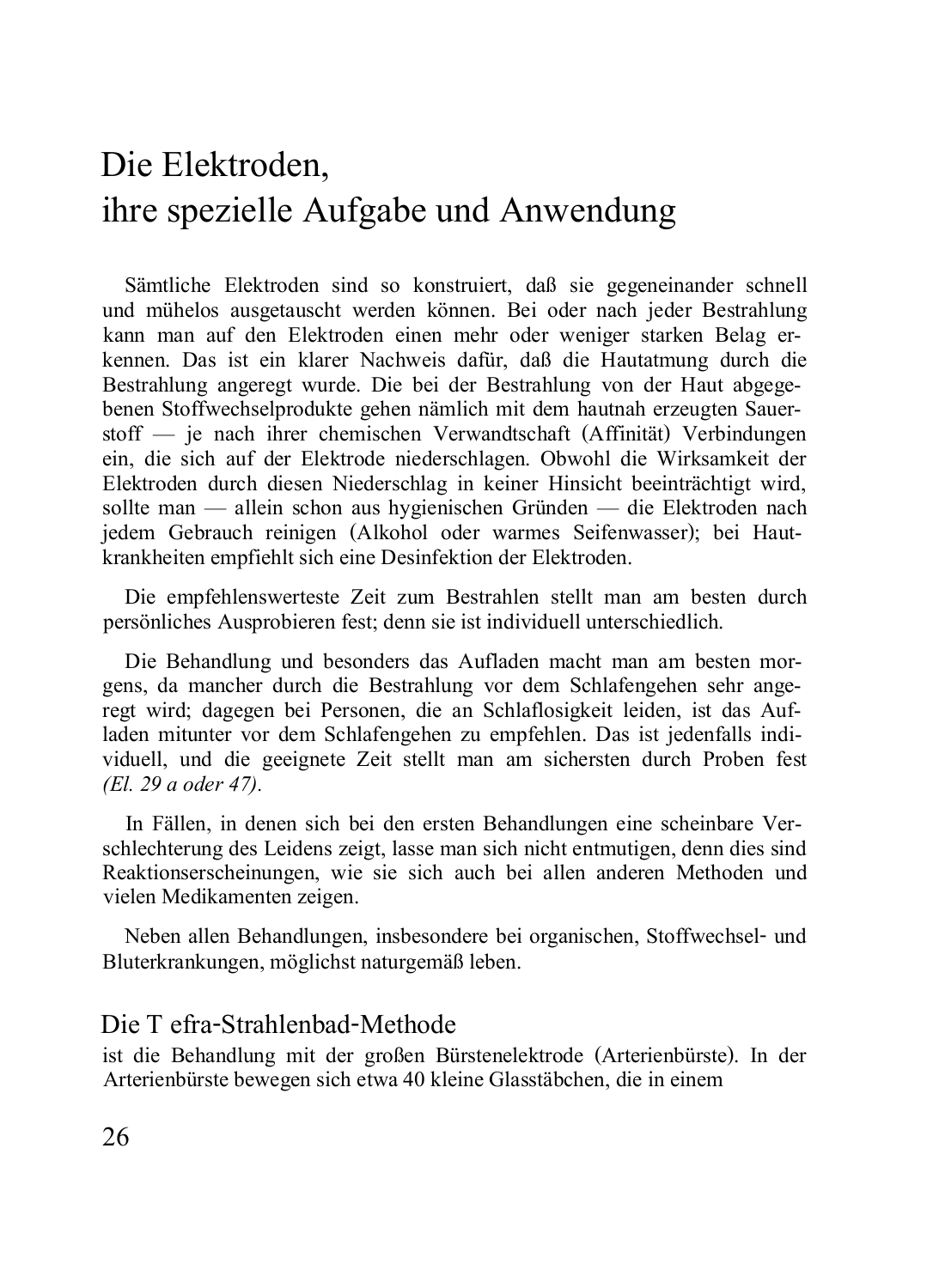Gummiboden eingebettet sind. Unter diesem Gummiboden liegt eine Metall- $\mathbf{R}$ blatte, die den einzelnen Elektroden den Strom zuführt. Diese Stäbchenelektroden bewegen sich wie die Borsten einer Bürste. Sie schmiegen sich dem Körper entsprechend seiner Beschaffenheit an. Der Bürstenkörper ist aus Bakelite.  $\overline{V}$ on den Stäbchen wirkt iedes wie eine kleine Elektrode für sich. Sie sind  $\Delta$ leicht auswechselbar. Auf Grund dieser Konstruktion ist die Sauerstoff-Wärme- und Effluvien-Wirkung groß, wobei die fein verteilte Stromdosierung äußerst angenehm verspürbar ist. Die Schmerzlinderung geht viel schneller und intensiver vor sich. Die Wirkung ist gefäßkontrahierend, auflockernd, massig und wohltuend. Wenn alle anderen Elektroden anklaischen und sich festsaugen, so ist diese unangenehme Nebenerscheinung bei der Bürste  $n$ icht möglich. Besonders die *innersekretorischen Drüsen*, wie Schilddrüse, Bauchspeicheldrüse, Nebenniere, Milz und Keimdrüsen reagieren auf die Wirkung der Arterienbürste und können sich dadurch besser entfalten und neue Lebenssäfte und Kräfte für den menschlichen Organismus erzeugen. Durch die frottierende Bewegung der einzelnen Bürstenzacken und die damit verbundene Sättigung der Arterie mit Sauerstoff wird die gesamte Arterie dehnbar und der Körper elastisch. Die Bürste bewirkt ferner durch die Sauerstoffzufuhr eine bessere Durchblutung. Sie regt die Bildung neuer Blutkörperchen an, ernährt, erfrischt und beruhigt die Nerven. Sie bewirkt eine innere Massage und Anregung der Nerven und aller Zellen sowie eine erhöhte Anregung des Stoffwechsels und schließlich Beruhigung und Erfrischung der Muskeln. Endlich bewirkt die Bürste auch die Ausscheidung von Ermüdungsstoffen, Entlastung der Lunge, Herabminderung eines durch Verkalkung und Blutstauungen aufgetretenen erhöhten Blutdrucks, eine vermehrte Körperwärme. Es ist für alle Fälle, wie besonders vorbeugend, empfohlen, jeden Morgen mindestens fünf bis zehn Minuten mit der Bürste den ganzen Körper zur Anregung des gesamten Blutkreislaufs und Stoffwechsels zu bestrahlen. Die Bürste soll nicht aufgedrückt werden.

Sie wirkt sich ja bereits bei leichter Berührung voll aus. Bei Bestrahlung über dem Stoff achte man auf glattes Anliegen des Stoffes, damit sich die Borsten nicht an Falten brechen. Das Auswechseln der Stäbchen erfolgt folgendermaßen: Die Stäbchen besitzen unten einen schmalen Rand, der sie in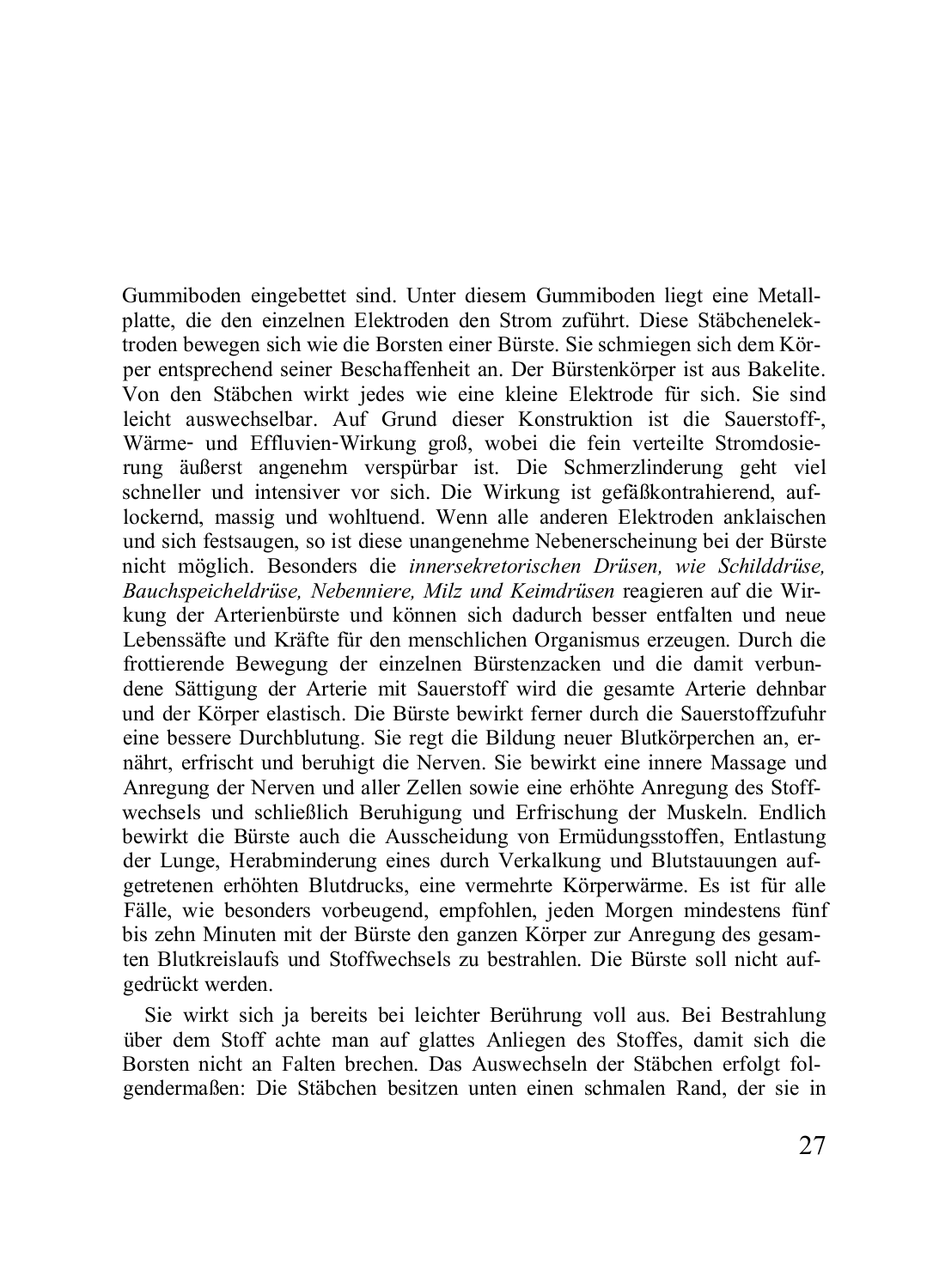dem Gummiboden hält. Bei leichtem Uberkinnen und Ziehen rutscht der Rand leicht aus dem dehnbaren Gummiboden heraus. Das Einsetzen erfolgt auf gleiche Weise und geht noch leichter als das Herausnehmen. Bei anginösen Beschwerden ist das Strahlenbad besonders zu empfehlen.

Durch Ausscheidung von Ermüdungsstoffen werden auch die Muskeln aufgefrischt und angeregt; die Lunge wird entlastet; durch Senkung des erhöhten Blutdrucks, durch Blutstauungen und Verkalkung verursacht, wird das Herz wirksam beeinflußt; anginöse Beschwerden werden durch die Strahlenbadmethode auffallend schnell günstig beeinflußt.

#### Der Inhalator

Auch die Inhalations-Elektrode (Nr. 10 oder 101b) ist für die Gesunderhaltung und die Wiederherstellung der Gesundheit wichtig. Die Ozon-Sauerstoff-Inhalation soll die Atemwege desinfizieren und bei asthmatischen Leiden die Beschwerden lindern und heilen. Die Watte, welche sich im Kugelansatz des Inhalators befindet, wird mit zwei bis drei Tropfen Eukalyptusöl getränkt; dann steckt man den Inhalator — wie jede andere Elektrode — in den Handgriff und umfaßt mit der einen Hand den mittleren Teil des Inhalators, mit der anderen Hand den Griff und Gummiball. Neuerdings wurde zu diesem Zweck eine Brücke konstruiert, so daß sich das Anfassen der Elektrode erübrigt.

Weil reines Ozon für die Atmung zu stark wäre, wird es mit Hilfe des Gebläses mit normaler Luft gemischt. Beim Inhalieren sollen die Düsen des Inhalators nicht direkt an der Nase, sondern etwa 2 cm unterhalb der Nase angesetzt werden. Nun drückt man weich auf den Gummiball und atmet (im normalen Rhythmus des Atmens) tief durch die Nase ein. läßt danach den Ball los und atmet durch den Mund aus. Das wiederhole man etwa fünfmal. Diese Art der Inhalation führt erfahrungsgemäß selbst bei stärkstem Schnupfen und Bronchialkatarrh zu spürbarer Erleichterung und hat sich außerdem auch noch als wirksames Vorbeugungsmittel gegen Grippe bewährt.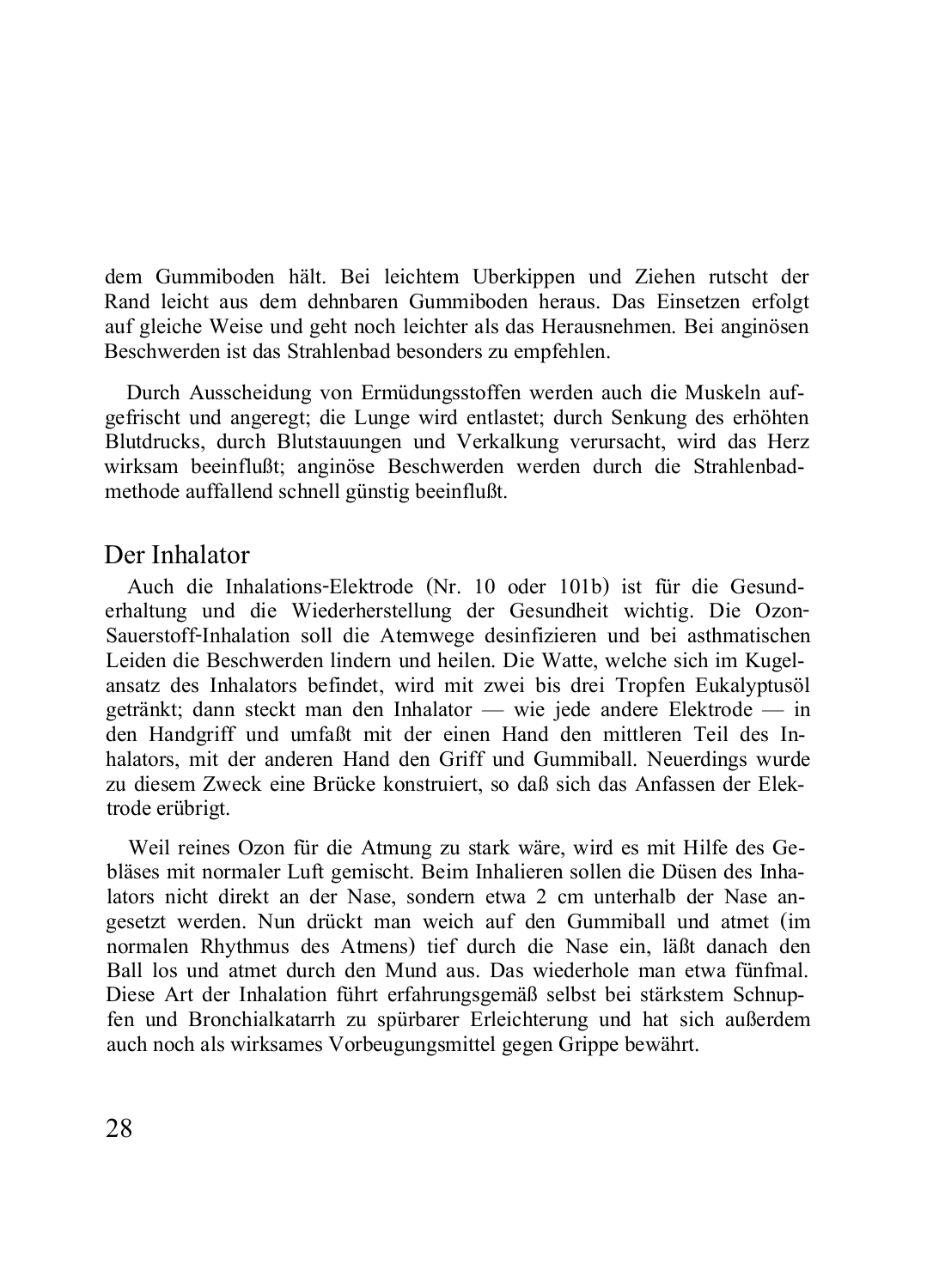#### Der Nervenpinsel

Schon der einfache Nervenpinsel aus Bronze-Spezialdraht mit nur einem Stromausgang hat sich vielfach bewährt, doch wurde die Stromstärke von manchen Kunden als zu stark empfunden. Wir haben den Wünschen unserer Kunden Rechnung getragen und eine neue Pinselelektrode vierfach (Elektrode *Nr. 57 a)* hergestellt, die vier Strahlstellen besitzt. Die Stromverteilung von bisher einer Strahlstelle auf jetzt vier Strahlstellen wirkt sich in angenehmeren Empfindungen beim Bestrahlen aus. Der Nervenpinsel wird vornehmlich bei peripheren Durchblutungsstörungen und bei großen Schmerzen angewendet, die auf Bandscheibenschäden, Rheuma und Ischias zurückzuführen sind.

### Schlaffheit der Haut, Falten, Runzeln

Das Nachlassen der Elastizität der Haut, das sich mit zunehmendem Alter mehr und mehr geltend macht, aber auch schon sehr frühzeitig bei manchen Hautpartien auftreten und die körperliche Erscheinung ästhetisch beeinträchtigen kann, beruht auf schon lange bekannten anatomisch-physiologischen und physiologisch-chemischen Vorgängen.

Zunächst sind die Verluste an Hautelastizität mangelhaftem Stoffwechsel zuzuschreiben, der sowohl durch Anwendung schädlicher Toilettemittel oder ungenügender Pflege an sich als auch durch Unstimmigkeit im Gesamtstoffwechsel (Krankheiten, verkehrte Lebensweise, zu wenig Schlaf, Zirkulationsstörungen usw.) verursacht wird, örtlich in der Haut selbst wird durch diese Mißstimmigkeiten im Säftekreislauf des Gesamtkörpers eine Verarmung an Kieselsäure hervorgerufen, wogegen dann mehr Kalk sich anhäuft. Bei den Blutgefäßen der Haut zeigt sich der Kieselsäuremangel und Kalküberschuß ganz besonders stark. Die Kieselsäure ist aber der chemische Faktor, von dem die Elastizität der Hautgewebe abhängig ist. Kieselsäureverluste beantwortet die Haut durch Ausdehnung, die dann in Erschlaffung übergeht, schließlich zu Runzel- und Faltenbildung führt. Auch trocknet die Haut übermäßig stark aus, wird schilfrig, neigt zu Juckreiz, mitunter sogar zu Ekzemen.

Die Grundlage aller Schönheitspflege ist die größtmögliche Gesundheit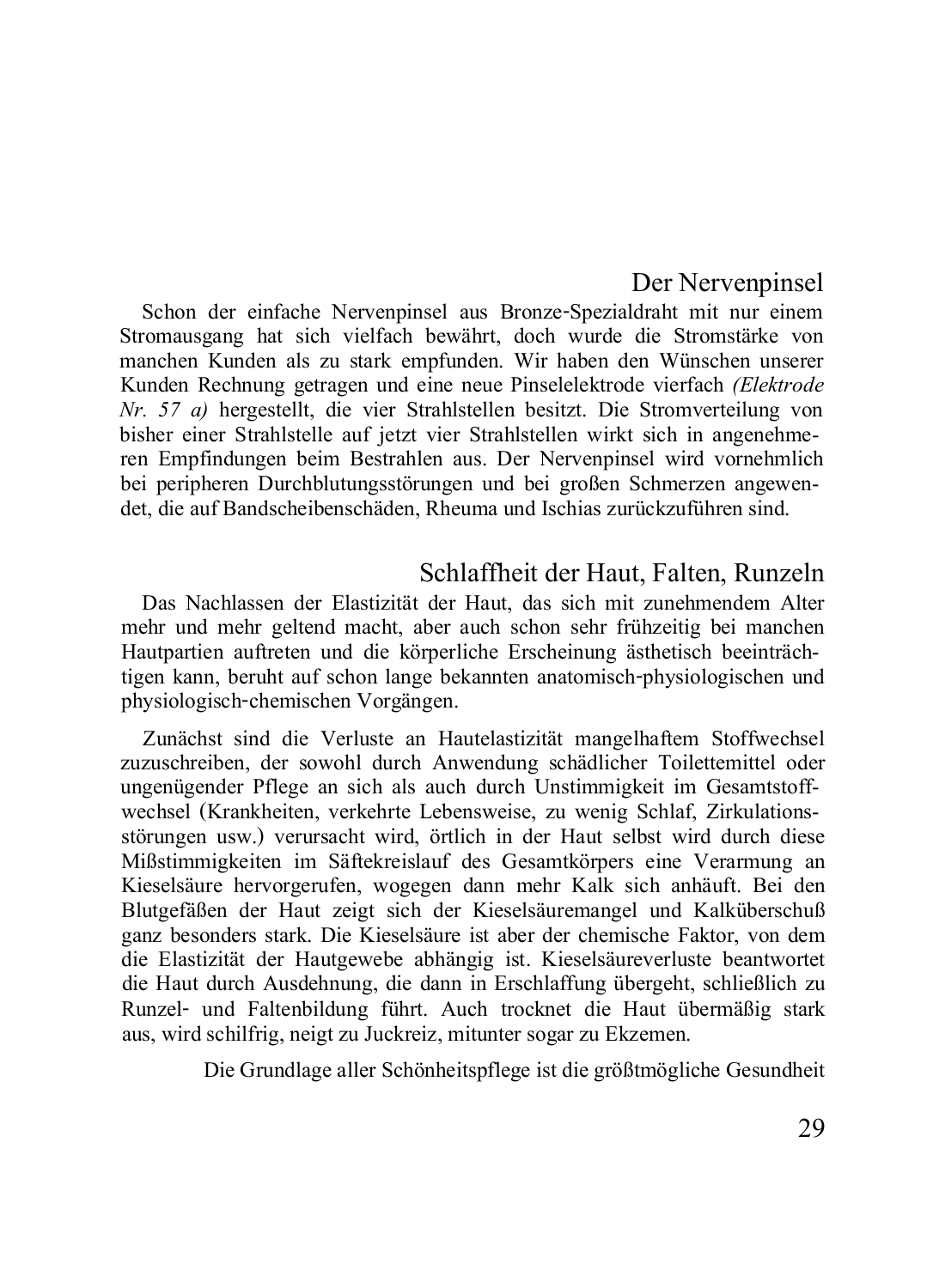aller Zellgewebe und des Blutes. So kann auch eine physiologische Bekämpfung von Runzeln, Krähenfüßen, Hautschlaffheit nur erreicht werden, wenn eine hygienische Lebensweise beobachtet und für einen freien, unbehinderten Säfteumlauf gesorgt wird.

Deshalb ist die beste und erfolgreichste Schönheitspflege diejenige, die nicht erst wartet, bis Ausfallserscheinungen auftreten. Sind sie aber einmal da, so müssen sie als Alarmzeichen bewertet werden, die anzeigen, daß der Körperhaushalt in Unordnung ist, wenngleich keine nennenswerten Beschwerden verspürt werden. Es zeigt sich, daß der Verbrauch an Organkräften größer ist als der Nachschub notwendiger Wirkstoffe.

Die Beschaffenheit der Haut ist weitgehend abhängig von der Ernährung des ganzen Körpers und von den Stoffwechselfunktionen des Organismus.

Jeder Mensch sollte auch wissen, daß weder die Leistungsfähigkeit unserer Organe (biologisches Alter) noch der Grad unserer Aktivität, unseres Reaktionsvermögens und unserer geistigen Aufnahmefähigkeit (psychologisches Alter) allein von der Zahl unserer Lebensjahre (kalendarisches Alter) abhängig ist. Man möchte fast behaupten, daß das biologische und das psychologische Alter nur höchst selten dem kalendarischen Alter entspricht. Und diese Erkenntnis deutet schon die Möglichkeit an, unser biologisches sowie unser  $p$ sychologisches Alter im positiven Sinne günstig beeinflussen zu können obwohl das kalendarische Alter unabänderlich feststeht.

Allein eine gesunde natürliche Lebensweise trägt schon viel zum Abbremsen der gefürchteten Verschleißerscheinungen bei. Aber wer lebt heutzutage noch natürlich gesund? Mangelnde Bewegung sowohl im Beruf als auch in der Freizeit führt nicht nur zu körperlicher Trägheit, sondern stört auch den Kreislauf und die Funktion der inneren Organe. Falsche Ernährung — zu reichliches Essen und Trinken — macht sich auf der Waage unangenehm bemathemology and the control of the control of the control of the control of the control of the control of the method of the control of the control of the control of the control of the control of the control of the control mißbrauch belasten zuerst unser Nervensystem und führen dann oft auch noch zur Störung unseres seelischen Gleichgewichts. Der Mensch kann also sehr gut selber etwas für sein biologisches und psychologisches Wohlbefinden tun;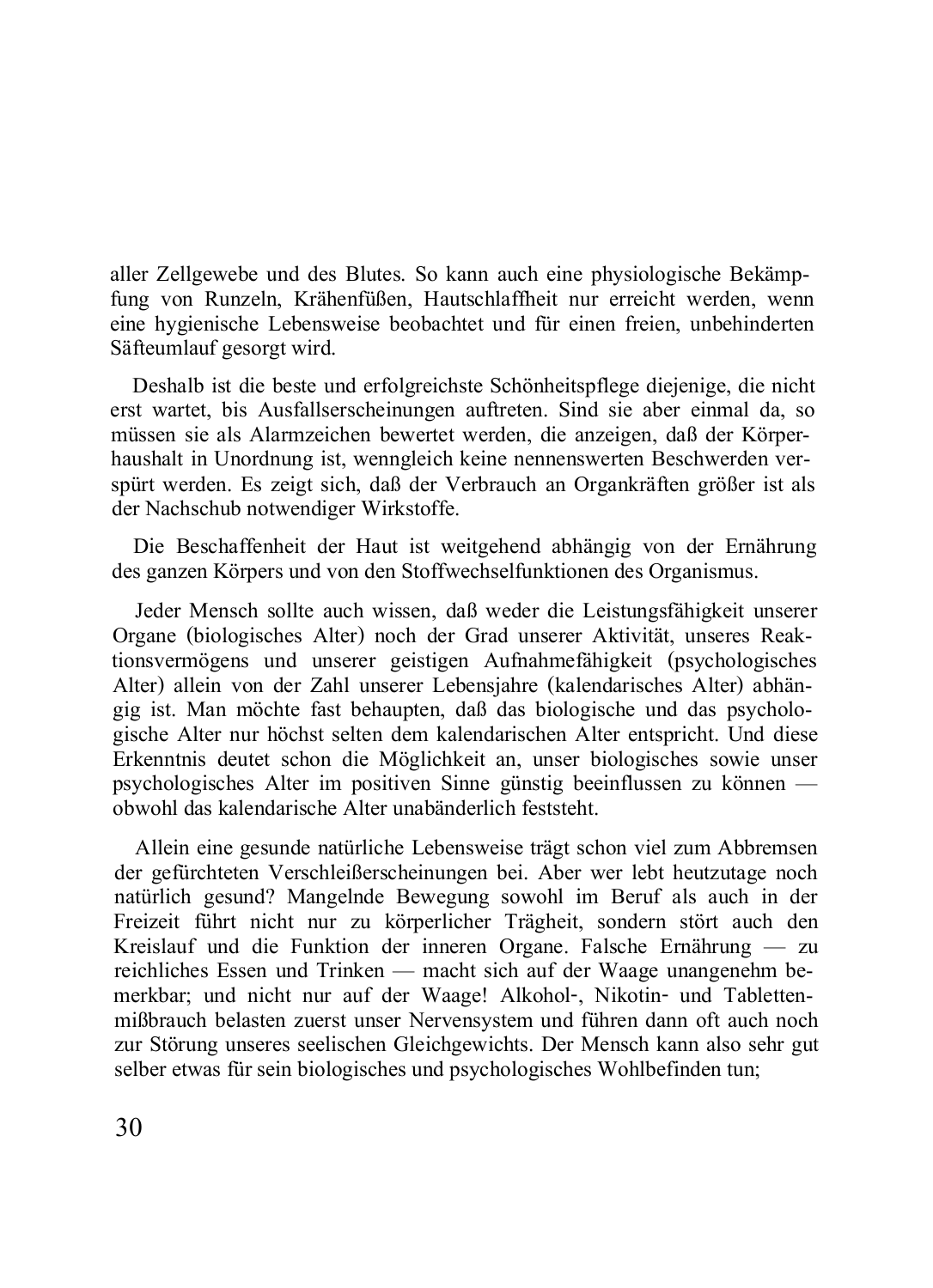dazu gehört nur Entschlußkraft und Ausdauer. Und die Hochfrequenztherapie kann ein solches Streben nach Gesunderhaltung und Stoppen vorzeitiger Alterserscheinungen wirksam und erfolgreich unterstützen!

Es ist eine allgemein bekannte Tatsache, daß die Elastizität der Haut mit zunehmendem Alter mehr oder weniger schnell nachläßt. Schlechte Durchblutung, Sauerstoffmangel, ungenügende innere Sekretion, Kalkablagerungen usw. lassen die Haut erschlaffen und führen zur Bildung von Falten und Runzeln

Die Kosmetik der Haut ist verhältnismäßig leicht durchzuführen.

Man setzt die Flächenelektrode (Nr. 1) bei schwachem Strom in den Schläfenpartien an und geht dann über die Augen, Wangen und Halsschlagadern bis zu den Nackenwirbeln, um danach den umgekehrten Weg von den Nackenwirbeln zu den Schläfenpartien zu nehmen. Jeweils etwa drei Minuten reichen für eine solche Bestrahlung aus. Der Wert dieser Bestrahlung besteht darin, daß die unterernährten Gesichtszellen mit Sauerstoff gesättigt und durch die bessere Durchblutung vitalisiert werden. Will man diesen Erfolg noch verstärken, sind anschließend an die Bestrahlung noch eine Dampfkompresse — ungefähr zwei Minuten  $\text{lang}$  — sowie eine gute Creme zu empfehlen, die man sich am besten von seiner Kosmetikerin empfehlen läßt. Diese Art der Hautbehandlung ist gerade deshalb so sinnreich und wertvoll. weil Licht. Wärme, Sauerstoff und Strahlen die Voraussetzungen für den kosmetischen Erfolg sind.

### Warzen, Hühneraugen, Leberflecke, Muttermale

Für die Warzenbeseitigung ist die Spezialelektrode Nr. 7 vorgesehen. Man setzt die Elektrode direkt auf der Warze an und beginnt mit schwachem Strom, um ihn dann allmählich zu steigern. Je nach Stromstärke verfärbt sich die Warze bereits nach 20 bis 30 Sekunden. Sobald die Warze eine weißliche Färbung angenommen hat, kann man die Bestrahlung beenden. Ein kleiner Schutzverband ist zur Vermeidung von Infektionen zu empfehlen. Unter kei-Notes and the second of the contraction of the complete and the complete of the contract of the Contract ophermal of the Warze mit den Fingernägeln abzukratzen!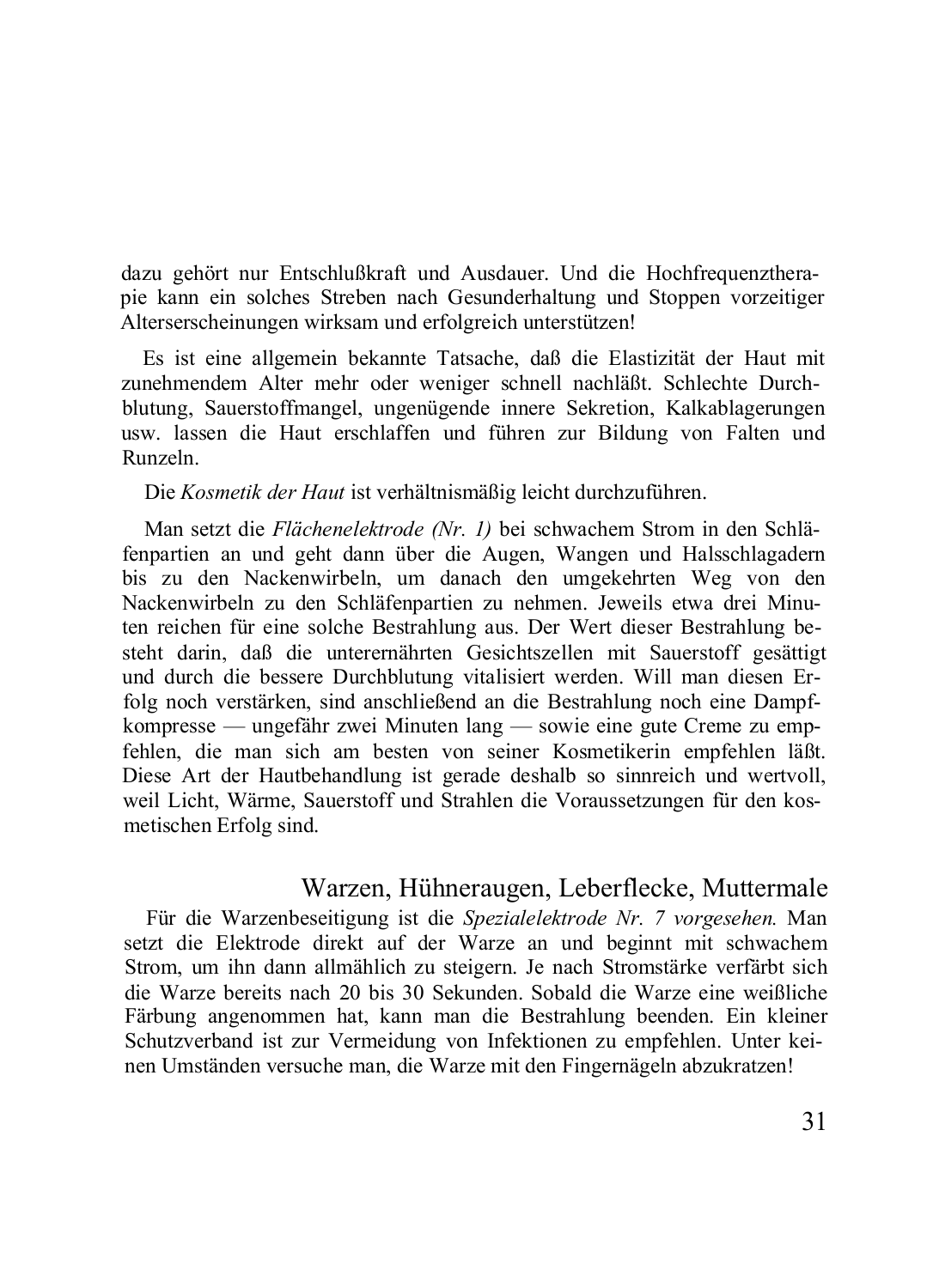Nach ungefähr acht Tagen wird die Warze als abgestorben von der Haut abgestoßen, und nie mehr wird die Stelle zu erkennen sein, an der die Warze SERVEREN, WHE HIS WARD THE STATE OF DISTURBANCE SOMETIME THE CONTROL OF THE STATE OF THE CONTROL OF THE CONTROL OF THE CONTROL OF THE CONTROL OF THE CONTROL OF THE CONTROL OF THE CONTROL OF THE CONTROL OF THE CONTROL OF TH berflecken und Muttermalen ist es ratsam, vorher einen Facharzt zu Rate zu ziehen. Bei Hühneraugen verfahre man wie bei Warzen.

#### Hautausschläge, Pickel usw.

Auch hierüber halte man sich an die unter Kosmetik gemachten Angaben.

#### Haarkrankheiten

Wenn man von Haarkrankheiten spricht, so darf nicht vergessen werden, daß das Haar mit seiner Wurzel in die Haut eingebettet ist, daher denn auch eine Ursachenuntersuchung bei auftretenden Haarkrankheiten auch die Haut und ihre Gesundheit im Auge behält. Eine schlecht gepflegte Haut, namentlich am Kopfe, zieht das Haar und seine Beschaffenheit immer in Mitleidenschaft.

Wir sehen daraus, daß das Haar aus mehreren Teilen besteht:

1. der über die Haut herausragende Haarschaft mit verdünnter Spitze,

2, der im Haarbalg steckende Teil, der als Wurzel bezeichnet wird,

3. die knopfförmige Anschwellung der Wurzel, der Haarknopf oder die Haarzwiebel.

4. diese sitzt auf der Haarpapille, genannt Haarleim. In der Haarpapille ist eine feine Blutgefäßschlinge, durch die sie und das Haar ernährt wird. Der Haarknopf enthält Zellen, in die Körnchen mit Farbstoff eingebettet sind. Äußere und innere Wurzelscheide, Rinde, Mark sind die weiteren Bestandteile des Haares. Daneben finden sich in der Haut, in der Nachbarschaft des Haares, Talgdrüsen, die dem Haar das nötige Fett liefern, damit es nicht spröde und brüchig wird. Der Haarbalg des Bart- und Kopfhaares reicht bis in das Unterhautzellgewebe hinein. Durch den Haarmuskel wird auf die Talgdrüse ein Druck ausgeübt, der den fettigen Inhalt der Drüse in den Haarbalg hineinpreßt.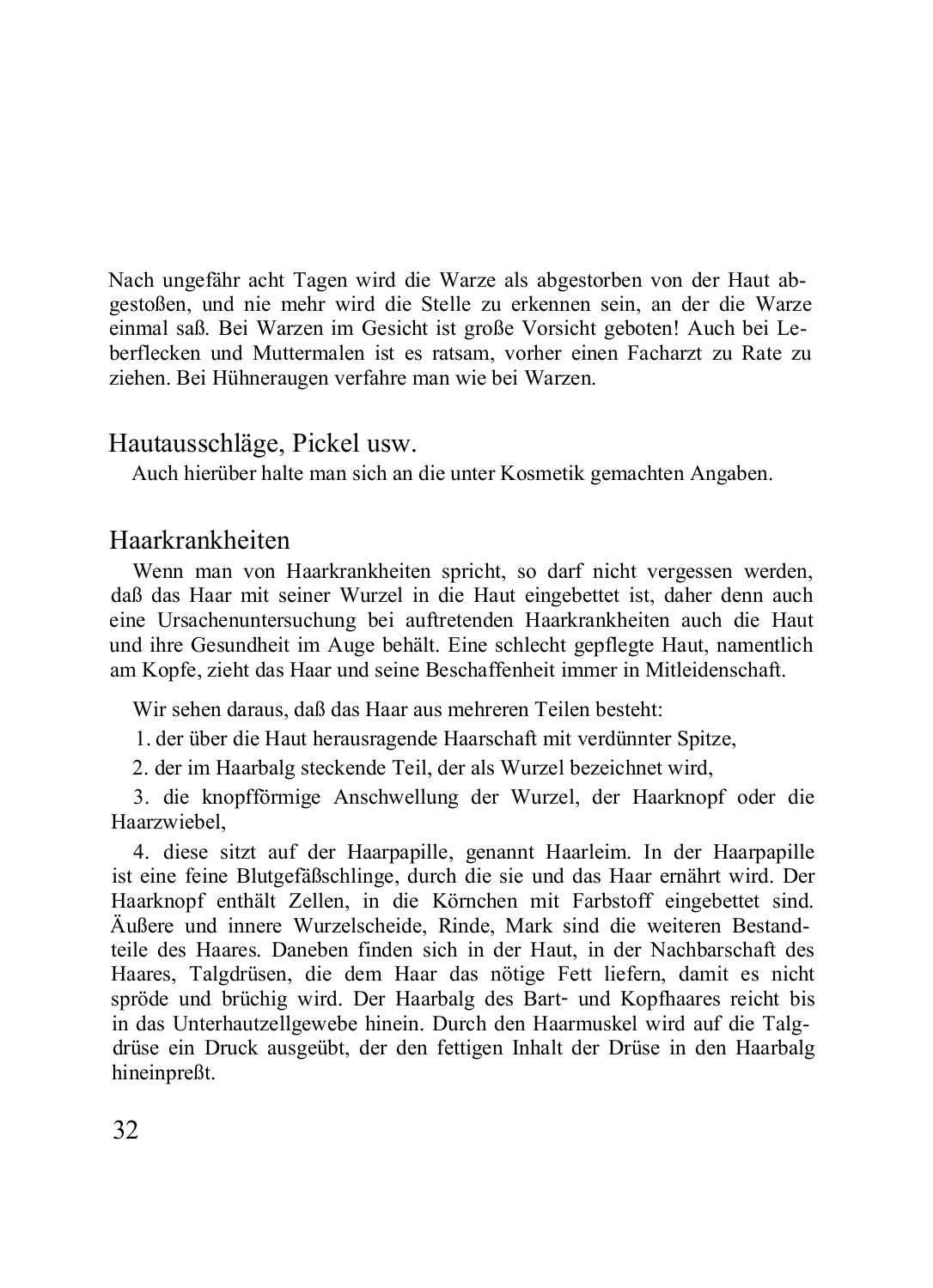*Haarausfall, Haarpflege:* Für den vorzeitigen Haarausfall gibt es zahlreiche und unter sich gänzlich verschiedene Ursachen.

Gewöhnlichen Haarausfall kann man immer erfolgreich durch unsere Strahlen bekämnfen.

Schuppen und Schinnen sind Absonderungen der Kopfhaut, die das Wachstum des Haares behindern, daher vorzeitiger Haarausfall. Neben einem guten Haarwasser, das täglich benutzt werden sollte, massiere man alle 14 Tage gründlich den Haarboden vor der Kopfwäsche mit Olivenöl, aber täglich bestrahle man die Kopfhaut gründlich mit der *Kammelektrode (Nr. 3)* etwa drei bis fünf Minuten. Bei Herren ist die Arterienbürste besonders zu diesem Zweck zu empfehlen. Durch die Bestrahlung, verbunden mit ihrer Sauerstoffentwicklung, werden die Bakterien in und auf der Kopfhaut abgetötet und die Kopfhaut gründlich durchblutet. - Das Haarwasser wird erst nach der Bestrahlung angewandt.

*Hautausschläge, trockene und nasse Flechte, rissige, spröde Haut bestrahle* man mit der Elektrode Nr. 1, die Haut lose berührend, unter Benutzung mittelstarken Stromes. Man hebt die Elektrode hin und wieder von der Haut ab, damit die Funken leise übersprühen. Nach jeder Bestrahlung wird sich die Haut an diesen Stellen besonders röten, es tritt nach der Bestrahlung ein künstliches Fieber ein (Blutüberfüllung oder Hyperämie), das von innen heilend wirkt, wogegen von außen die Sauerstoffabgabe abtötend auf die Flechte einwirkt. In hartnäckigen Fällen empfiehlt sich die Hinzunahme der *Flektrode Nr. 1 a und* 2.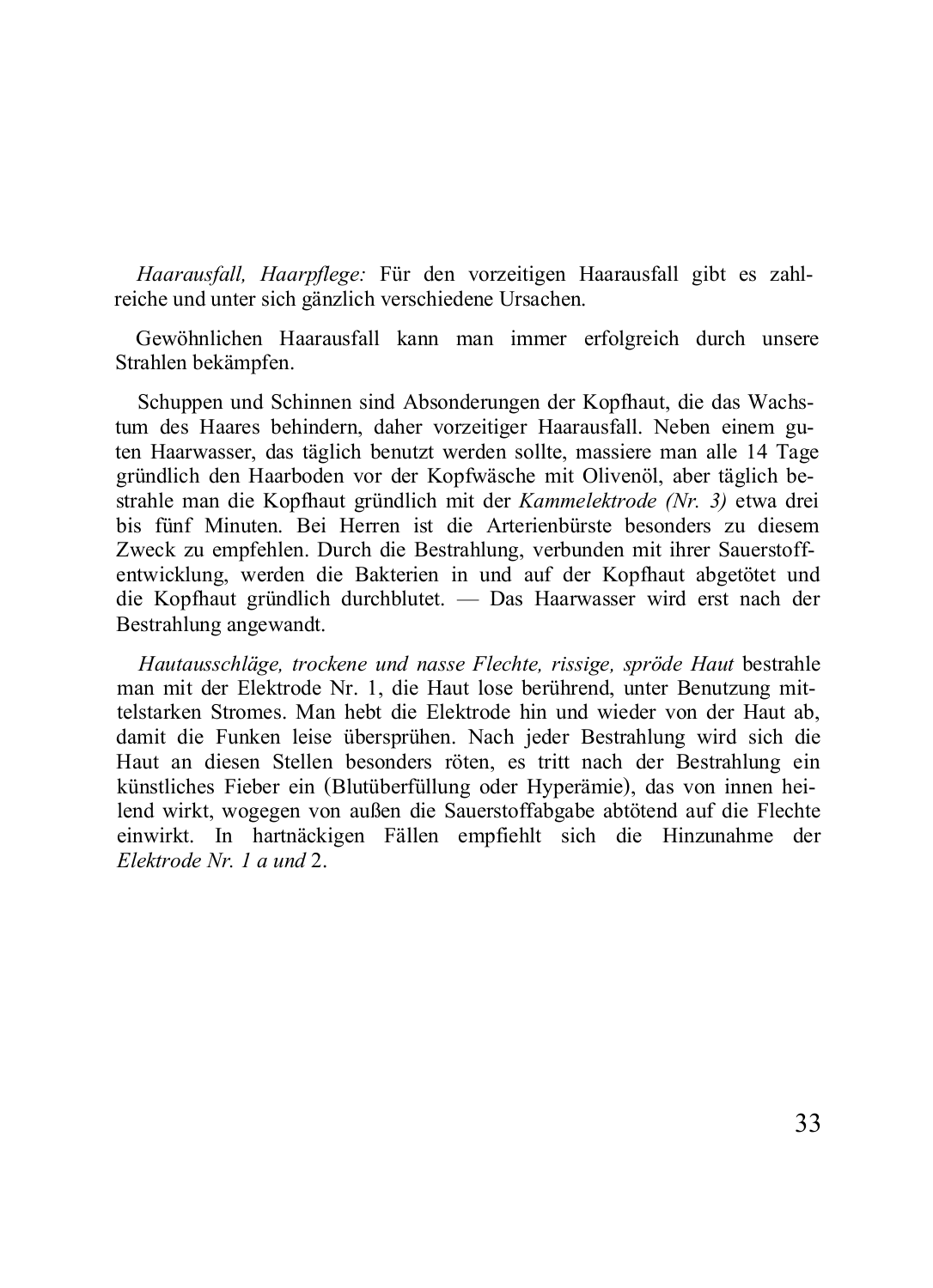### <span id="page-35-0"></span>Einige Behandlungsvorschläge

| Arteriosklerose:           | Arterienverkalkung: täglich den ganzen Körper mor-<br>gens oder abends 10 bis 12 Minuten mit der Arterien-<br>bürste Nr. 8 bestrahlen; zusätzlich empfehlenswert:<br>5 bis 6 Minuten Halsbestrahlung mit Hals-Elektrode<br>Nr. 13.                                                                                                    |
|----------------------------|---------------------------------------------------------------------------------------------------------------------------------------------------------------------------------------------------------------------------------------------------------------------------------------------------------------------------------------|
| Asthma:                    | Tägliche Abstrahlung der Brust und der Lungenflügel<br>mit Elektrode Nr. 8; außerdem zwei- bis dreimal täg-<br>lich Ozon-Sauerstoff-Inhalation (Nr. 10) mit je 5 bis<br>10 Atemzügen; kann in schweren Fällen stündlich wie-<br>derholt werden.                                                                                       |
| Augenleiden:               | Mit der Augenelektrode Nr. 5 oder Nr. 6 jedes Auge<br>abwechselnd zwei Minuten bestrahlen; eine Minute<br>Nachbehandlung mit der Flächenelektrode Nr. 1 a.                                                                                                                                                                            |
| Blasenleiden:              | Blasenschwäche rührt oft von Erkältungen her. Unter-<br>leib und Genitalgegend je 8 bis 10 Minuten mit dem<br>Großverstärker Nr. 2 und anschließend mit der Flä-<br>chenelektrode Nr. 1 a abstrahlen. Bei schneidendem<br>Wasser ist die Bestrahlung von außen mit Elektrode<br>Nr. 2 zu empfehlen.                                   |
| Bronchitis:                | Bronchialkatarrh: gleiche Behandlung wie bei Asthma.                                                                                                                                                                                                                                                                                  |
| Furunkel<br>und Karbunkel: | Bestrahlung mit der kataphoretischen Elektrode<br>Nr. 37 d; anschließend noch etwa zwei Minuten mit<br>den Flächenelektroden Nr. 1 und Nr. 1 a bestrahlen,<br>wobei die Elektroden ein wenig abgehoben werden, so<br>daß kleine Funken überspringen (keimtötende Wir-<br>kung)!. Elektroden nach Bestrahlung unbedingt rei-<br>nigen! |
| Gallenleiden:              | Hierzu benutzt man die Hilfselektrode, die gegenüber<br>der Lebergegend in den Rücken gelegt wird, und be-<br>strahlt die Leber- und Gallengegend mit langsam krei-                                                                                                                                                                   |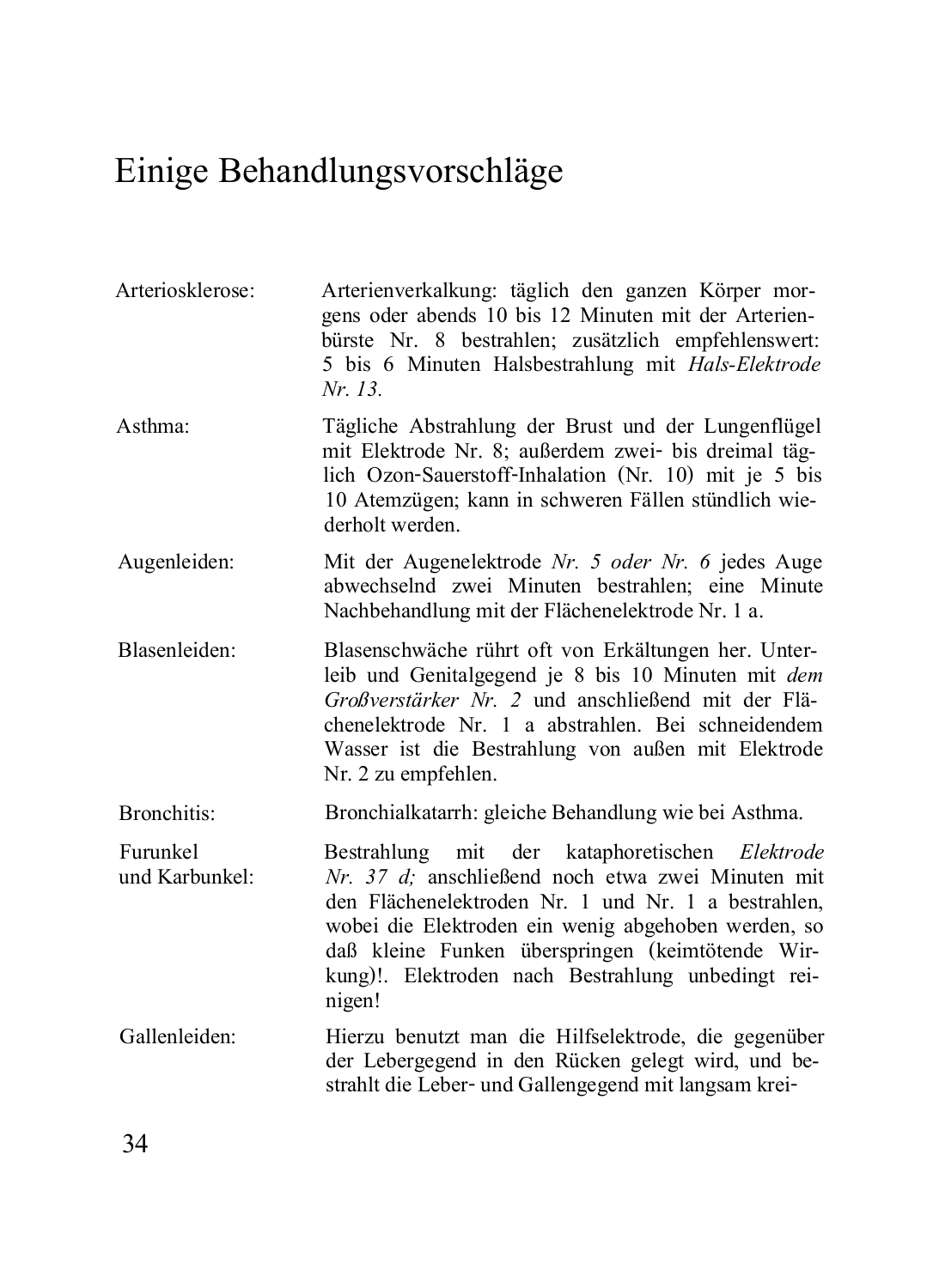senden Bewegungen ungefähr  $8$  bis  $10$  Minuten mit der Elektrode Nr. 2, daran anschließend noch mit der Flä- $\alpha$ chenelektrode Nr 1 a

Gehörstörungen: Bei Mittelohrentzündung den Gehörgang mit der *Ohrenelektrode Nr. 22* und die Kopfpartie hinter der Ohrmuschel mit den Elektroden Nr. 1 und 1 a etwa  $zehn$  Minuten bestrahlen. Bei Ohrensausen und verhärtetem Ohrenschmalz täglich zwei- bis dreimal mit Elektrode Nr. 22 bei geringer Stromstärke behandeln.

Gelenkentzündung; Gelenkrheumatismus: Man bestrahlt mit Elektrode Nr. 2 bei mittlerem bis starkem Strom 10 bis 15 Minuten, anschließend noch etwa 10 Minuten mit Elektrode Nr. 1 a: Behandlung kann täglich zweimal wiederholt werden

Gesichtsleiden: Gesichtsneuralgie, siehe Trigeminusneuralgie!

Geschwüre: Siehe Behandlung wie bei Furunkel!

Gicht: Siehe Behandlung wie bei Gelenkentzündung!

Grippe: Brust und Lungenflügel werden drei- bis viermal täglich etwa 10 Minuten mit der Elektrode Nr. 2 bei möglichst hohem Strom bestrahlt: anschließend Ozon-Sauerstoff-Inhalation mit Elektrode Nr. 10.

Hämorrhoiden: Vor der Bestrahlung für Darmentleerung sorgen! Etwa 10 Minuten mit den Mastdarm-Elektroden Nr 19 *oder 20* bestrahlen: Elektrode vor dem Einführen einfetten, erst dann Strom einschalten: ein heißes Sitzbad vor der Bestrahlung unterstützt die Therapie.

Herzleiden: Herzstechen, Herzneurosen: In langsam kreisenden Bewegungen die Herzgegend bis unter die linke Armhöhle und über das Brustbein hinaus mit der *Herz*-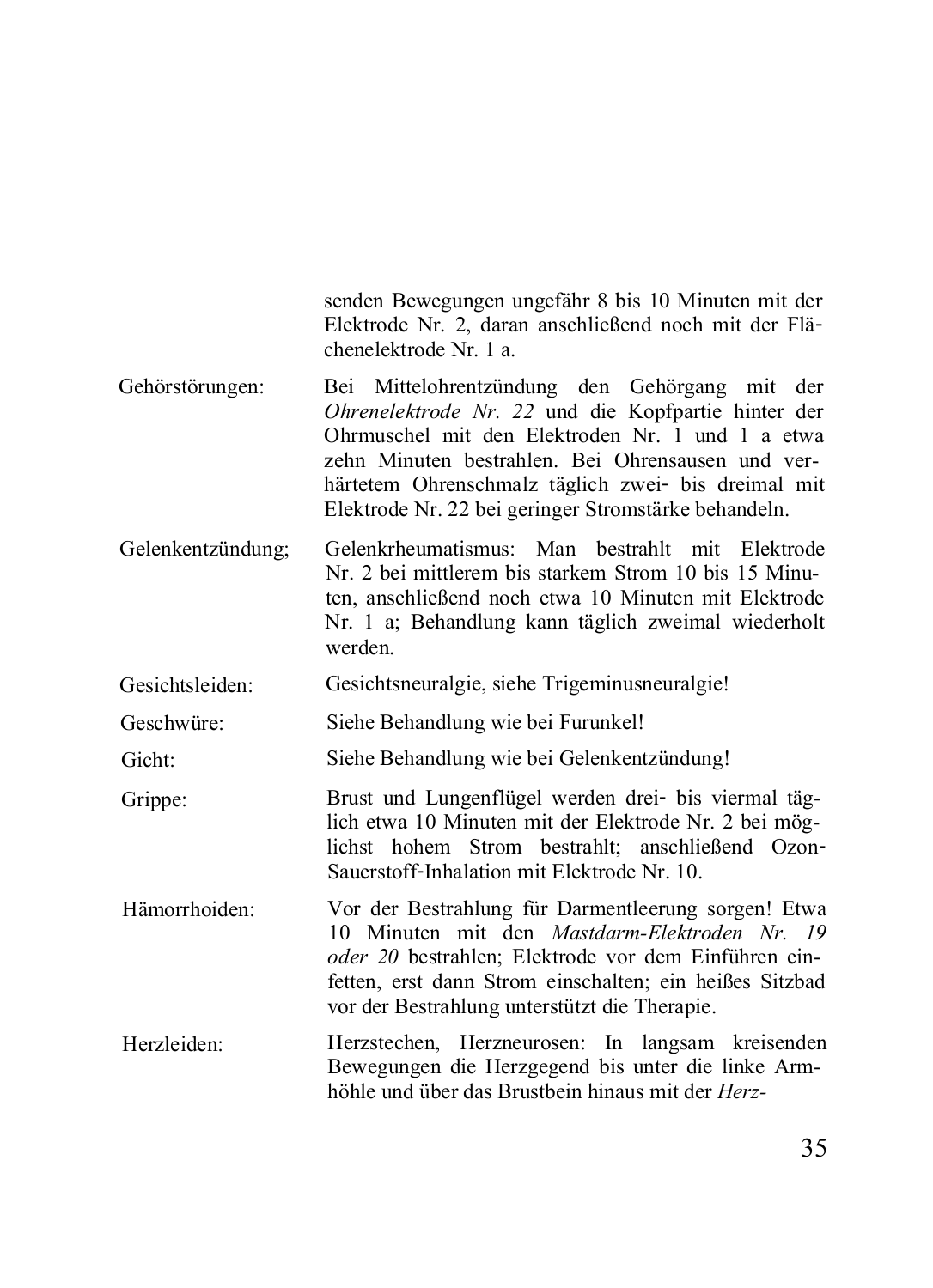|              | spirale Nr. 32 bestrahlen, danach in gleicher Weise mit<br>Elektrode Nr. 1 a behandeln. Die milde Wärme der<br>HF-Ströme ist ein ausgezeichnetes Mittel, die Gefäße<br>des Herzens zu erweitern und den Kreislauf zu ver-<br>bessern.                                                                                                                                            |
|--------------|----------------------------------------------------------------------------------------------------------------------------------------------------------------------------------------------------------------------------------------------------------------------------------------------------------------------------------------------------------------------------------|
| Hexenschuß:  | Bestrahlung der Nierengegend mit der Elektrode Nr. 2<br>ungefähr 10 bis 15 Minuten, und zwar möglichst über<br>enganliegender Kleidung; kann vier- bis sechsmal täg-<br>lich wiederholt werden!                                                                                                                                                                                  |
| Husten       | und Heiserkeit: Behandlung wie bei Asthma.                                                                                                                                                                                                                                                                                                                                       |
| Ischias:     | Der Ischiasnerv wird, vom Kreuzbein ausgehend, mit<br>der Elektrode Nr. 2 bestrahlt; bei sehr heftigen<br>Schmerzen den Nervenpinsel Nr. 57 (oder 57 a) zehn<br>bis zwölf Minuten bei mittelstarkem oder starkem<br>Strom benutzen, eventuell vier- bis sechsmal täglich.                                                                                                        |
| Lähmungen:   | sind auf das Versagen bestimmter Nerven zurückzu-<br>führen. Außer den betroffenen Extremitäten ist auch<br>immer die Wirbelsäule zu bestrahlen. Verwendet wer-<br>den die Elektrode Nr. 2 und der Vierfachpinsel<br>Nr. 57 a. Dauer der Bestrahlung 10 bis 12 Minuten<br>drei- bis viermal täglich; Stromstärke so stark wie ver-<br>träglich.                                  |
| Leberleiden: | Siehe unter Gallenleiden!                                                                                                                                                                                                                                                                                                                                                        |
| Neuralgien:  | Die schmerzhaften Körperstellen werden zuerst mit<br>Elektrode Nr. 1 und danach mit Elektrode Nr. 1 a<br>etwa acht Minuten bestrahlt, anschließend mit den<br>gleichen Elektroden die Wirbelsäule ungefähr vier bis<br>fünf Minuten bestrahlen; bei sehr starken Schmerzen<br>Elektrode Nr. 57a verwenden. Diese Behandlung kann<br>zwei- bis viermal täglich wiederholt werden. |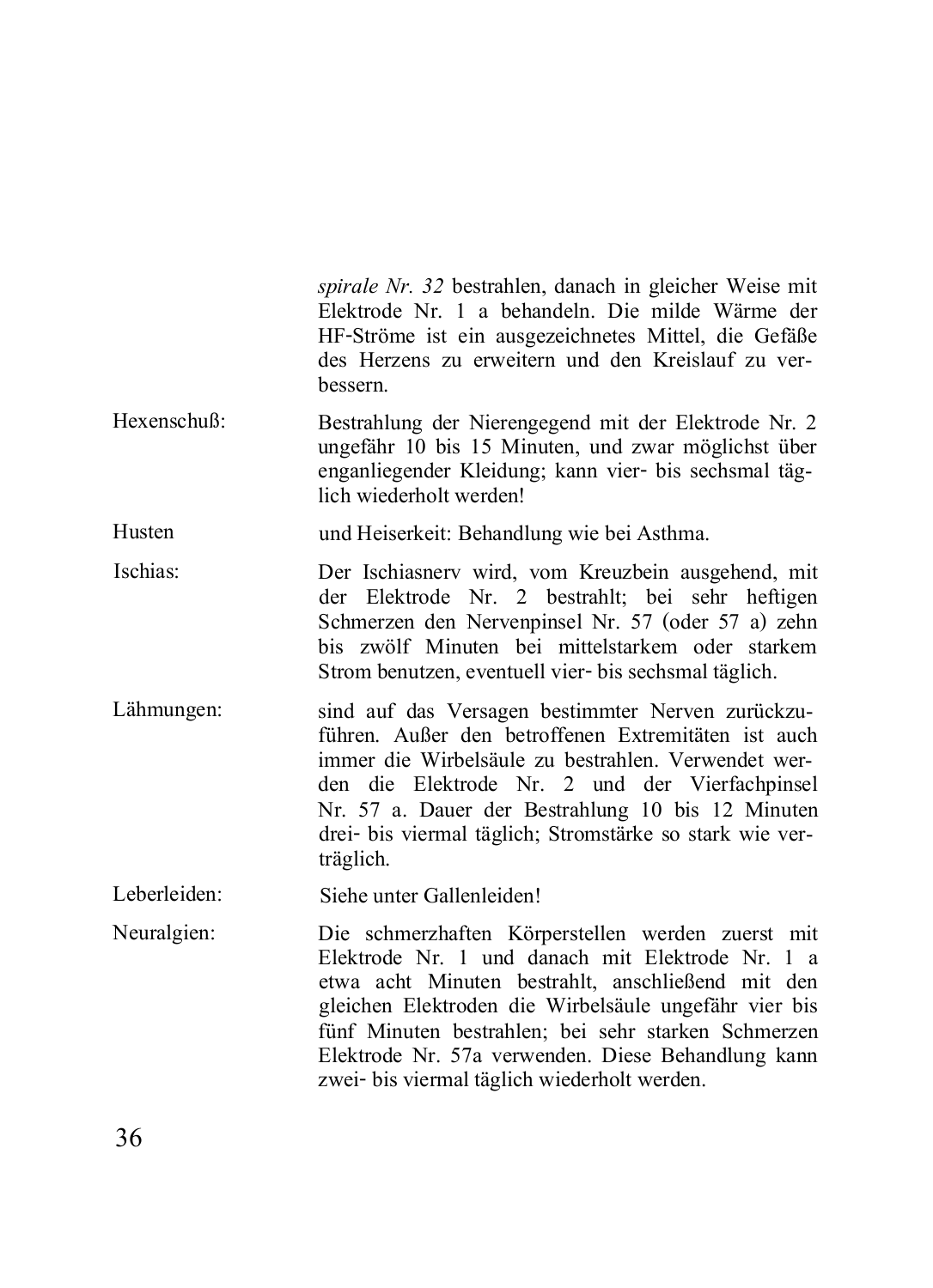- Nierenleiden: Mit dem nackten Leib auf die Hilfselektrode legen und dann die Nierengegend mit der Elektrode Nr. 2  $rechts$  und links etwa zehn Minuten bestrahlen.
- Offene Beine: Täglich etwa fünf bis sechs Minuten die wunden oder offenen Stellen mit der Wundelektrode Nr. 31 bestrahlen (zweimal täglich).
- Rheumatismus: Täglich etwa 10 bis 12 Minuten mit der Elektrode Nr. 2 bestrahlen, bei örtlichen Schmerzen die Hilfselektrode mitverwenden

Rheuma ist ein sehr weit verbreitetes Leiden, das im allgemeinen durch schlechte Blutzirkulation, Blutstockungen und abgelagerte Stoffwechselschlacken verursacht wird; die HF-Ströme lösen diese Schlackenablagerungen auf und führen sie durch den Harn ab, kann des Öfteren täglich wiederholt werden.

- Schnupfen: Täglich dreimal mit der Nasenelektrode Nr. 21 bestrahlen; Elektrode vorsichtig in das Nasenloch einführen und bei schwachem Strom etwa ein bis zwei Minuten bestrahlen; zweckmäßig ist außerdem das Bestrahlen der Nebenhöhlen der Nase mit Elektrode  $Nr$  1 a und eine anschließende Inhalation mit der Elektrode Nr.  $10$  (ungefähr  $10$  bis  $15$  Atemzüge in normalem Atemrhythmus), soll stündlich geschehen.
- Trigeminus: Bei Neuralgien den Trigeminusnerv mit der Roller-*Elektrode Nr. 31* etwa zehn Minuten mit verträglicher Stromstärke bestrahlen, und zwar über die Stirn bis zum Kleinhirn und die Kieferpartien. Hierbei ist Anwendung der Brisantelektrode empfehlenswert.
- Venenentzündung und Thrombose: Die betroffenen Stellen etwa zehn Minuten bei möglichst hoher Stromstärke mit der Elektrode Nr. 51 be-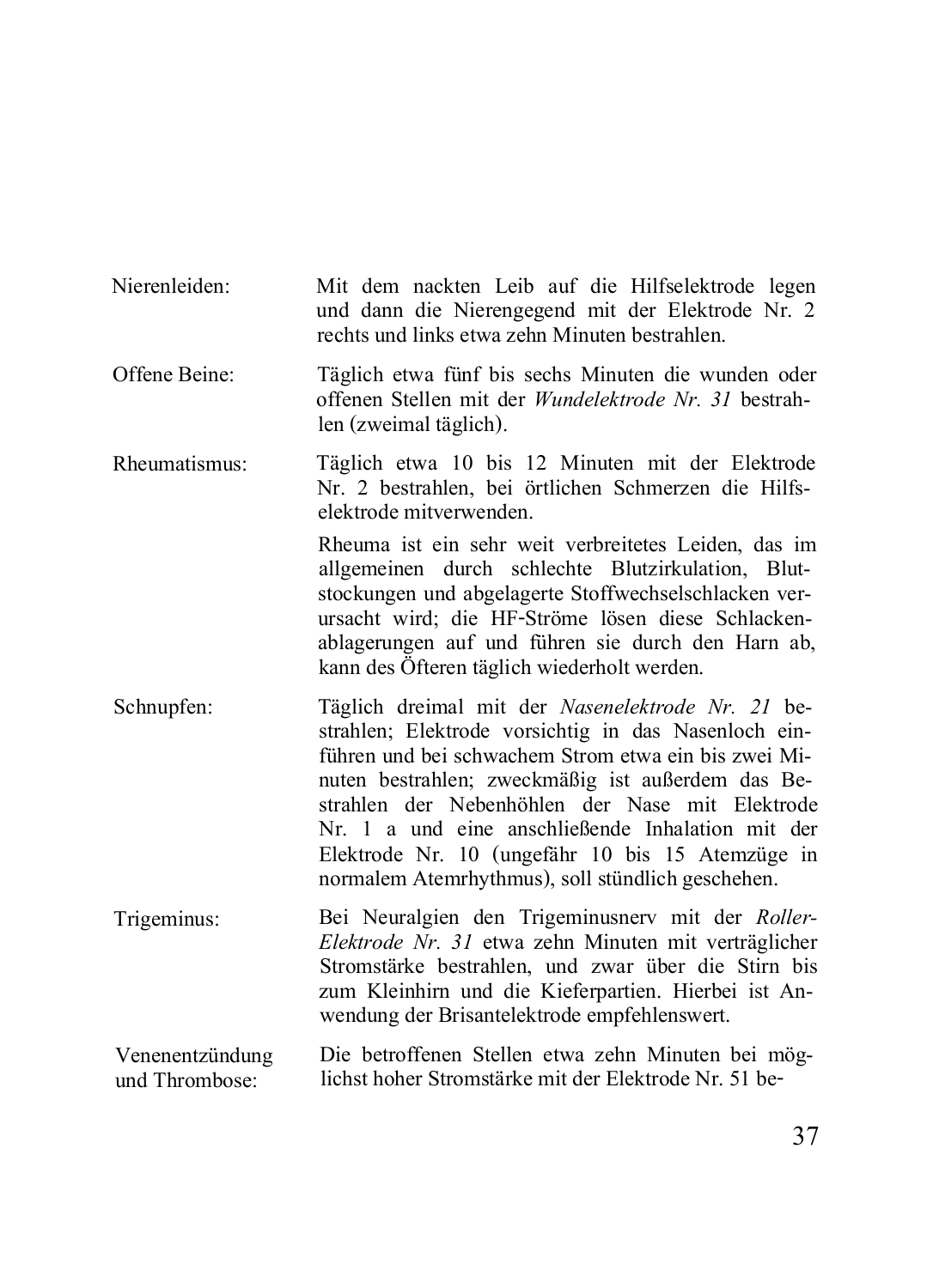strahlen; falls verträglich, können die betroffenen Stellen auch dreimal täglich mit der Elektrode Nr. 1 a behandelt werden.

Zähne und Kiefer: Zahnschmerzen können sowohl auf Erkältungen als auch auf Nervenschmerzen beruhen. Zweckmäßig zuerst das Zahnfleisch mit der Zahn-*Elektrode Nr* 37 (flacher Kopf) bestrahlen, danach äußerliche Behandlung mit der Elektrode Nr. 1 a; Bestrahlungsdauer mit jeder Elektrode sechs bis acht Minuten. Bei Zahnfisteln führt man, soweit möglich, die Elektrode Nr. 42 in den Kanal ein und behandelt einige Minuten mit schwachem Strom. Viele Zahnärzte verwenden unsere Apparate!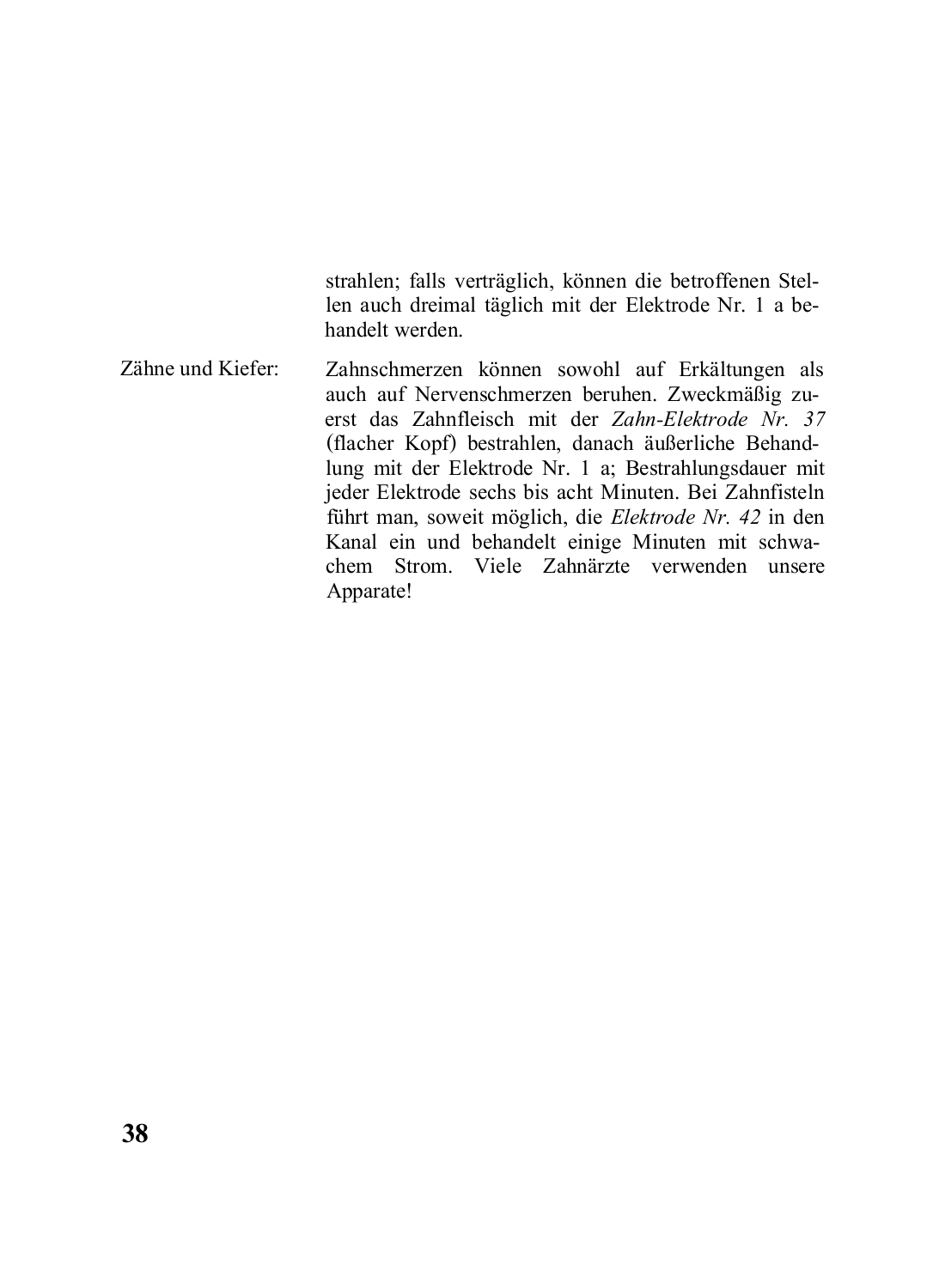### Was ist ..Wasser 507"?

"Wasser 507" ist keineswegs eine Erfindung der letzten Jahre. Schon im Herbst 1950 brachte eine namhafte deutsche Illustrierte ("Stern") in sechs Nummern aufsehenerregende Artikel über das "Wasser 507". Es wurde geschildert, wie man einfaches Leitungswasser durch Hochfrequenzstrahlen  $s$ elektrolvtisch verändern kann, um dann mit diesem veränderten Wasser dem "Wasser 507" — bei Menschen, Tieren und Pflanzen lebensfördernd einzuwirken

In den zwanziger Jahren zunächst amateurartig, später professionell hergestellt und angewendet, wurden zuerst kränkelnde Pflanzen mit diesem ionierten Wasser behandelt: sie gesundeten schnell und entwickelten sich bald zu üppigen Prachtexemplaren, Pflanzliche Kraftentfaltung und Wachstumsförderung durch die Behandlung mit "Wasser 507" war damit unter Beweis gestellt worden. Warum sollen nicht auch bei Menschen ähnliche oder gleichartige Erfolge wie bei Pflanzen erzielt werden können? Diese Frage regte die Mediziner zu Versuchen mit "Wasser 507" an. Bald konnten erste Heilerfolge verzeichnet und manche Skeptiker vom Wert und von der heilwirksamen Bedeutung des ionisierten Wassers überzeugt werden.

Hierzu sei erwähnt, daß wir als eine der ältesten deutschen Spezialfabriken für Hochfrequenzapparate schon seit 1924 nicht nur mit Hochfrequenzstrahlen laborieren, sondern auch Wasser zu Heilzwecken anwenden, das mit unseren Strahlen elektrolytisch verändert wurde. Allerdings betrachten wir das "Wasser 507" immer nur als zusätzliches sekundäres Heilmittel; primär bleibt stets die Hochfrequenzbestrahlung.

Um unseren Kunden, welche einen Tefra-HF-Apparat besitzen, die Möglichkeit zu verschaffen, selbst "Wasser 507" herzustellen, haben wir eine *Spezial-Wasser-Elektrode* entwickelt, die allerdings nur in Verbindung mit unserem Tefra-Apparat verwendet werden kann.

Um den Glaskörper der Wasserelektrode ist eine Bandage aus Metall gelegt, die den Minuspol darstellt. Seitlich ist eine Steckbuchse angeordnet, die zur Aufnahme des Bananensteckers dient, den man bei Benutzung der Wasser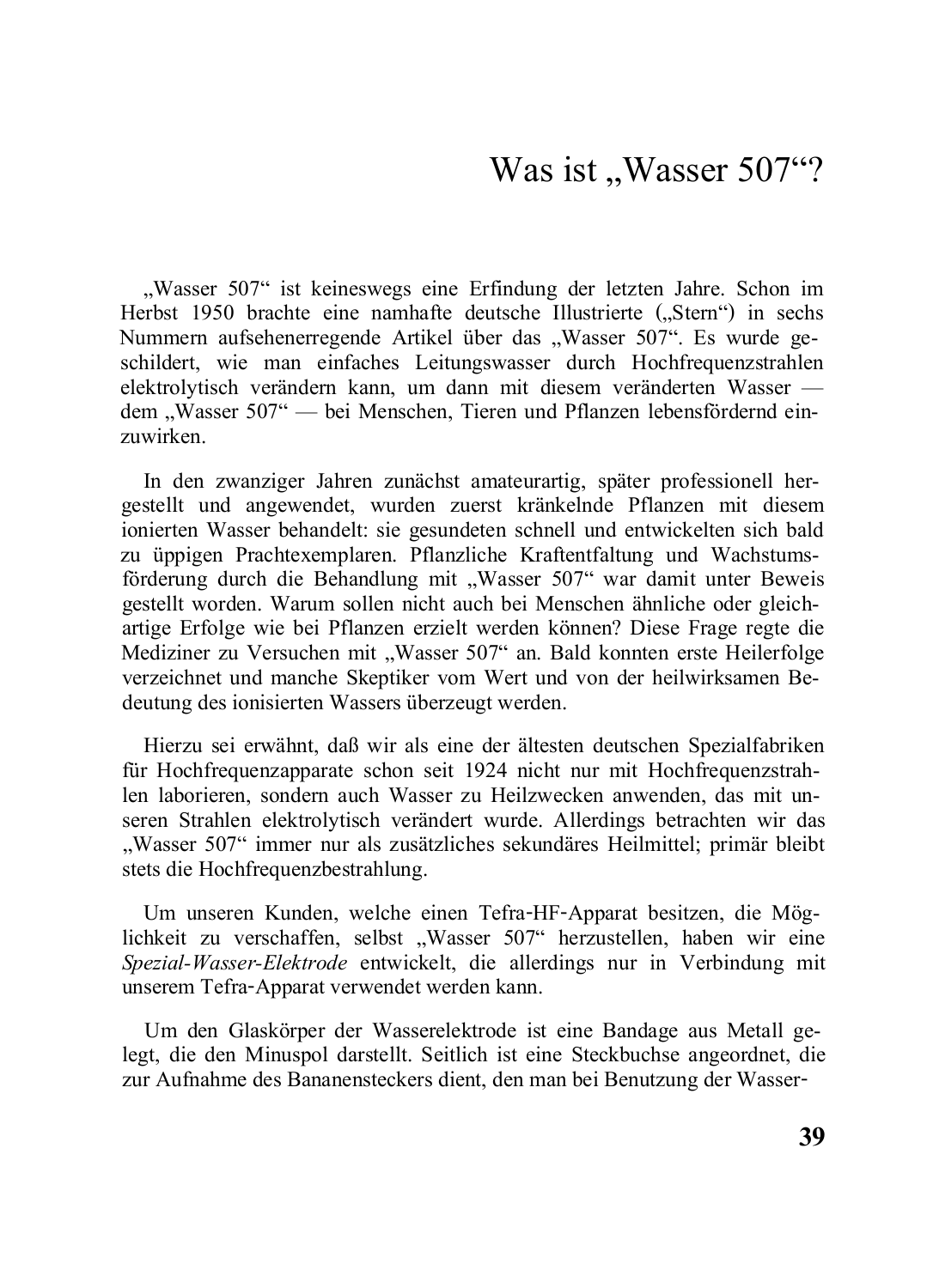Elektrode aus der Hilfselektrode herauszieht, um die Wasserelektrode damit zu erden

In der Wasserelektrode befindet sich ein Draht, der sich lose innerhalb der Metallspirale bewegt.

In der Praxis füllt man die Spezial-Wasser-Elektrode mit normalem Leitungswasser und läßt dann den Tefra-Apparat zwölf bis fünfzehn Minuten bei ziemlich voller Stromstärke arbeiten. Das auf diese Weise stark ionisierte Wasser kann man wie einen Sauerbrunnen trinken. Wir empfehlen, die Hälfte der erzeugten Wassermenge am Morgen und den Rest am Abend zu trinken.

Bei Asthma, das bereits durch Bestrahlen und Inhalation gebessert worden war, konnten durch die zusätzliche Trinkkur mit "Wasser 507" geradezu erstaunliche Erfolge erzielt werden. Auch bei Arterienverkalkung wird die vorgeschlagene Tefra-Strahlenbad-Methode durch die gleiche Wasseranwendung wirksam unterstützt.

. Wasser  $507$ <sup>"</sup> ist aber nicht nur als säuerlicher Brunnen für eine zusätzliche Trinkkur zu empfehlen, sondern hat auch bei Umschlägen beachtliche Heilerfolge erzielt. Umschläge, reichlich mit "Wasser 507" durchtränkt, haben bei $s$ psielsweise bei Venenentzündungen, äußeren Geschwülsten. Hautkrankheiten. Geschwüren und offenen Füßen den Heilungsprozeß durch die HF-Bestrahlung deutlich spürbar gefördert. Es sei aber nochmals betont, daß die Anwendung des "Wasser 507" immer nur als zusätzliche Therapie im Anschluß an die Hochfrequenzbestrahlung gedacht ist.

*A CHTUNG: Was Sie nach der Herstellung des ionisierten Wassers*  $wissen$ *sollten!* 

Nach der Wasseraufbereitung beläßt man die Elektrode noch für einige Zeit *im Handgriff, denn durch den Aufbereitungsvorgang hat sich sowohl die Me*tallkappe als auch die Elektroden-Aufnahmehülse im Handgriff gedehnt. *Nach* ca. 5 Minuten wird die Elektrode sanft aus dem Handgriff gedreht —<br>keine Hebelbewegung aus führen —.